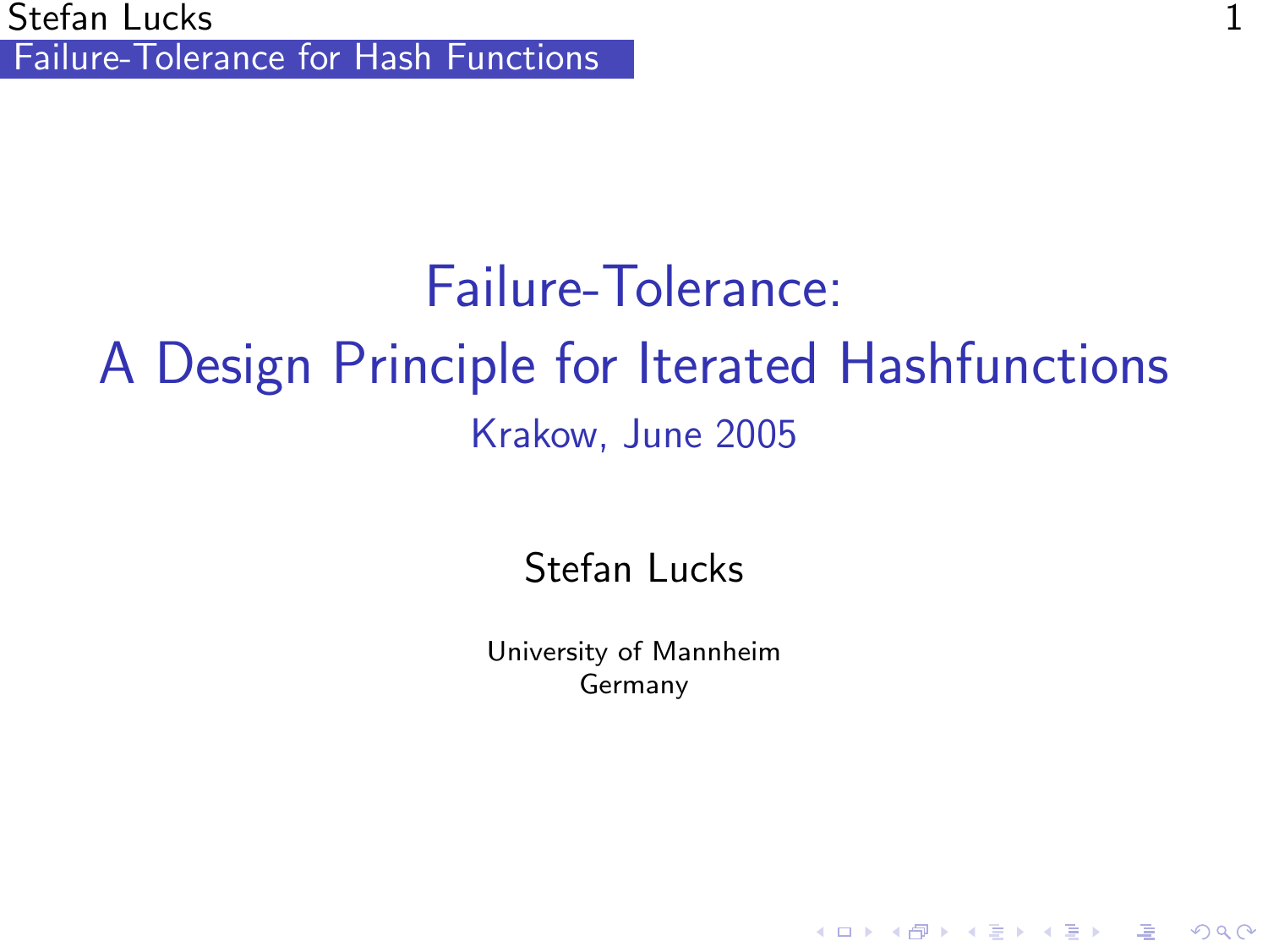Stefan Lucks 2 [Failure-Tolerance for Hash Functions](#page-0-0)

# Roadmap

#### [Introduction](#page-2-0)

Current Iterated Hashfunctions (Merkle-Damgård) [The Bright Side](#page-4-0) [The Dark Side](#page-5-0) [A new View at Hash Functions?](#page-12-0)

#### [Failure-Tolerant Iterated Hash Functions](#page-14-0)

[The Wide-Pipe Hash](#page-18-0) [The Double-Pipe Hash](#page-25-0) [Related Work](#page-37-0)

#### **[Discussion](#page-46-0)**

[Performance Issues](#page-47-0) [Different Modes for Different Applications](#page-50-0) [Final Remarks](#page-52-0)

**AD A REAKEN E VOOR**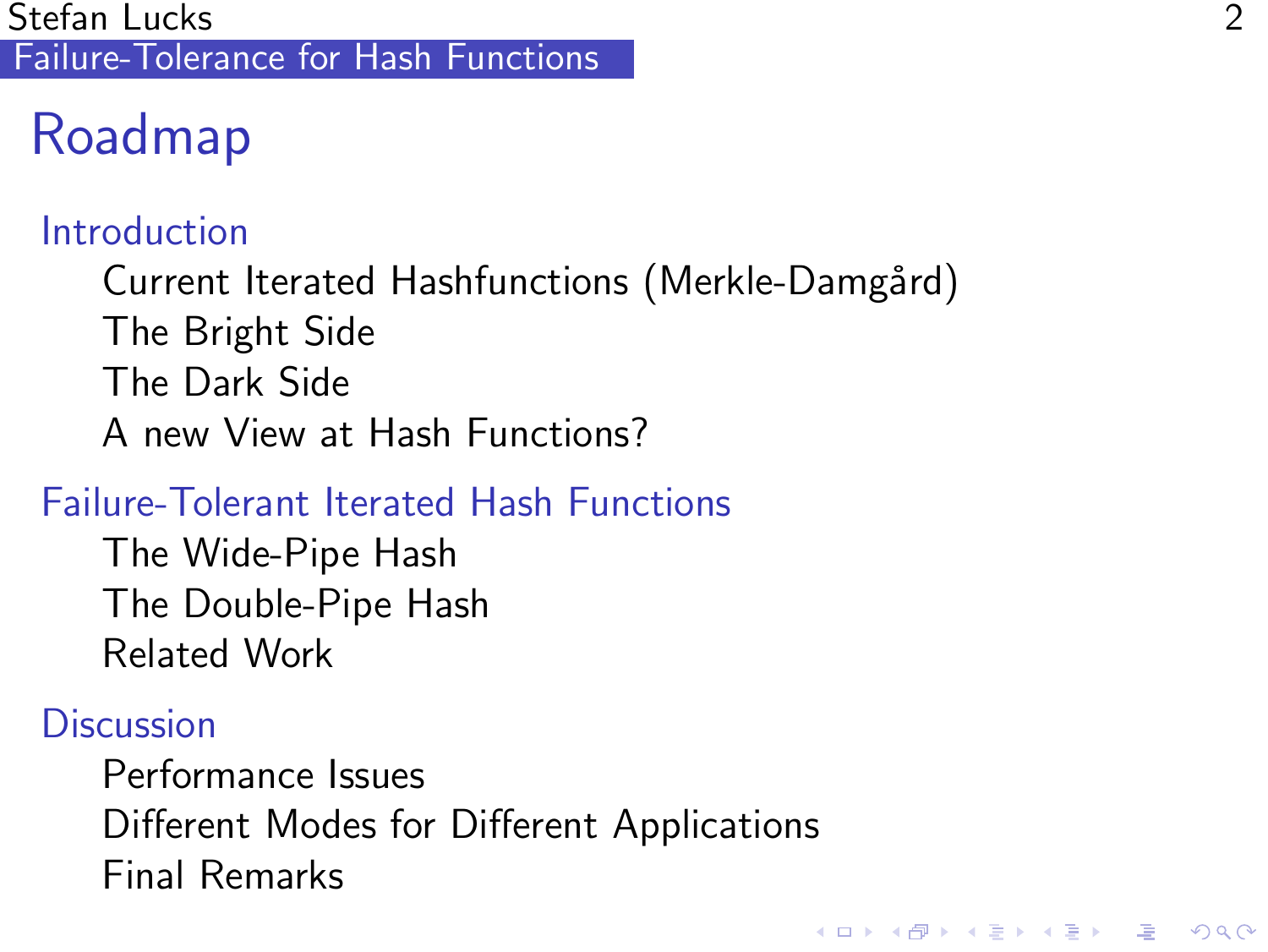### [Introduction](#page-2-0)

Current Iterated Hashfunctions (Merkle-Damgård) [The Bright Side](#page-4-0) [The Dark Side](#page-5-0) [A new View at Hash Functions?](#page-12-0)

[Failure-Tolerant Iterated Hash Functions](#page-14-0) [The Wide-Pipe Hash](#page-18-0) [The Double-Pipe Hash](#page-25-0) [Related Work](#page-37-0)

**[Discussion](#page-46-0)** 

<span id="page-2-0"></span>[Performance Issues](#page-47-0) [Different Modes for Different Applications](#page-50-0) [Final Remarks](#page-52-0)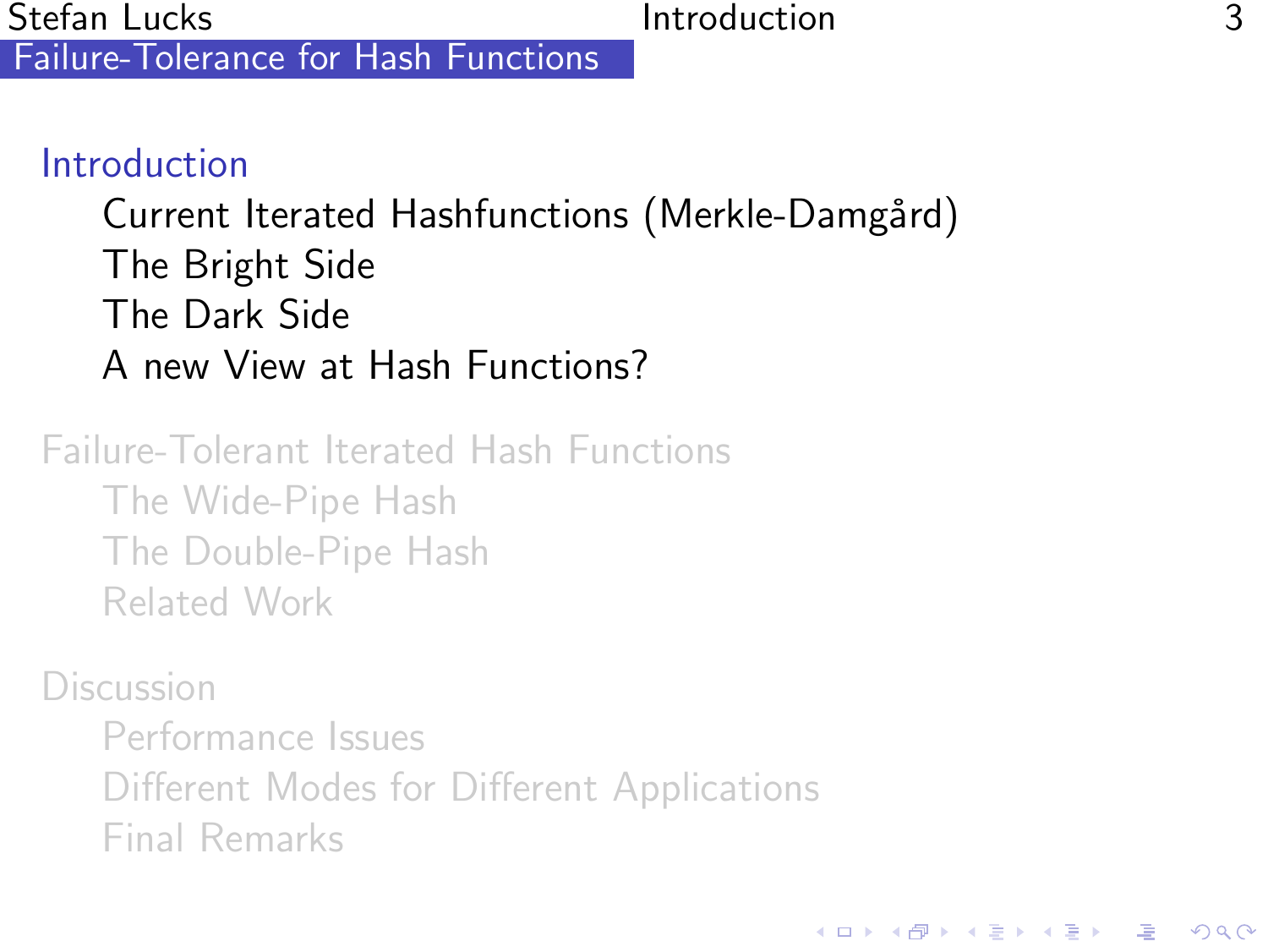Stefan Lucks **Introduction** [Failure-Tolerance for Hash Functions](#page-0-0)  $\Box$   $\Box$  Current It. Hashfunctions

イロト イ押 トイヨト イヨト

 $2Q$ 

Current Iterated Hashfunctions (Merkle-Damgård)

<span id="page-3-0"></span>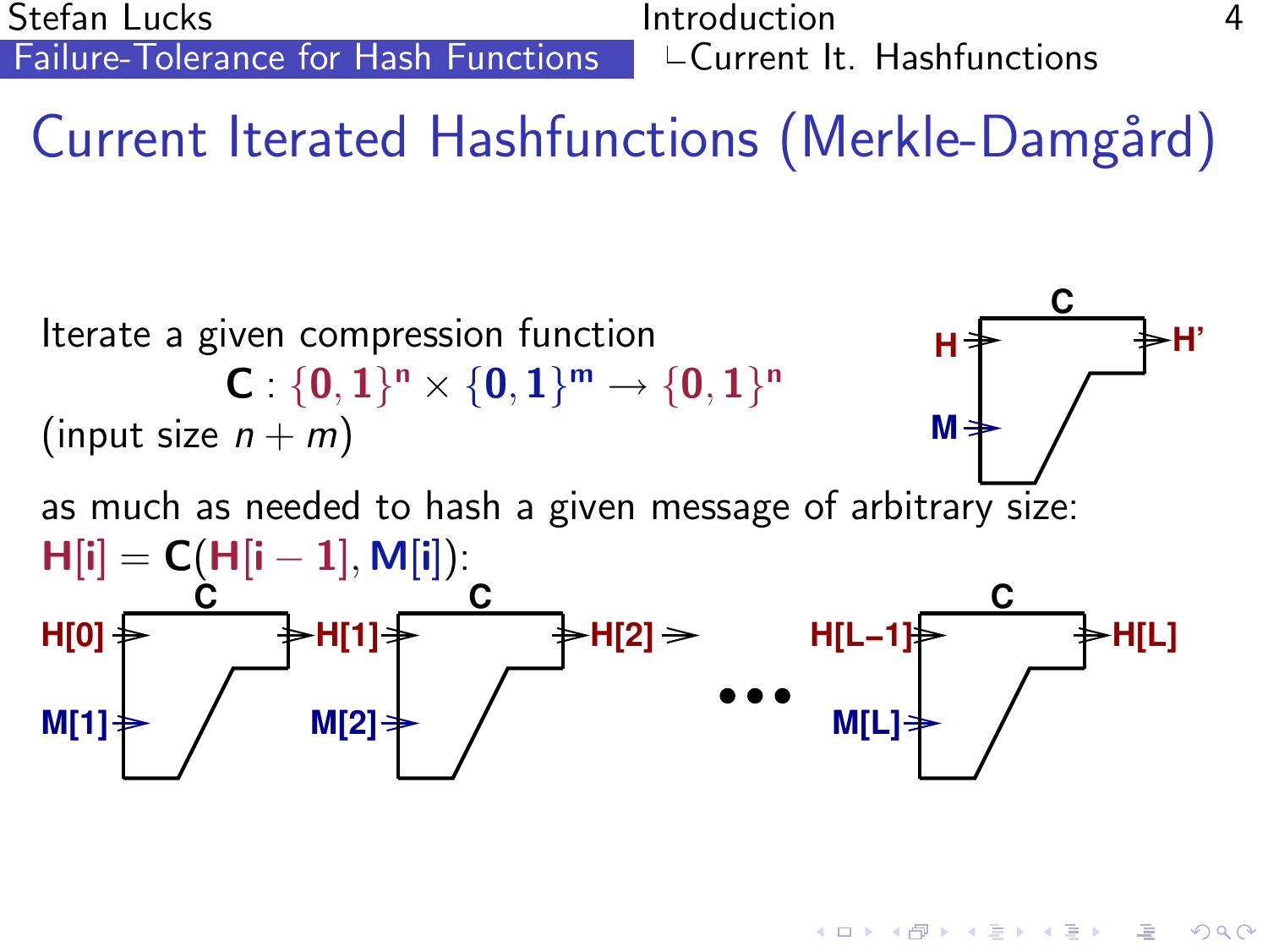Stefan Lucks Introduction 5 [Failure-Tolerance for Hash Functions](#page-0-0)

The Bright Side: A Formal Proof of Security

#### If

finding collisions for C is infeasible,



#### then

finding collisions for  $H$  is infeasible as well.

<span id="page-4-0"></span>

イロト イ伊 トイヨ トイヨト  $QQ$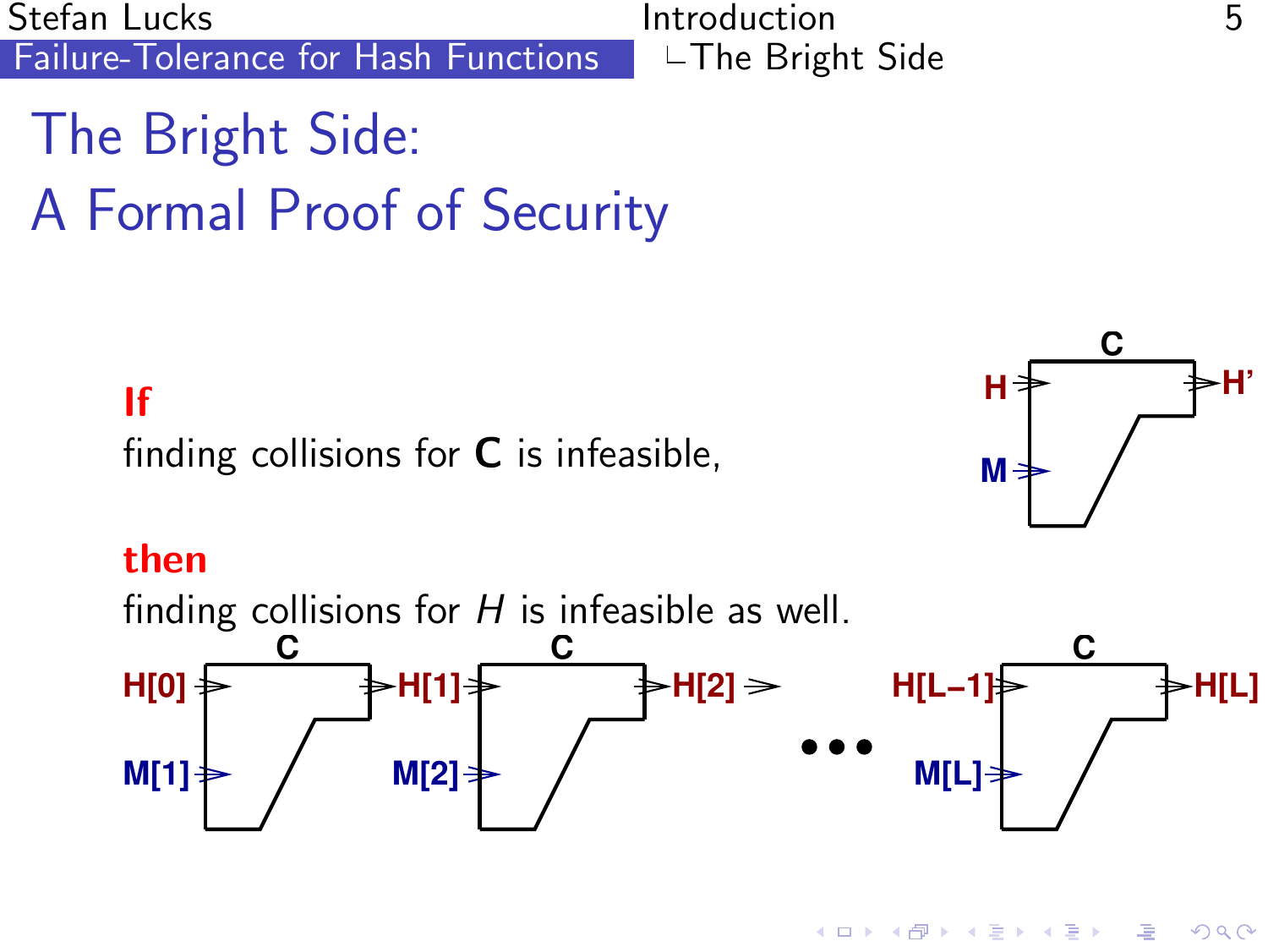Stefan Lucks Introduction 6 [Failure-Tolerance for Hash Functions](#page-0-0)

The Dark Side: Weakness of Compression Functions

Example: the Wang/Yu attack against MD5

<span id="page-5-0"></span>**choose initial value H[0] Oracle**

**KORK EX KEY KEY YOUR**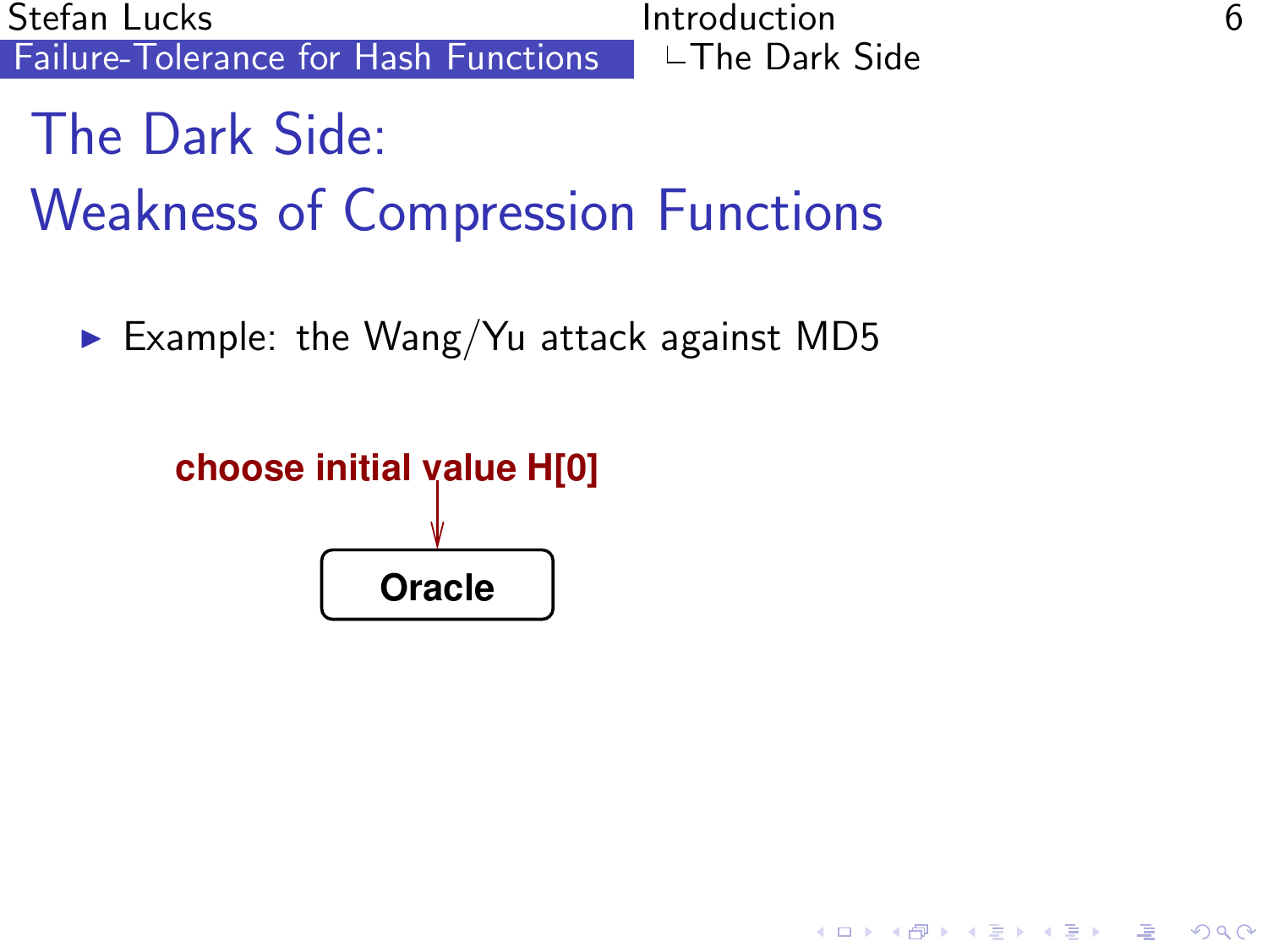Stefan Lucks Introduction 6<br>Failure-Tolerance for Hash Functions ∟The Dark Side [Failure-Tolerance for Hash Functions](#page-0-0)

The Dark Side: Weakness of Compression Functions

Example: the Wang/Yu attack against MD5



**AD A REAKEN E VOOR**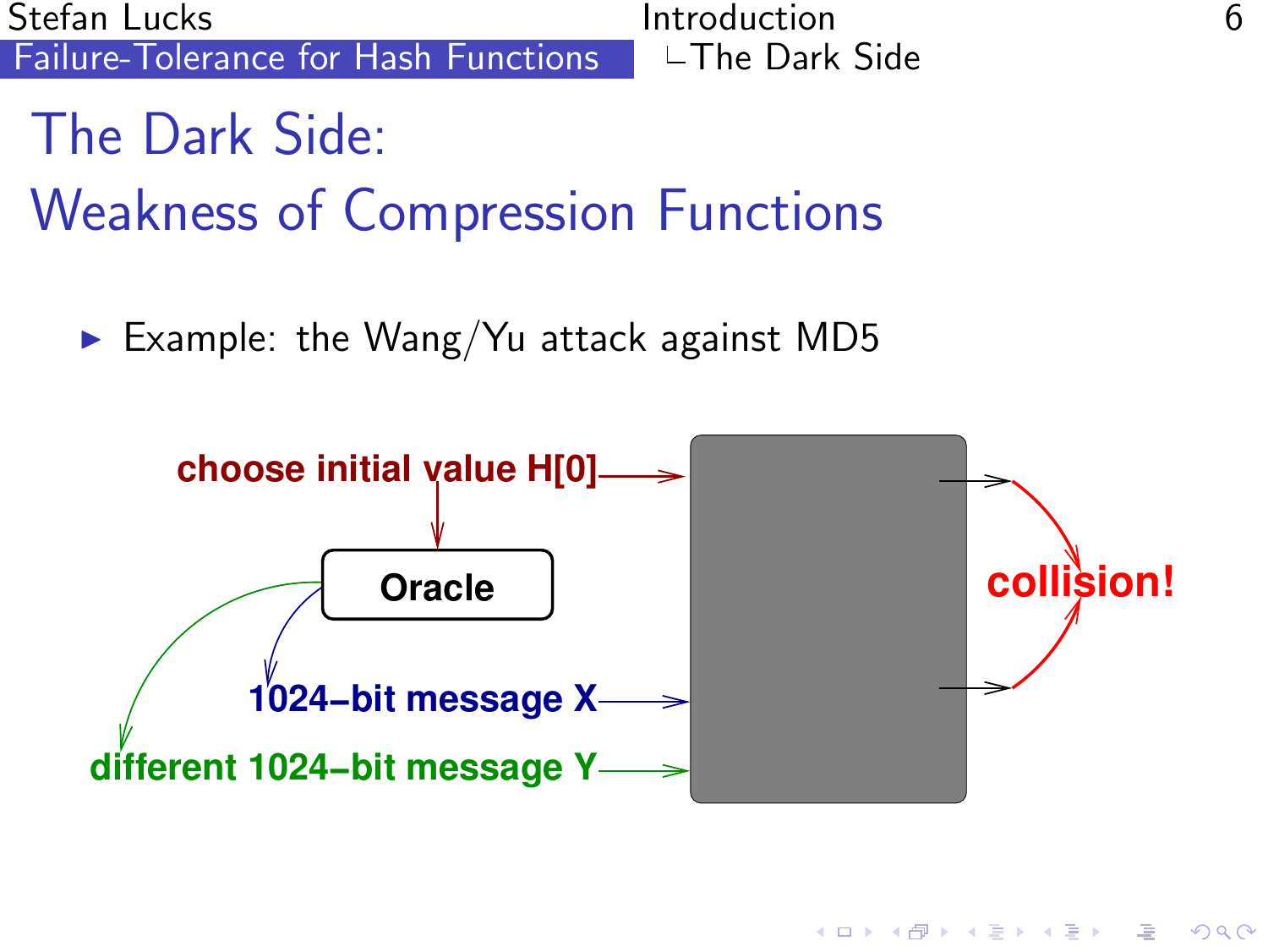Stefan Lucks Introduction 7 [Failure-Tolerance for Hash Functions](#page-0-0)

**KORK EX KEY KEY YOUR** 

# The Dark Side:

Structural Weaknesses – Extending Collisions

Common start and rest, random  $X \neq Y$ :  $Hash(start, X, rest) = Hash(start, Y, rest)$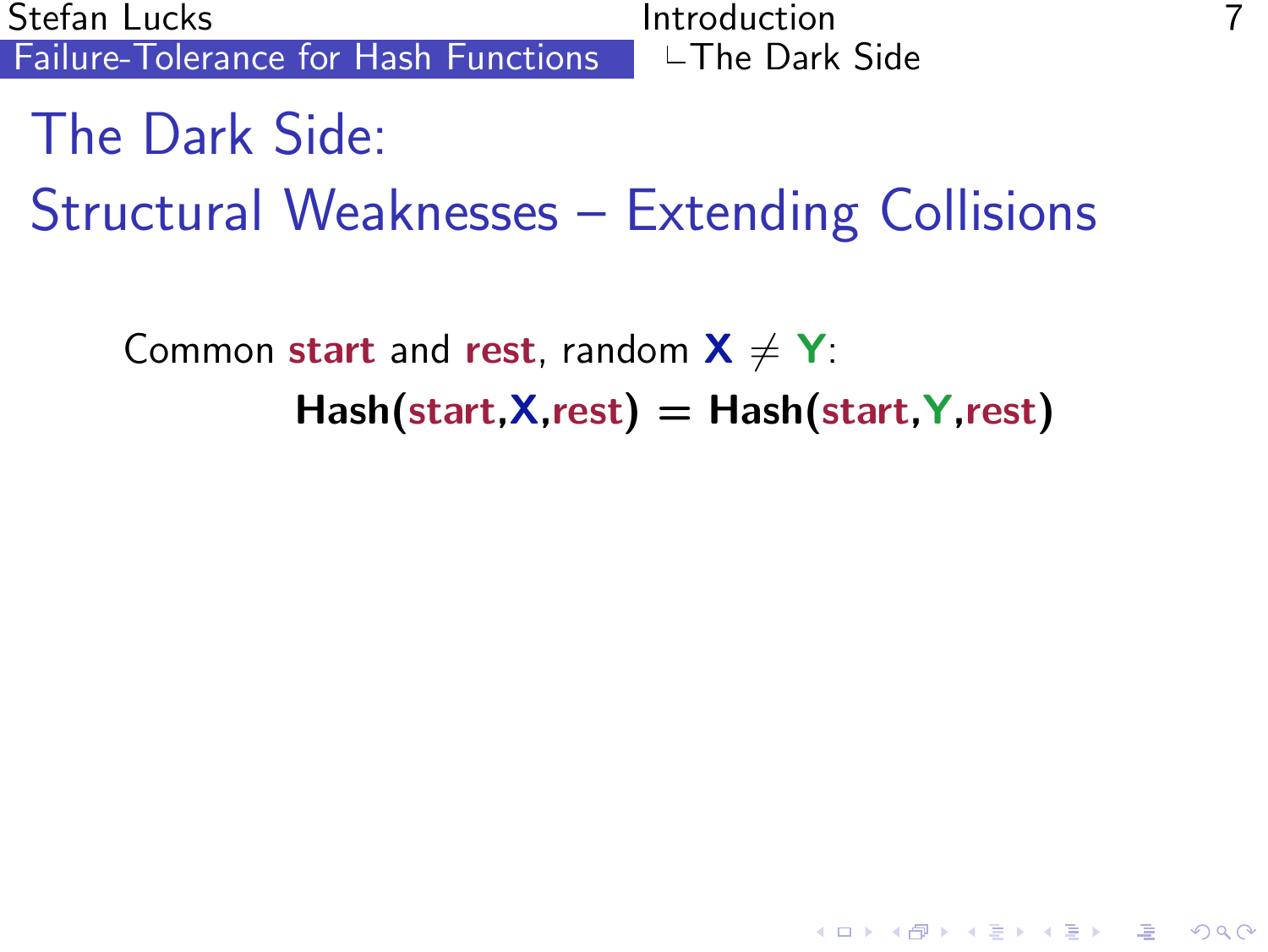Stefan Lucks<br>Introduction Introduction Failure-Tolerance for Hash Functions [Failure-Tolerance for Hash Functions](#page-0-0)

# The Dark Side:

Structural Weaknesses – Extending Collisions

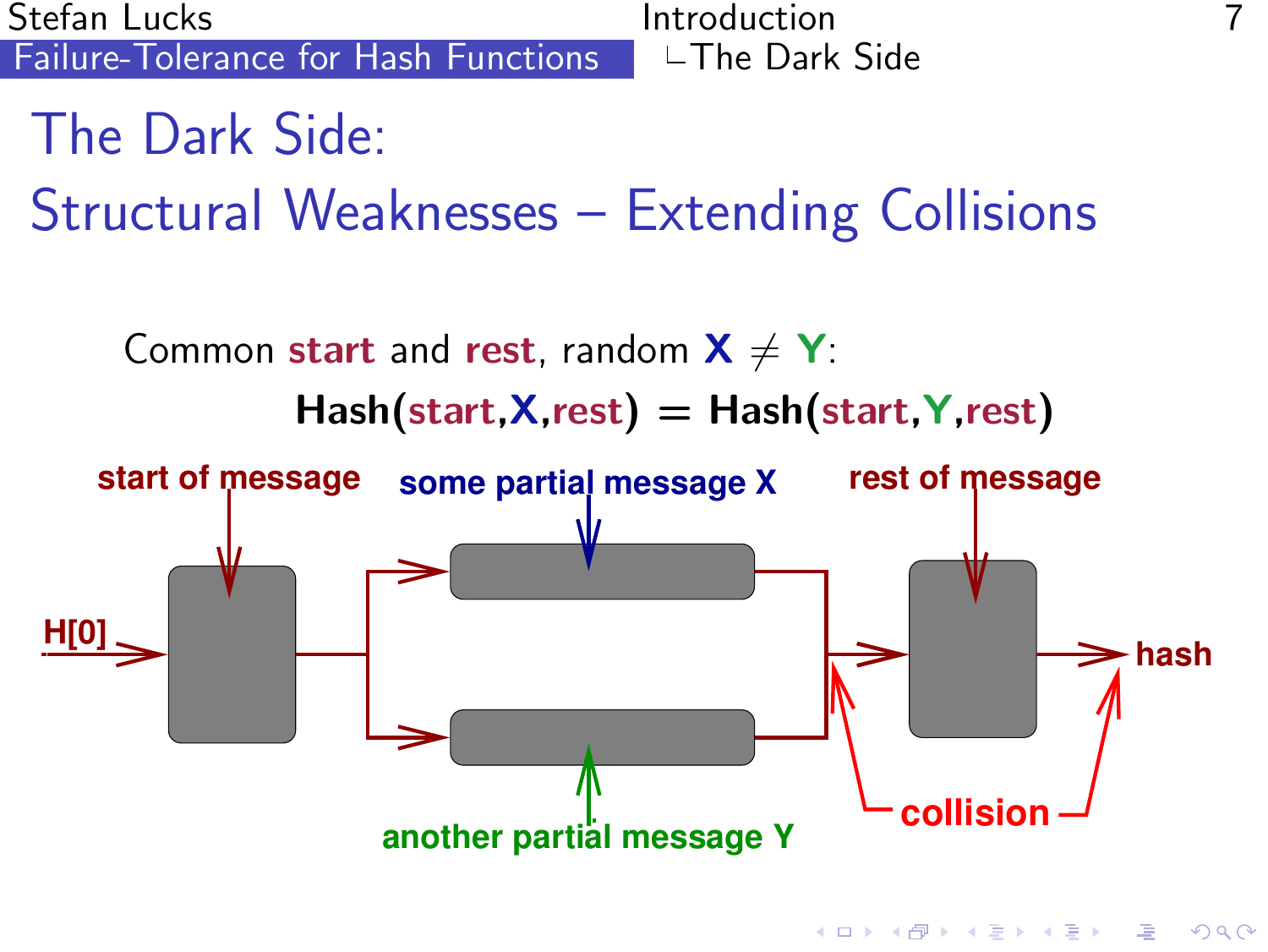8 Stefan Lucks<br>Failure-Tolerance for Hash Functions ∣ ∟The Dark Side [Failure-Tolerance for Hash Functions](#page-0-0)

# The Dark Side:

Exploiting for the Collision Extenstion Weakness

 $\triangleright$  Joux' multicollision attack (Crypto 04).

K ロ ▶ K @ ▶ K 할 > K 할 > 1 할 > 1 이익어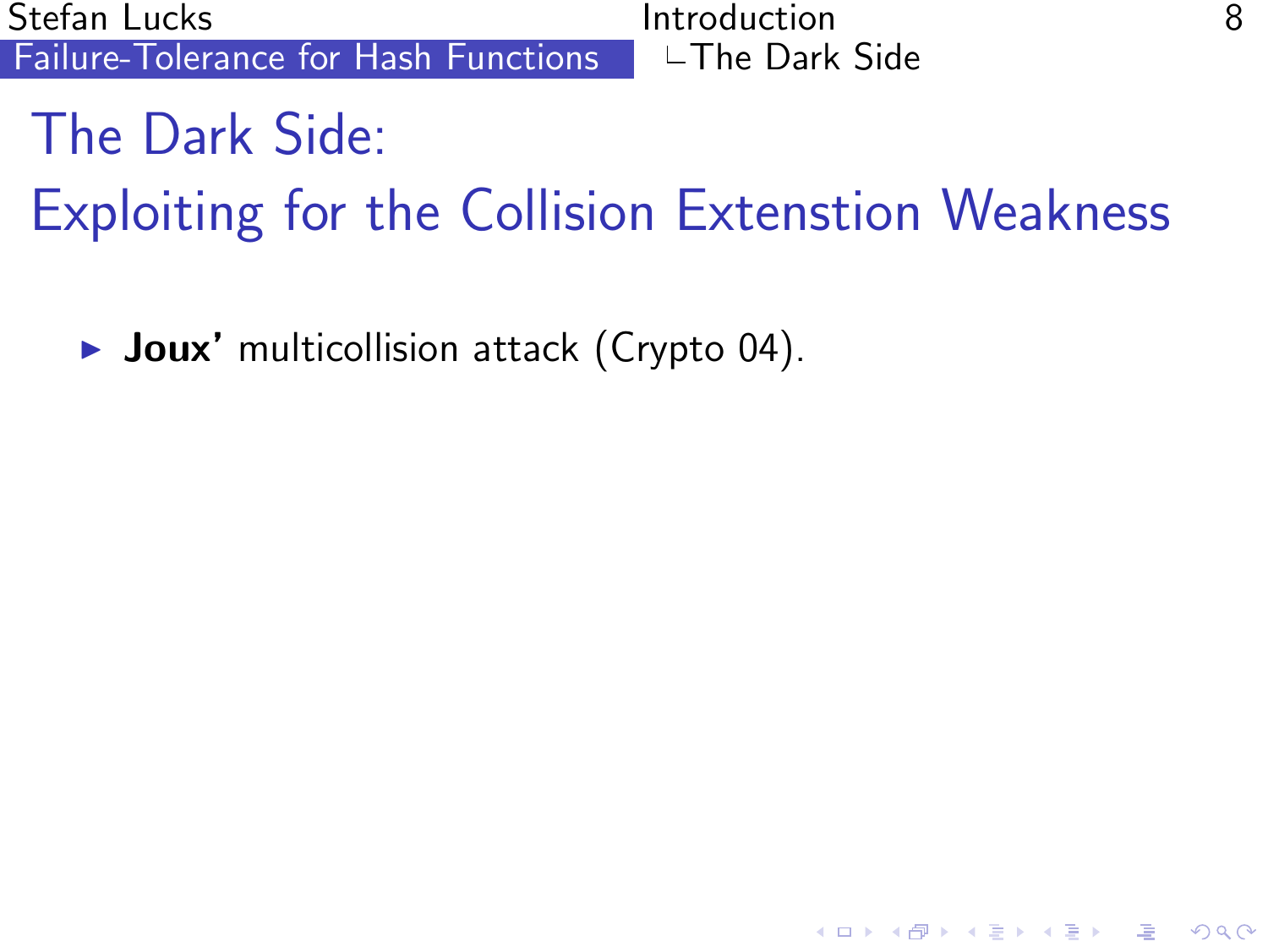8 Stefan Lucks<br>Failure-Tolerance for Hash Functions ∣ ∟The Dark Side [Failure-Tolerance for Hash Functions](#page-0-0)

# The Dark Side:

Exploiting for the Collision Extenstion Weakness

- $\triangleright$  Joux' multicollision attack (Crypto 04).
- $\triangleright$  Turning "random" collisions at the compression function level into meaningful collisions at the hash level:
	- $\triangleright$  D. Kaminski: MD5 to be considered harmful someday.
	- $\triangleright$  O. Mikle: Practical Attacks on Digital Signatures using MD5 message digest
	- $\triangleright$  A. Lenstra, X. Wang, B. de Weger: Colliding X.509 Certificates.
	- $\triangleright$  **A. Lenstra, B. de Weger**: On the possibility of constructing meaningful hash collisions for public keys.
	- $\triangleright$  M. Daum, S. Lucks: The Story of Alice and her Boss.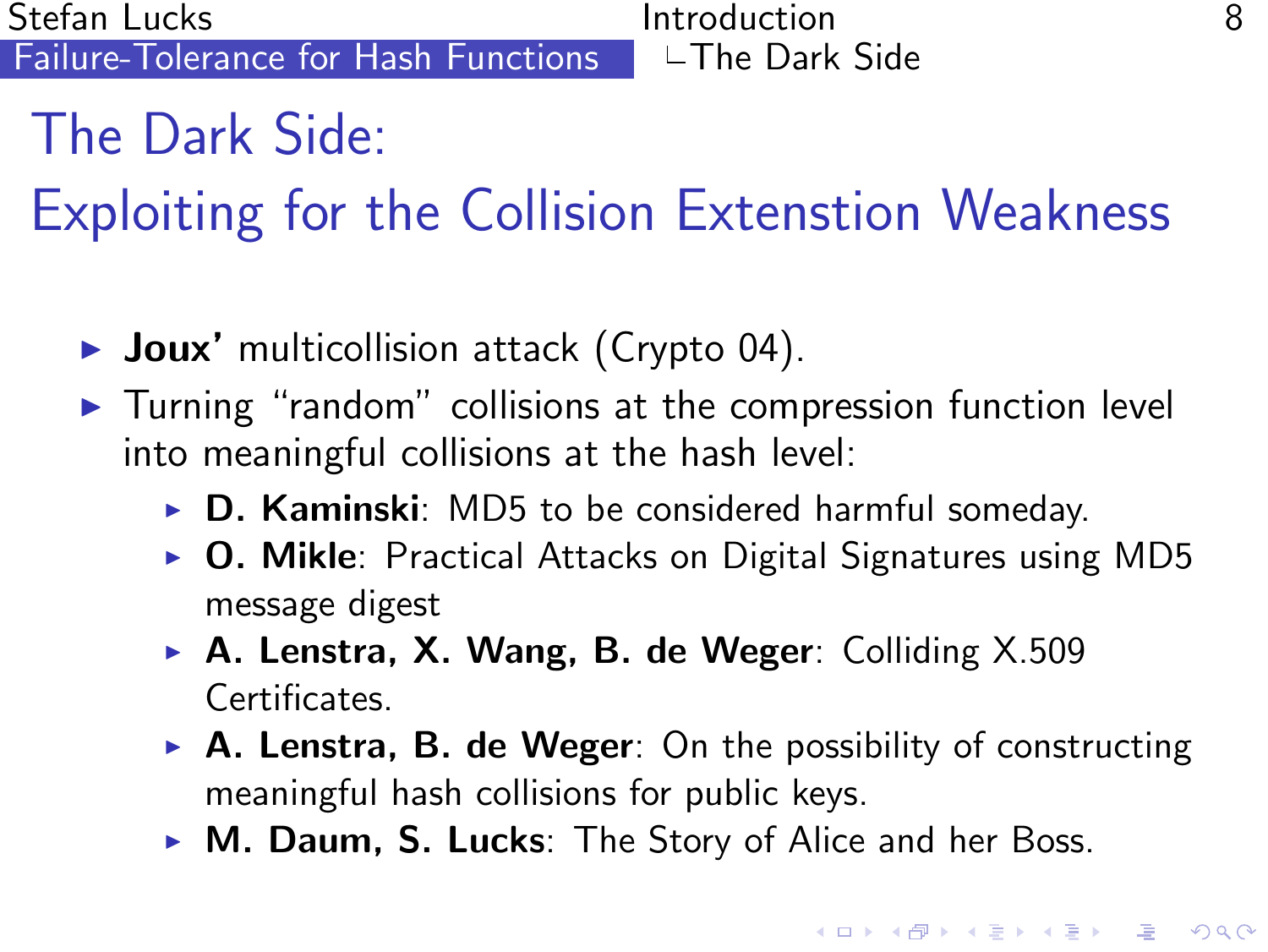9 Introduction<br>Failure-Tolerance for Hash Functions ∣ ∟The Dark Side [Failure-Tolerance for Hash Functions](#page-0-0)

The Dark Side: The Story of Alice and her Boss

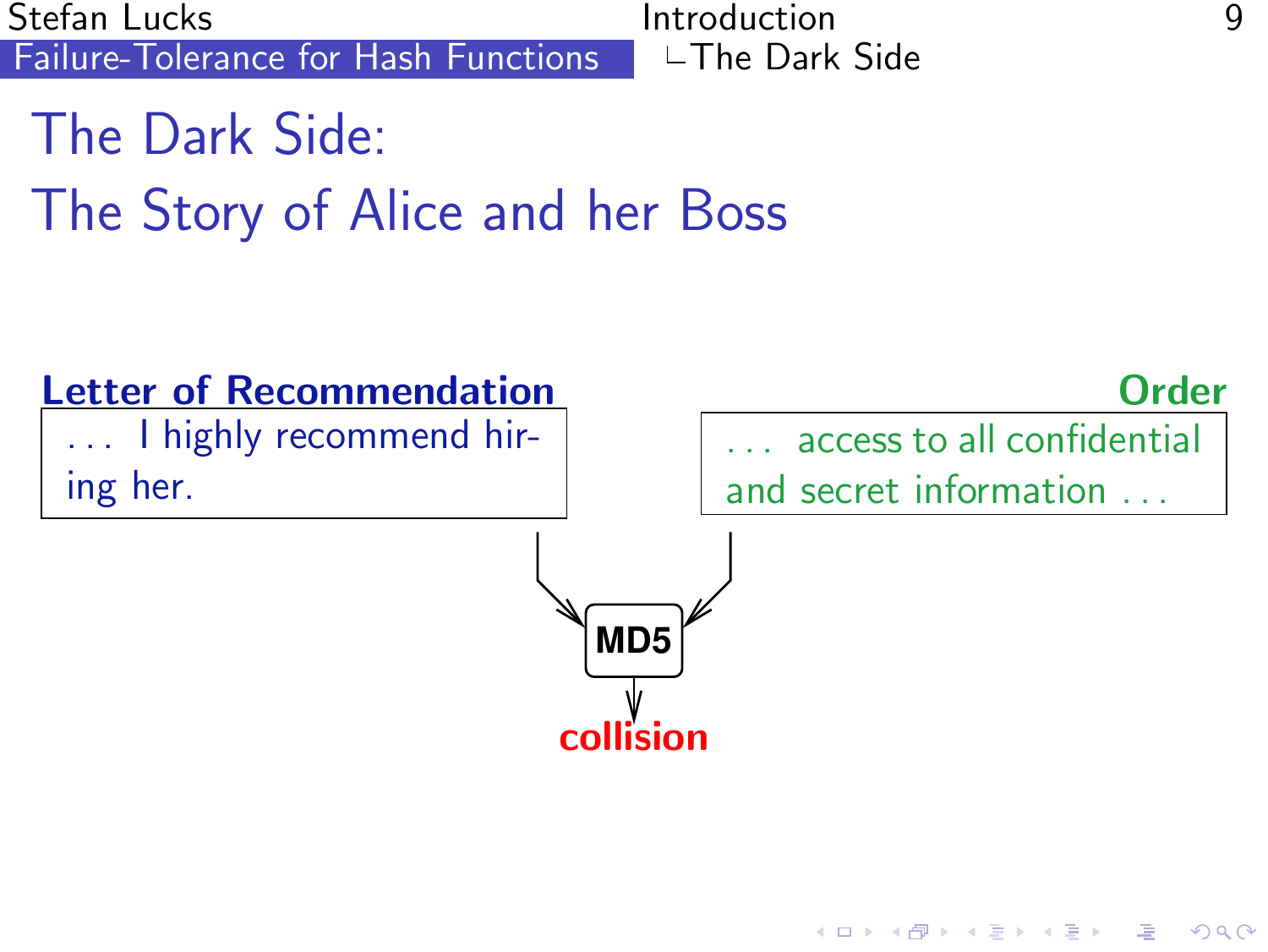Stefan Lucks Introduction 10 [Failure-Tolerance for Hash Functions](#page-0-0)  $\Box$   $\Box$  A new View?

**AD A REAKEN E VOOR** 

# A new View at Hash Functions?

- $\blacktriangleright$  Traditional view at iterated hash functions:
	- $\blacktriangleright$  hash long messages, internally some compression function with a fixed input size.
- <span id="page-12-0"></span> $\blacktriangleright$  Traditional view at block ciphers:
	- **P** encrypt fixed-size message blocks, use some mode of operation to encrypt long messages.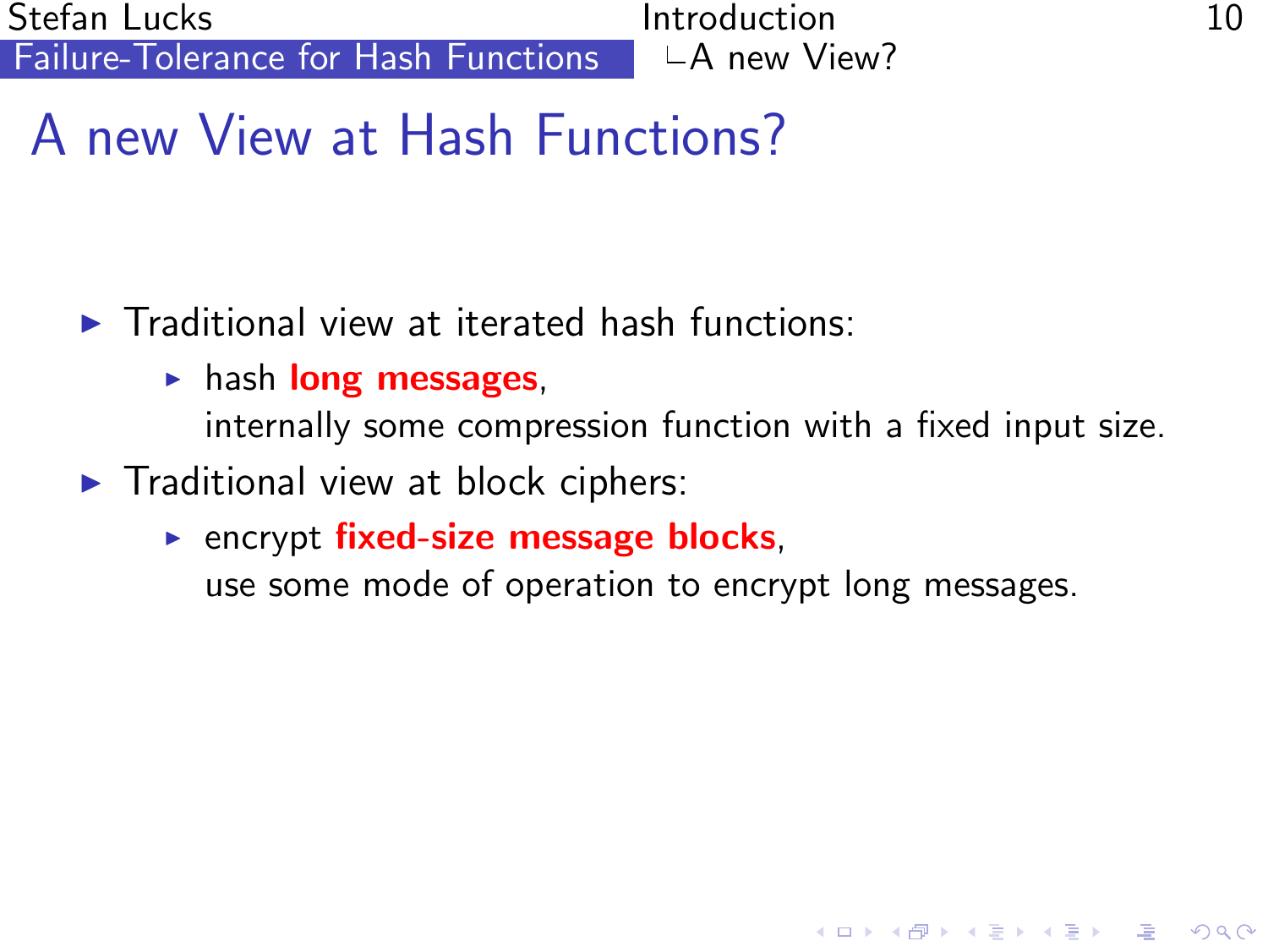Stefan Lucks Introduction 10 [Failure-Tolerance for Hash Functions](#page-0-0)  $\Box$  LA new View?

# A new View at Hash Functions?

- $\blacktriangleright$  Traditional view at iterated hash functions:
	- $\blacktriangleright$  hash long messages,
		- internally some compression function with a fixed input size.
- $\blacktriangleright$  Traditional view at block ciphers:
	- **P** encrypt fixed-size message blocks, use some mode of operation to encrypt long messages.
- $\blacktriangleright$  Treat iterated hash functions like block ciphers:
	- $\blacktriangleright$  distinguish the primitive from its mode of operation,
	- $\triangleright$  and analyse primitive and mode independently!

**AD A REAKEN E VOOR**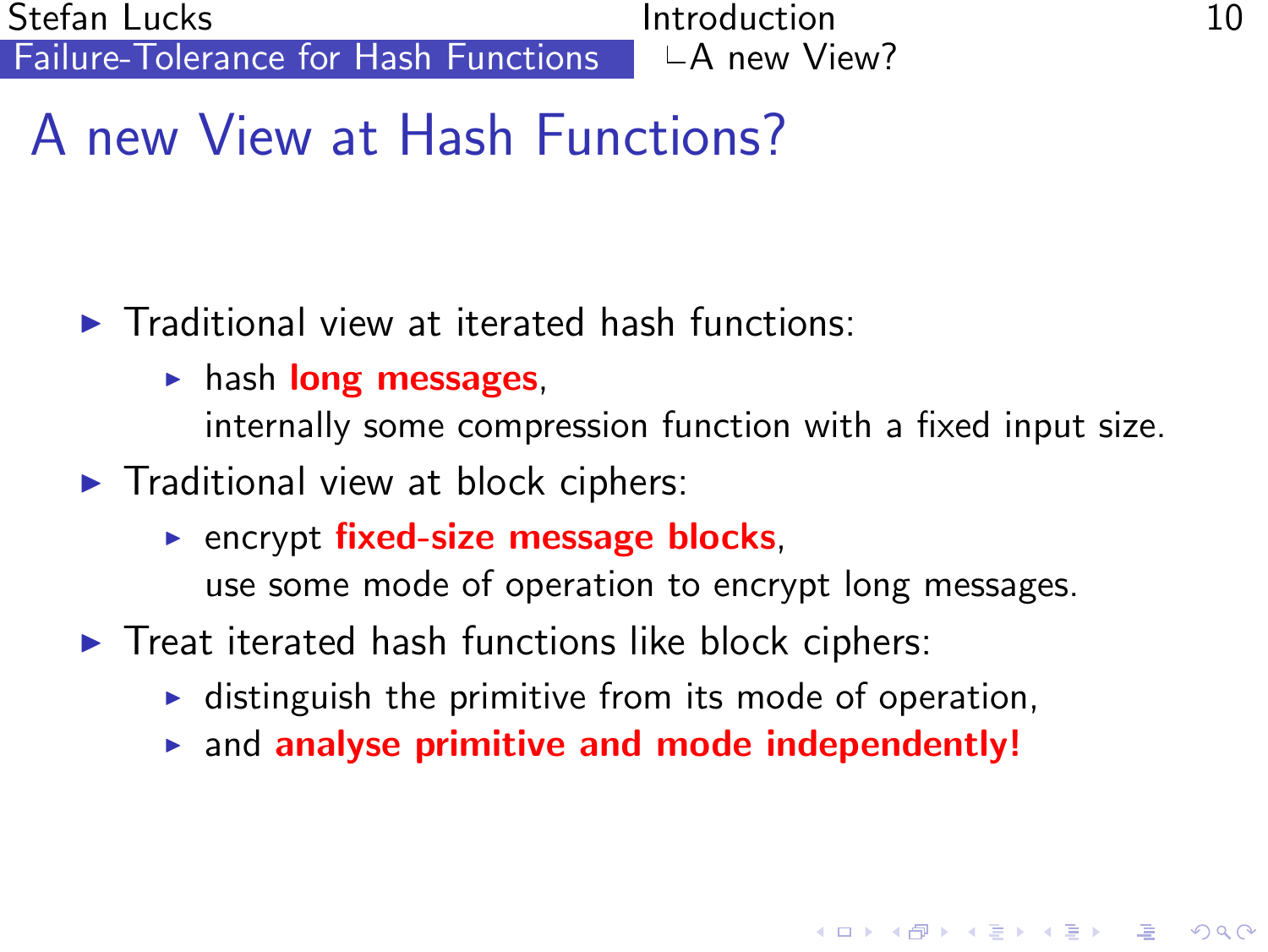[Introduction](#page-2-0)

Current Iterated Hashfunctions (Merkle-Damgård) [The Bright Side](#page-4-0) [The Dark Side](#page-5-0) [A new View at Hash Functions?](#page-12-0)

[Failure-Tolerant Iterated Hash Functions](#page-14-0) [The Wide-Pipe Hash](#page-18-0) [The Double-Pipe Hash](#page-25-0) [Related Work](#page-37-0)

**[Discussion](#page-46-0)** 

<span id="page-14-0"></span>[Performance Issues](#page-47-0) [Different Modes for Different Applications](#page-50-0) [Final Remarks](#page-52-0)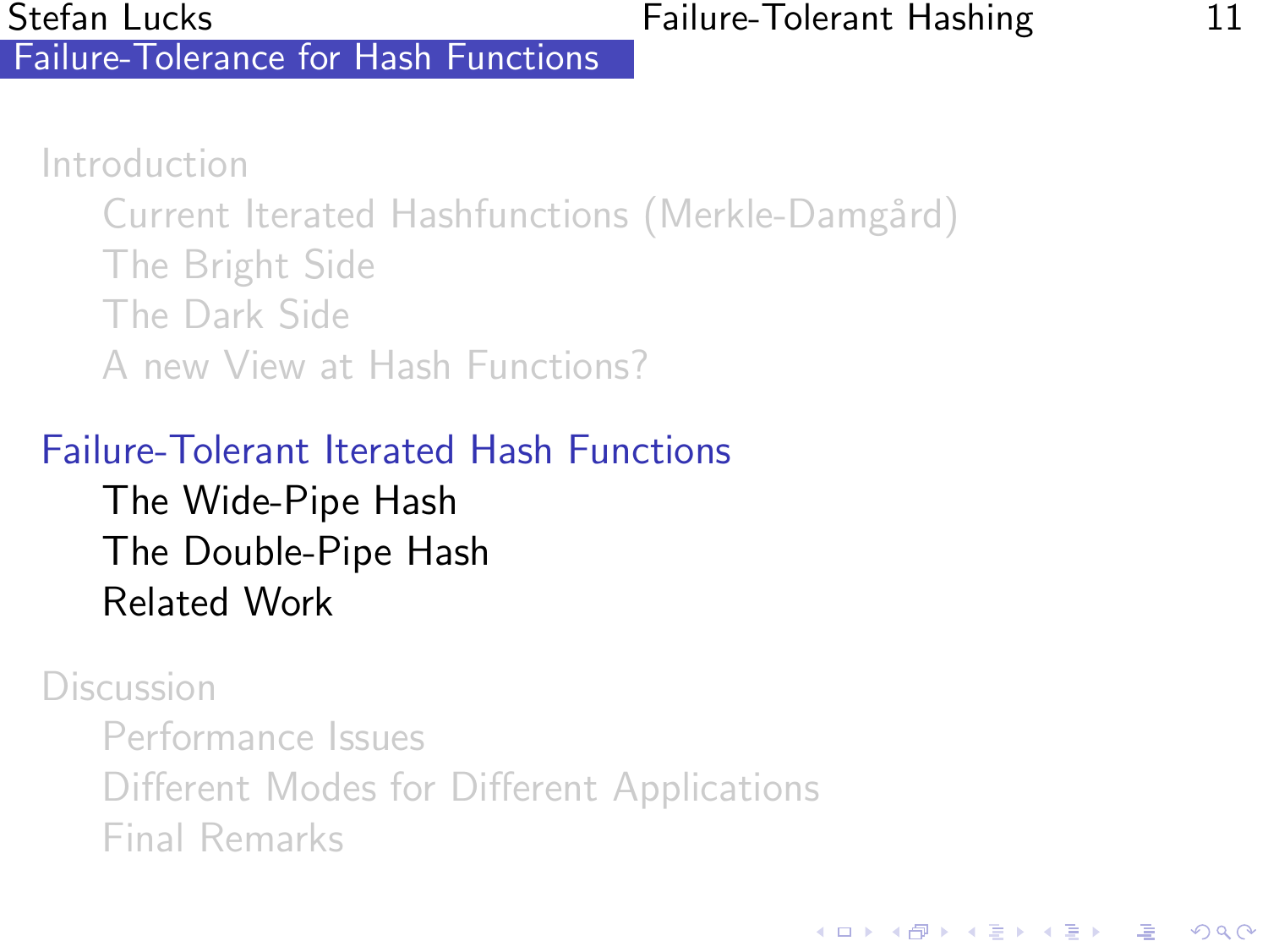Stefan Lucks **Failure-Tolerant Hashing** 12 [Failure-Tolerance for Hash Functions](#page-0-0)

## Failure-Tolerant Iterated Hash Functions

Failure-tolerant systems:

"The ability to respond gracefully to an unexpected failure."

**KORK EX KEY KEY YOUR**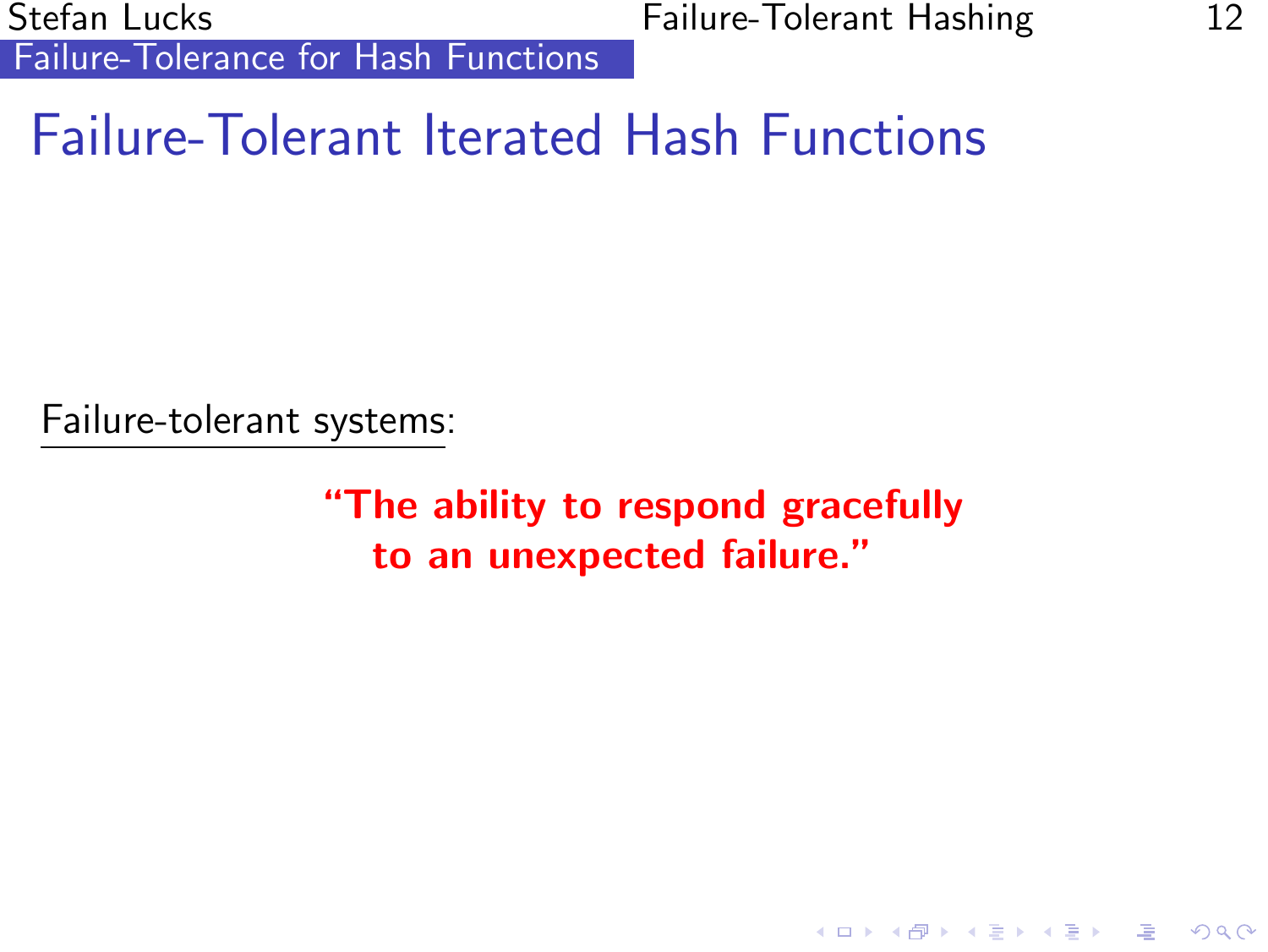Stefan Lucks Failure-Tolerant Hashing 12 [Failure-Tolerance for Hash Functions](#page-0-0)

# Failure-Tolerant Iterated Hash Functions

Failure-tolerant systems:

### "The ability of a system to respond gracefully to an unexpected failure."

Failure-tolerant iterated hash functions:

- If the compression function is *collision resistant*:  $OK!$
- If the compression function is *fails badly*: No Chance!
- $\triangleright$  But what, if the compression function **slightly fails**?

**AD A REAKEN E VOOR**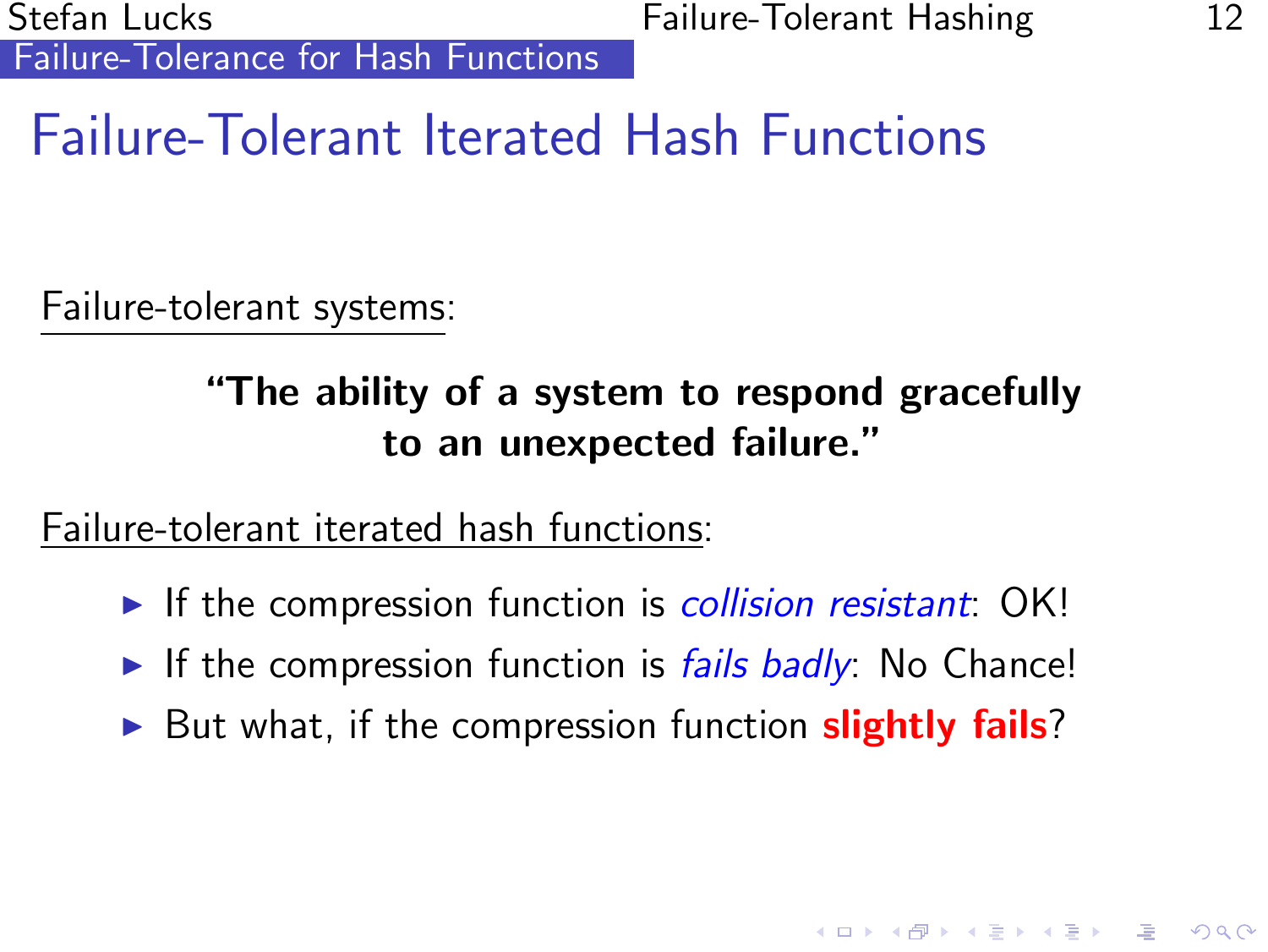Stefan Lucks Failure-Tolerant Hashing 12 [Failure-Tolerance for Hash Functions](#page-0-0)

## Failure-Tolerant Iterated Hash Functions

Failure-tolerant systems:

"The ability of a system to respond gracefully to an unexpected failure."

Failure-tolerant iterated hash functions:

"The ability to provide some security, even if the compression function slightly fails its stated goal of being collision resistant."

**KORK EX KEY KEY YOUR**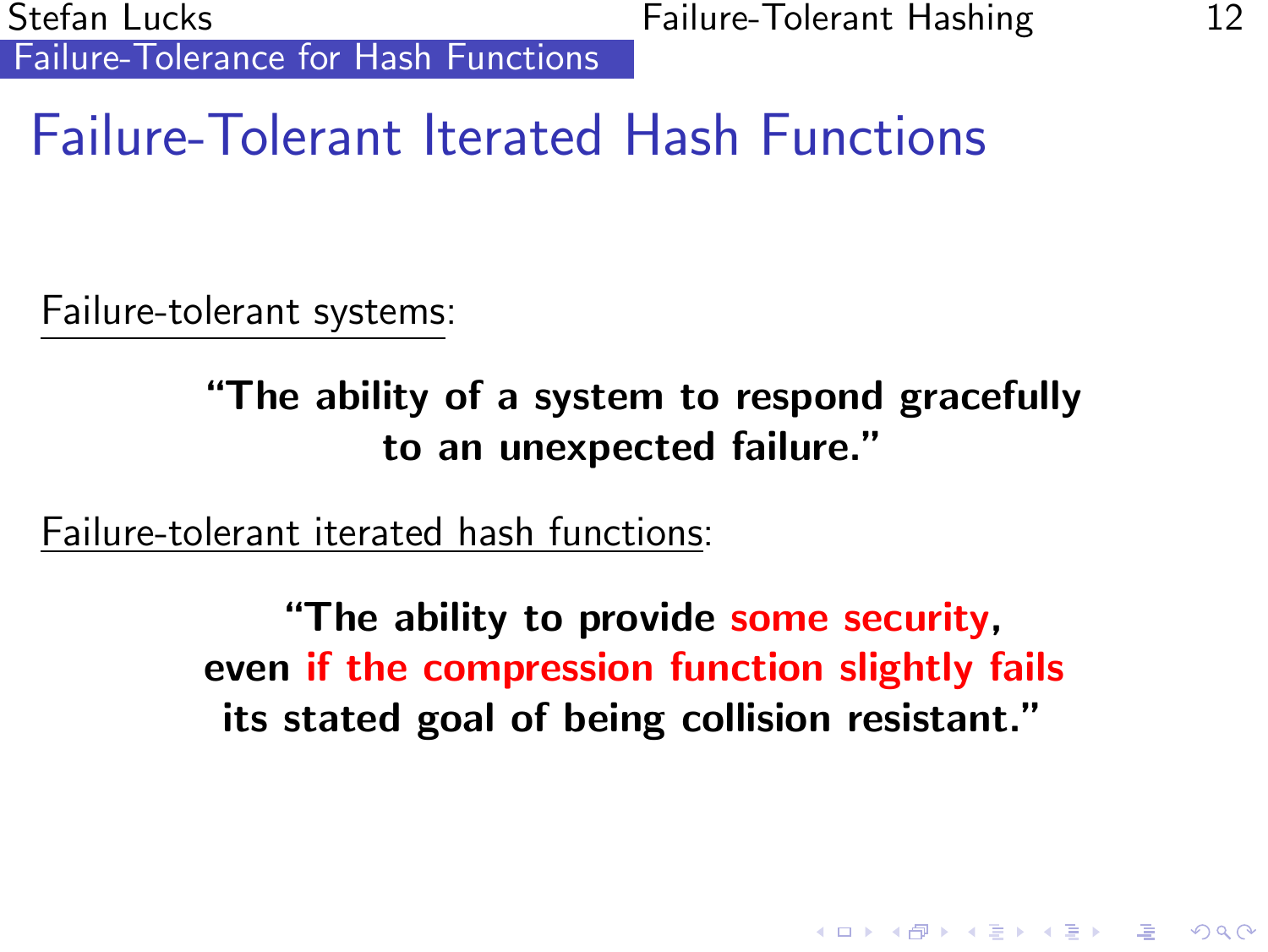Stefan Lucks **Failure-Tolerant Hashing** 13 [Failure-Tolerance for Hash Functions](#page-0-0)  $\Box$   $\Box$  The Wide-Pipe Hash

# The Wide-Pipe Hash

#### Idea:

larger internal state (w-bit instead of  $n < w$ ) two compression functions

<span id="page-18-0"></span>
$$
\begin{array}{ll}\textbf{C}' : \{0,1\}^{\textbf{W}} & \times \{0,1\}^{\textbf{m}} & \rightarrow \{0,1\}^{\textbf{W}} \text{ and } \\ \textbf{C}'' : \{0,1\}^{\textbf{W}} & \rightarrow \{0,1\}^{\textbf{n}}.\end{array}
$$

**KORK EX KEY KEY YOUR**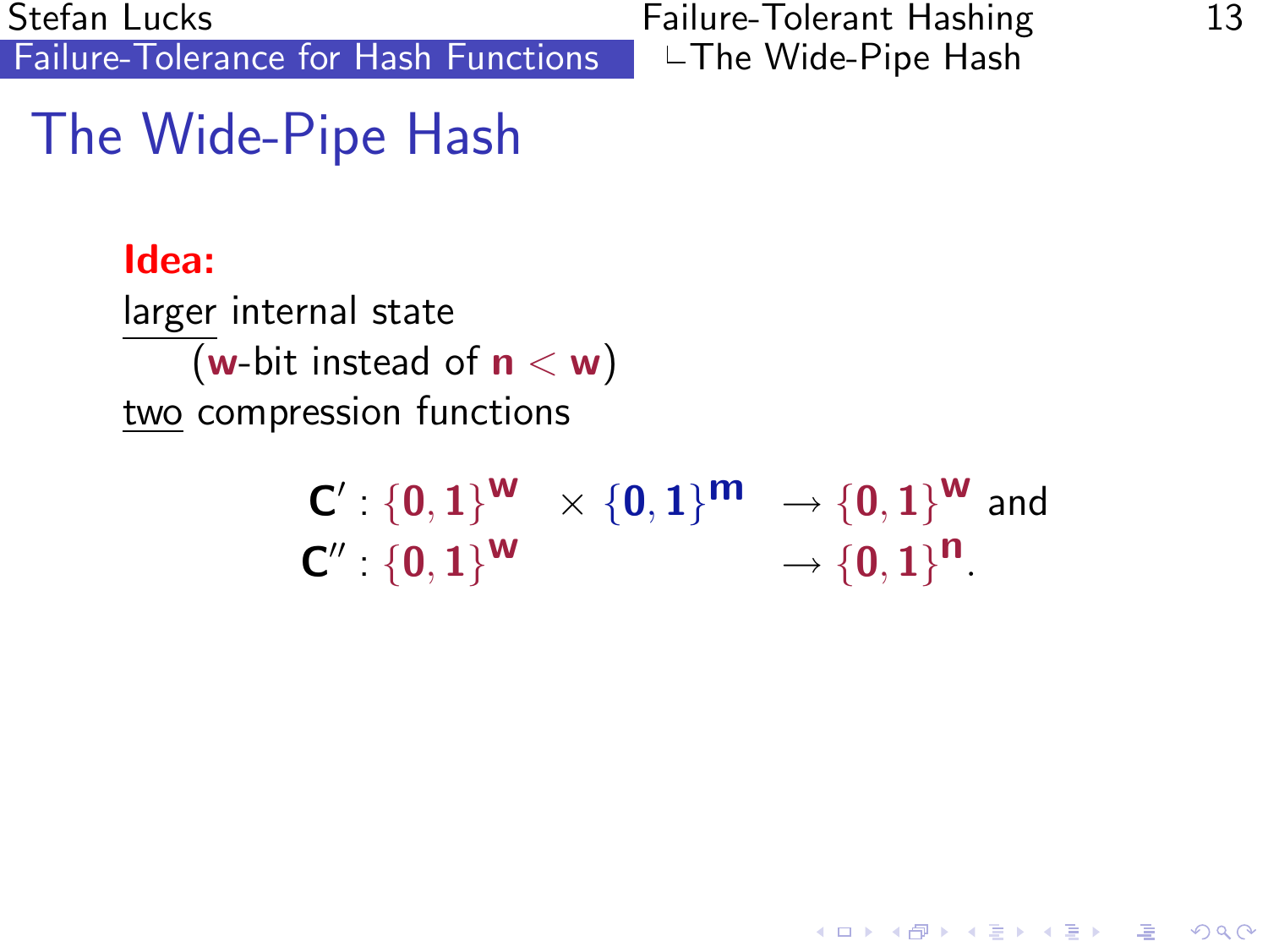Stefan Lucks **Failure-Tolerant Hashing** 13 [Failure-Tolerance for Hash Functions](#page-0-0)  $\Box$   $\Box$  The Wide-Pipe Hash

# The Wide-Pipe Hash

#### Idea: larger internal state (w-bit instead of  $n < w$ ) two compression functions



イロト イ押ト イヨト イヨト

 $\Rightarrow$ 

 $2Q$ 

$$
\begin{array}{ll} \boldsymbol{C}': \{0,1\}^{\boldsymbol{W}} & \times \{0,1\}^{\boldsymbol{m}} \longrightarrow \{0,1\}^{\boldsymbol{W}} \text{ and } \\ \boldsymbol{C}'': \{0,1\}^{\boldsymbol{W}} & \longrightarrow \{0,1\}^{\boldsymbol{n}}. \end{array}
$$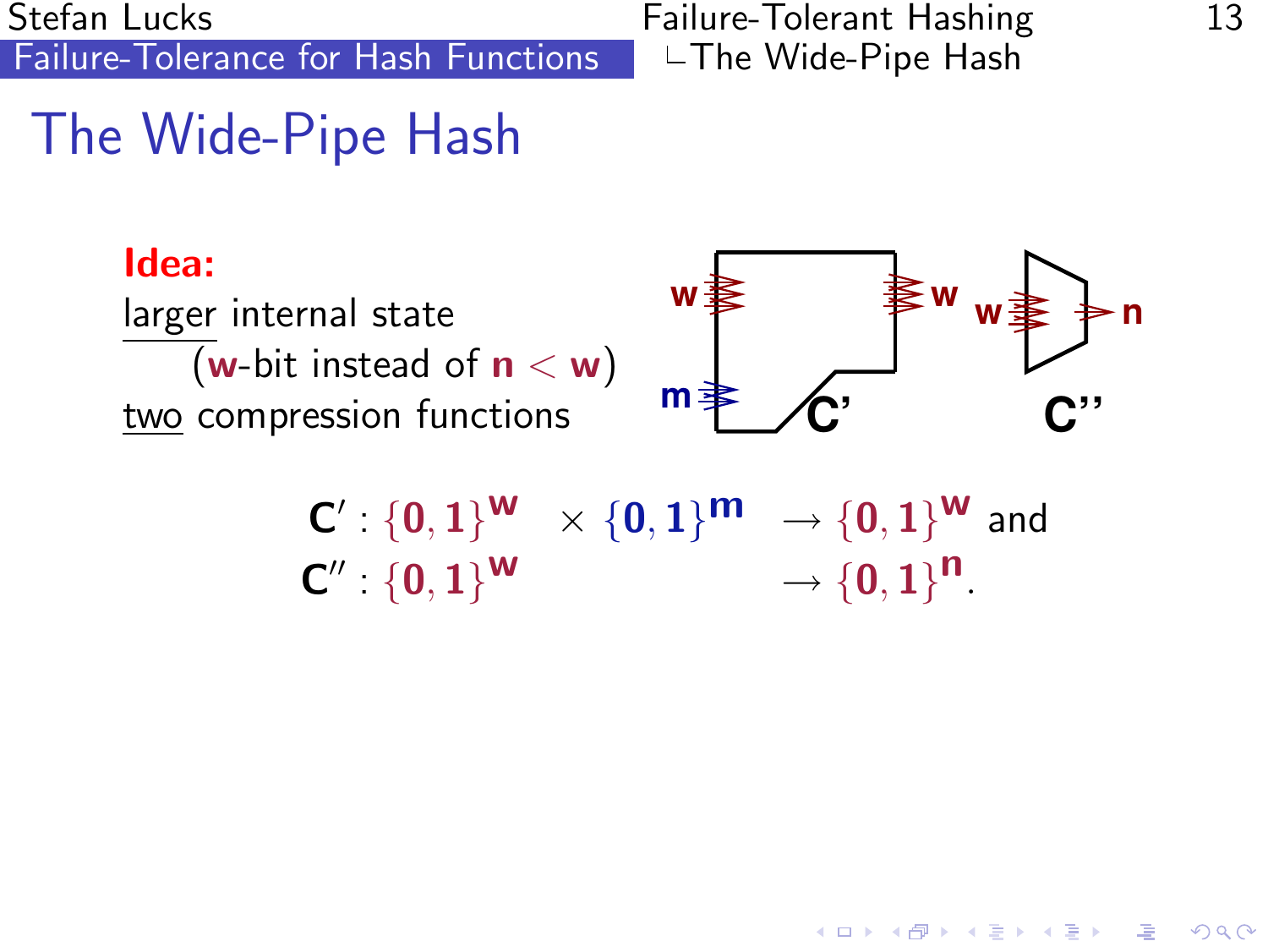Stefan Lucks Failure-Tolerant Hashing 13 [Failure-Tolerance for Hash Functions](#page-0-0)

# The Wide-Pipe Hash

#### Idea: larger internal state (w-bit instead of  $n < w$ ) two compression functions



$$
\begin{array}{ll}\textbf{C}' : \{0,1\}^{\textbf{W}} & \times \{0,1\}^{\textbf{m}} \rightarrow \{0,1\}^{\textbf{W}} \text{ and } \\ \textbf{C}'' : \{0,1\}^{\textbf{W}} & \rightarrow \{0,1\}^{\textbf{n}}.\end{array}
$$



 $4$  ロ )  $4$   $\overline{r}$  )  $4$   $\overline{z}$  )  $4$   $\overline{z}$  )  $\equiv$  $QQ$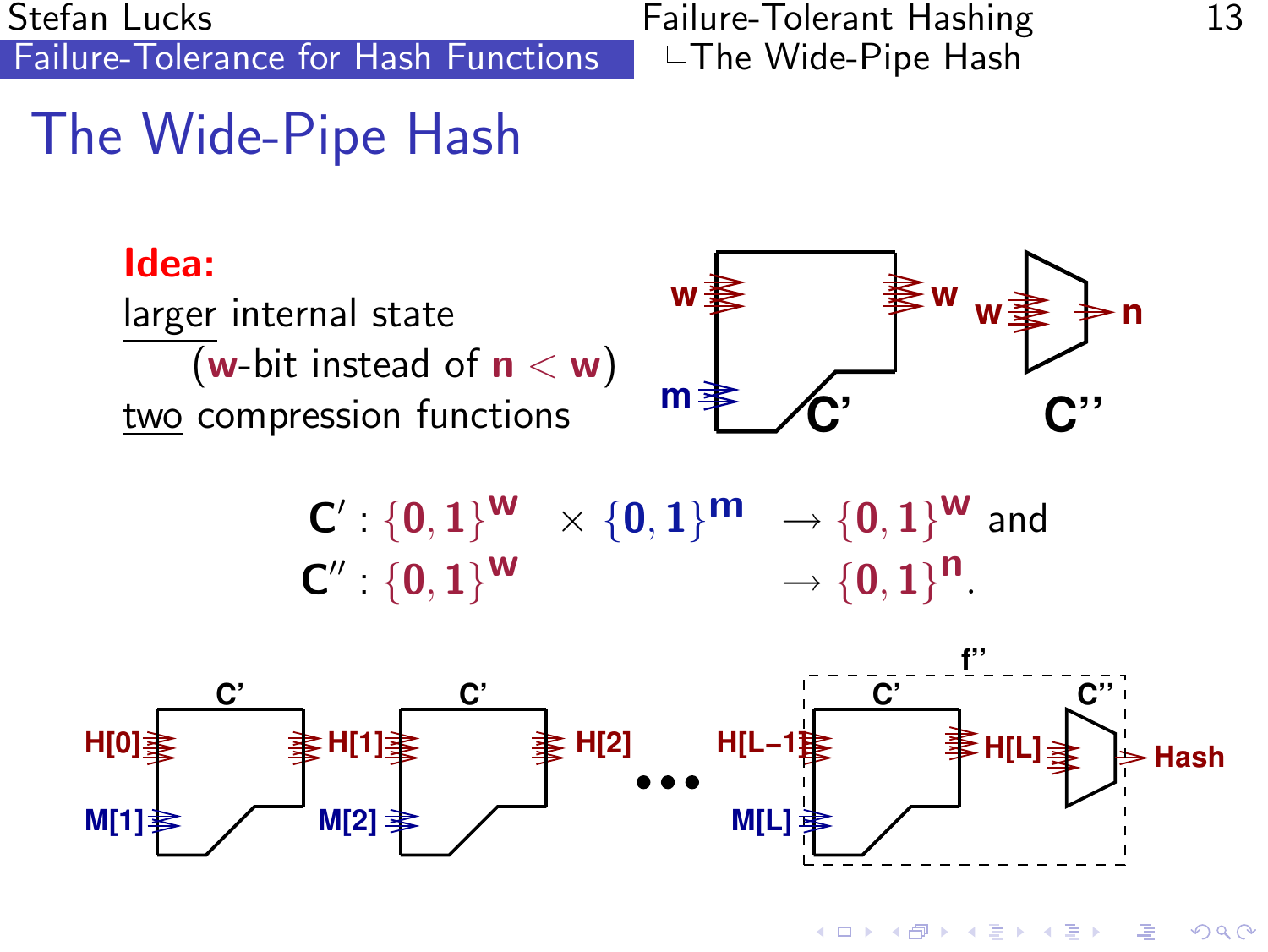Stefan Lucks **Failure-Tolerant Hashing** 13 [Failure-Tolerance for Hash Functions](#page-0-0)  $\Box$   $\Box$  The Wide-Pipe Hash

# The Wide-Pipe Hash

### Rationale:

Collision resistance for C' more plausible than collision resistance for  $\mathsf{C}''$  (or  $\mathsf{f}''$ ) ("dotted line", where security could break).



 $\mathsf{C}': \{\mathsf{0},\mathsf{1}\}^\mathsf{W} ~\times \{\mathsf{0},\mathsf{1}\}^\mathsf{I\hspace{-.1em}I\hspace{-.1em}I} \rightarrow \{\mathsf{0},\mathsf{1}\}^\mathsf{W}$  and  $C'' \setminus \{0,1\}$ w  $\longrightarrow \{0,1\}^n$ .



 $4$  ロ )  $4$   $\overline{r}$  )  $4$   $\overline{z}$  )  $4$   $\overline{z}$  )  $\equiv$  $2Q$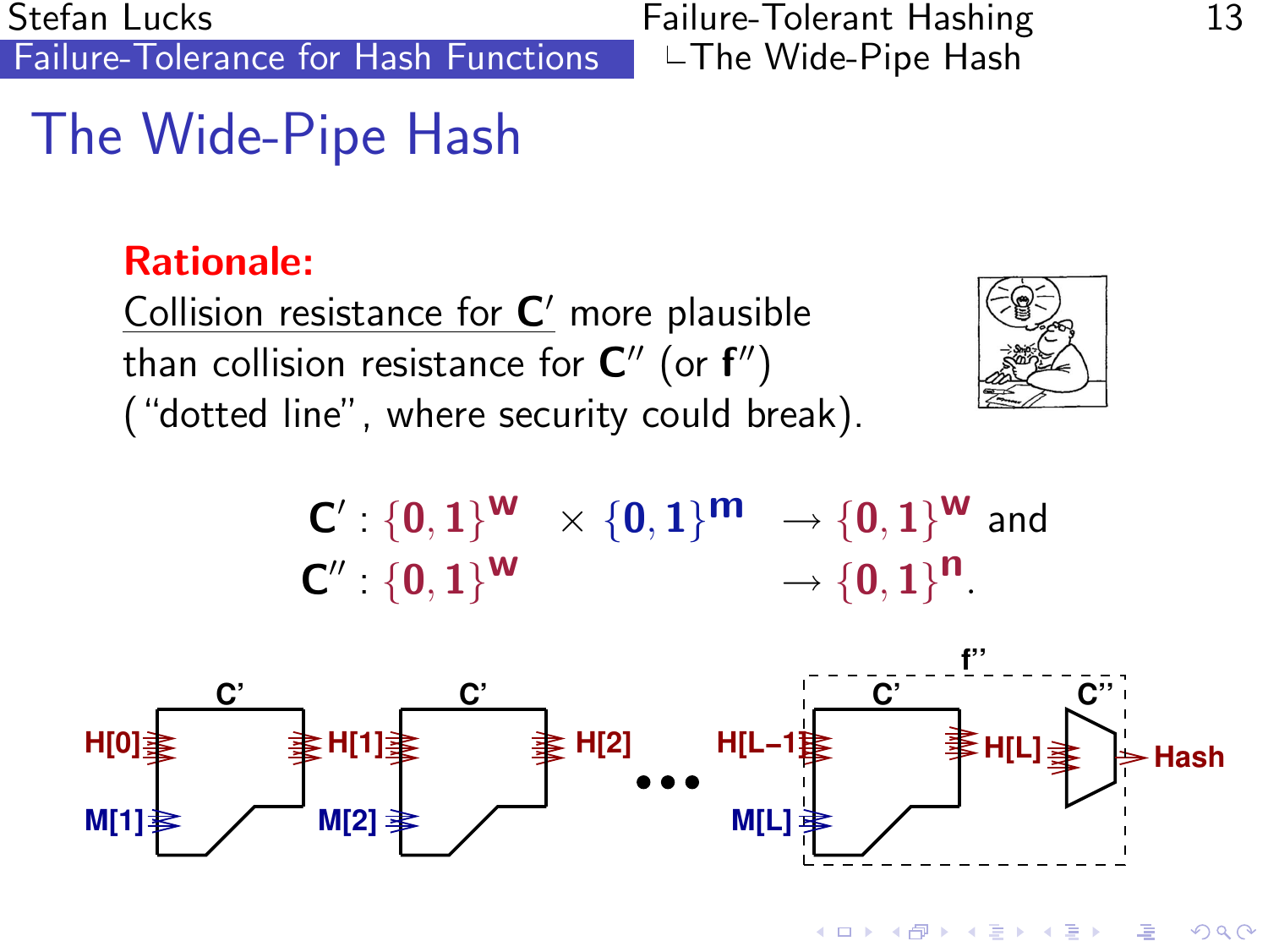. .

[Failure-Tolerance for Hash Functions](#page-0-0)  $\Box$   $\Box$  The Wide-Pipe Hash

## The Wide-Pipe Hash: Security

Results: If C' is collision resistant, than the Wide-Pipe hash is

1. resistant against multi-collision attacks, if  $f''$  is so,

All results hold, *even if* f" *is not collision resistant!* 



 $4$  ロ )  $4$   $\overline{r}$  )  $4$   $\overline{z}$  )  $4$   $\overline{z}$  )  $2Q$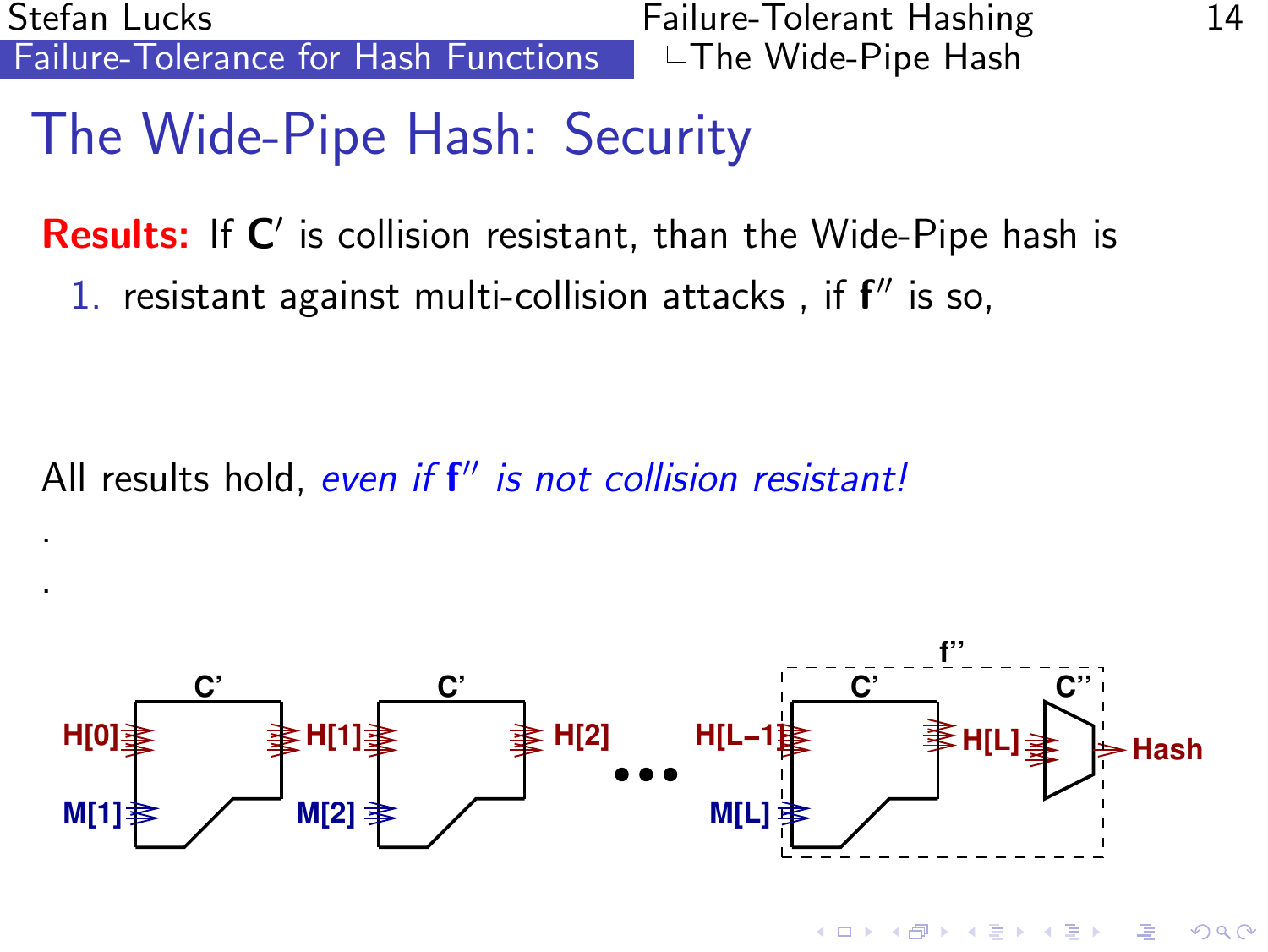.

[Failure-Tolerance for Hash Functions](#page-0-0)  $\Box$   $\Box$  The Wide-Pipe Hash

イロト イ押ト イヨト イヨト

 $\equiv$ 

 $QQ$ 

# The Wide-Pipe Hash: Security

Results: If C' is collision resistant, than the Wide-Pipe hash is

- 1. resistant against multi-collision attacks, if  $f''$  is so,
- 2. resistant against multi- $(2nd)$  preimage attacks, if  $f''$  is so, and

All results hold, *even if* f" *is not collision resistant!* First two results: proof of security in standard model.

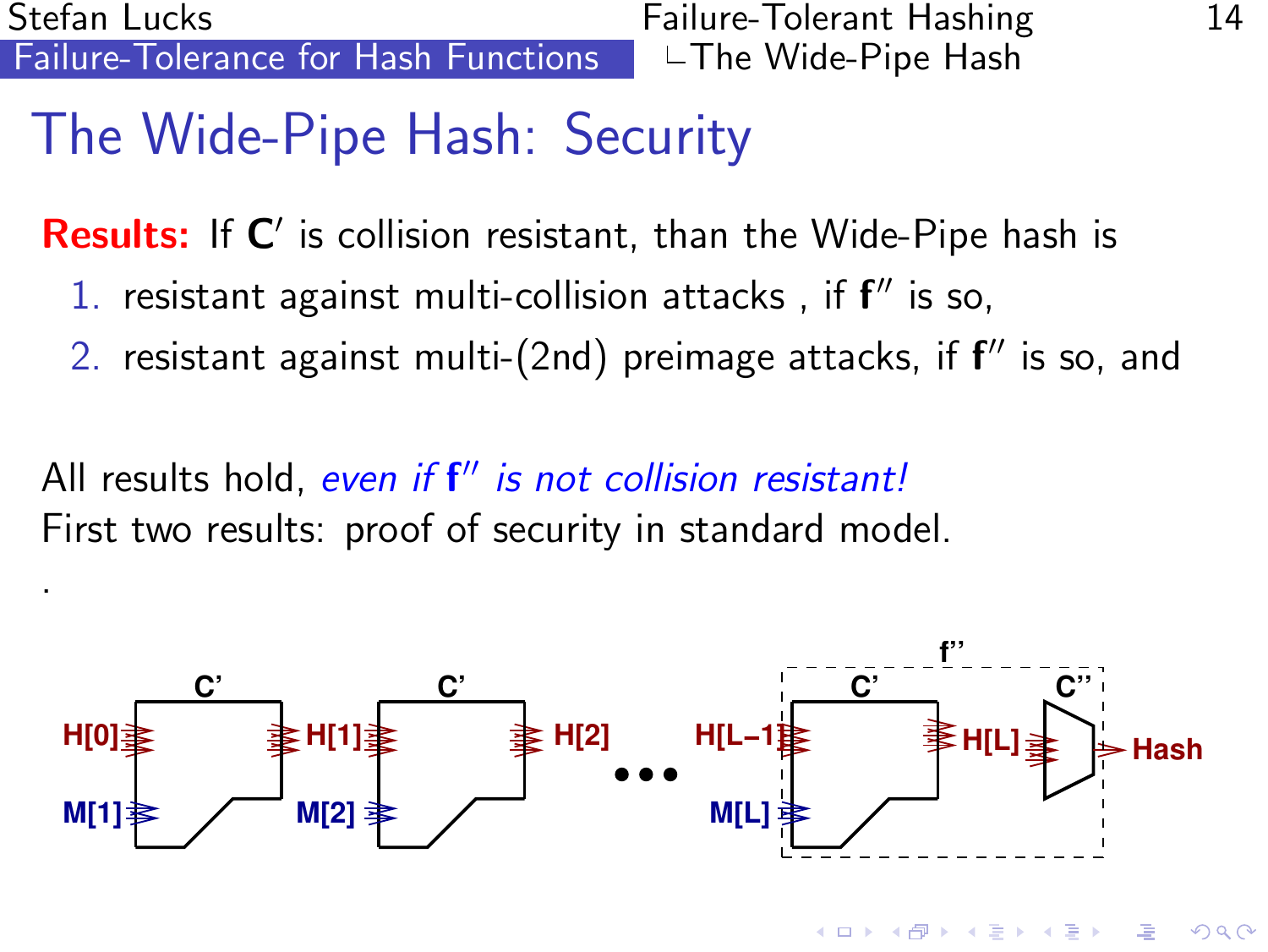# The Wide-Pipe Hash: Security

Results: If C' is collision resistant, than the Wide-Pipe hash is

- 1. resistant against multi-collision attacks, if  $f''$  is so,
- 2. resistant against multi- $(2nd)$  preimage attacks, if  $f''$  is so, and
- 3. resistant against collision extension attacks.

All results hold, even if f" is not collision resistant! First two results: proof of security in standard model. Third result: proof of security in random oracle model.



 $2Q$ 

 $\exists$  (  $\exists$  ) (  $\exists$  ) (  $\exists$  ) (  $\exists$  )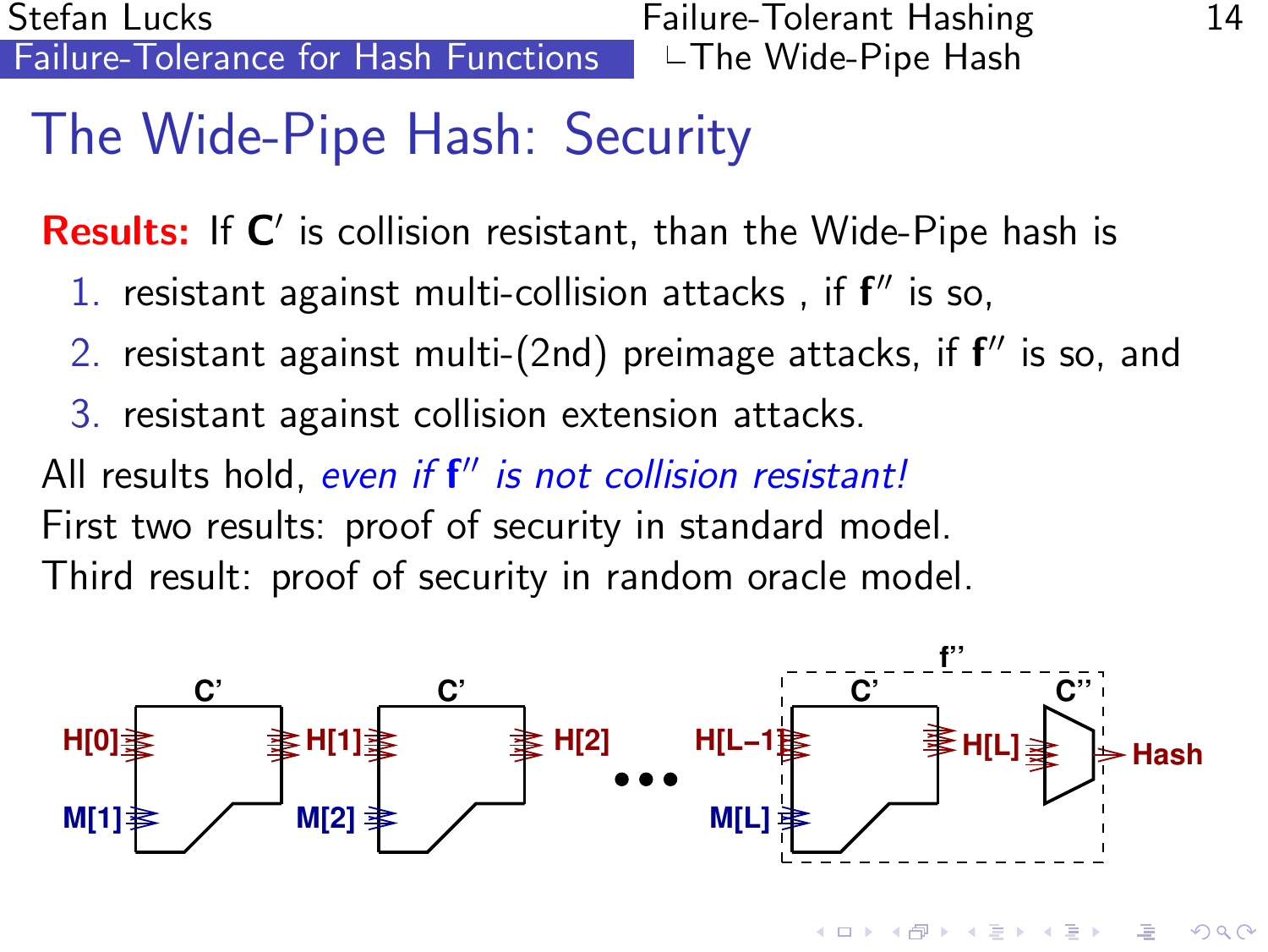Stefan Lucks Failure-Tolerant Hashing 15 [Failure-Tolerance for Hash Functions](#page-0-0) | LThe Double-Pipe Hash

K ロ ▶ K @ ▶ K 할 > K 할 > 1 할 > 1 이익어

# The Double-Pipe Hash

<span id="page-25-0"></span> $Idea$ : Realise  $C'$  and  $f''$  by one single compression function

 $C : ... \rightarrow {0,1}^n.$ 

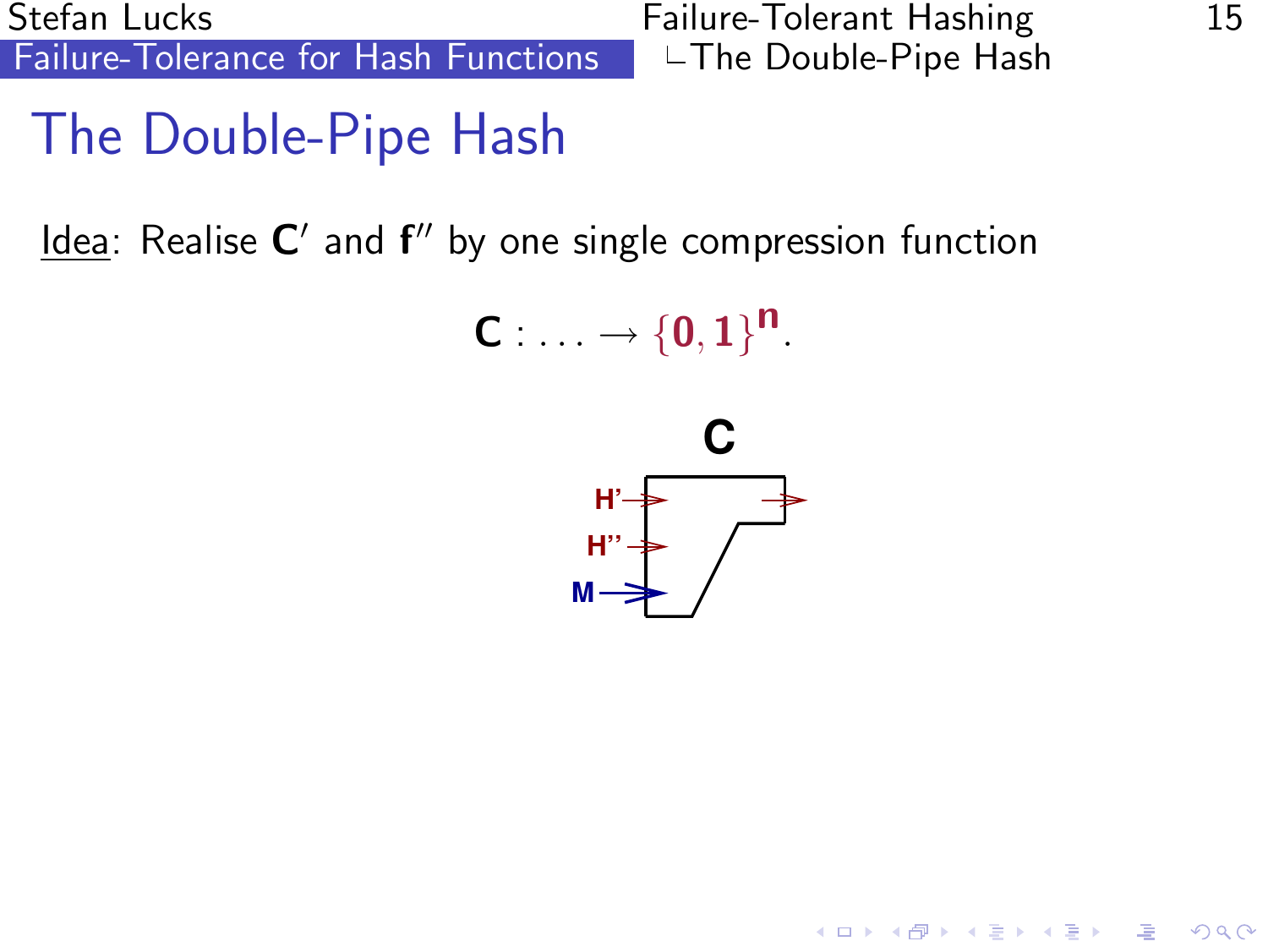Stefan Lucks **Failure-Tolerant Hashing** 16

 $\exists$  (  $\exists$  ) (  $\exists$  ) (  $\exists$  ) (  $\exists$  )

Realise  $C'$  and  $f''$  by one single compression function

 $C: \{0,1\}^{\mathsf{N}} \times \{0,1\}^{\mathsf{N}} \times \{0,1\}^{\mathsf{N}} \to \{0,1\}^{\mathsf{N}}$ 



 $2990$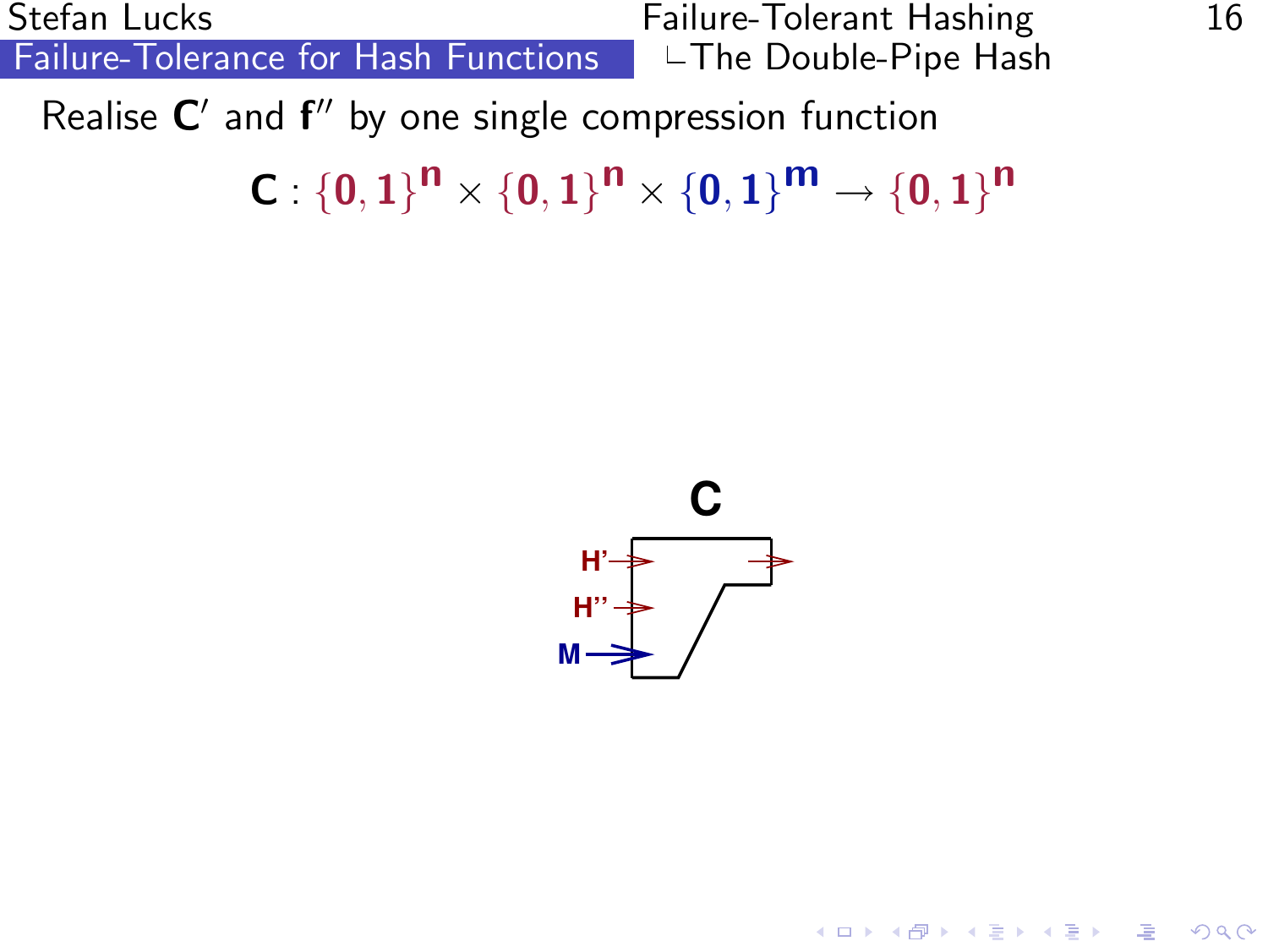Stefan Lucks **Failure-Tolerant Hashing** 16

Realise  $C'$  and  $f''$  by one single compression function

$$
\textbf{C}:\{0,1\}^n\times \{0,1\}^n\times \{0,1\}^m\rightarrow \{0,1\}^n
$$

 $C'(H', H'', M) = (C(H', H'', M), C(H'', H', M))$ (change the order of  $H'$  and  $H''$ )

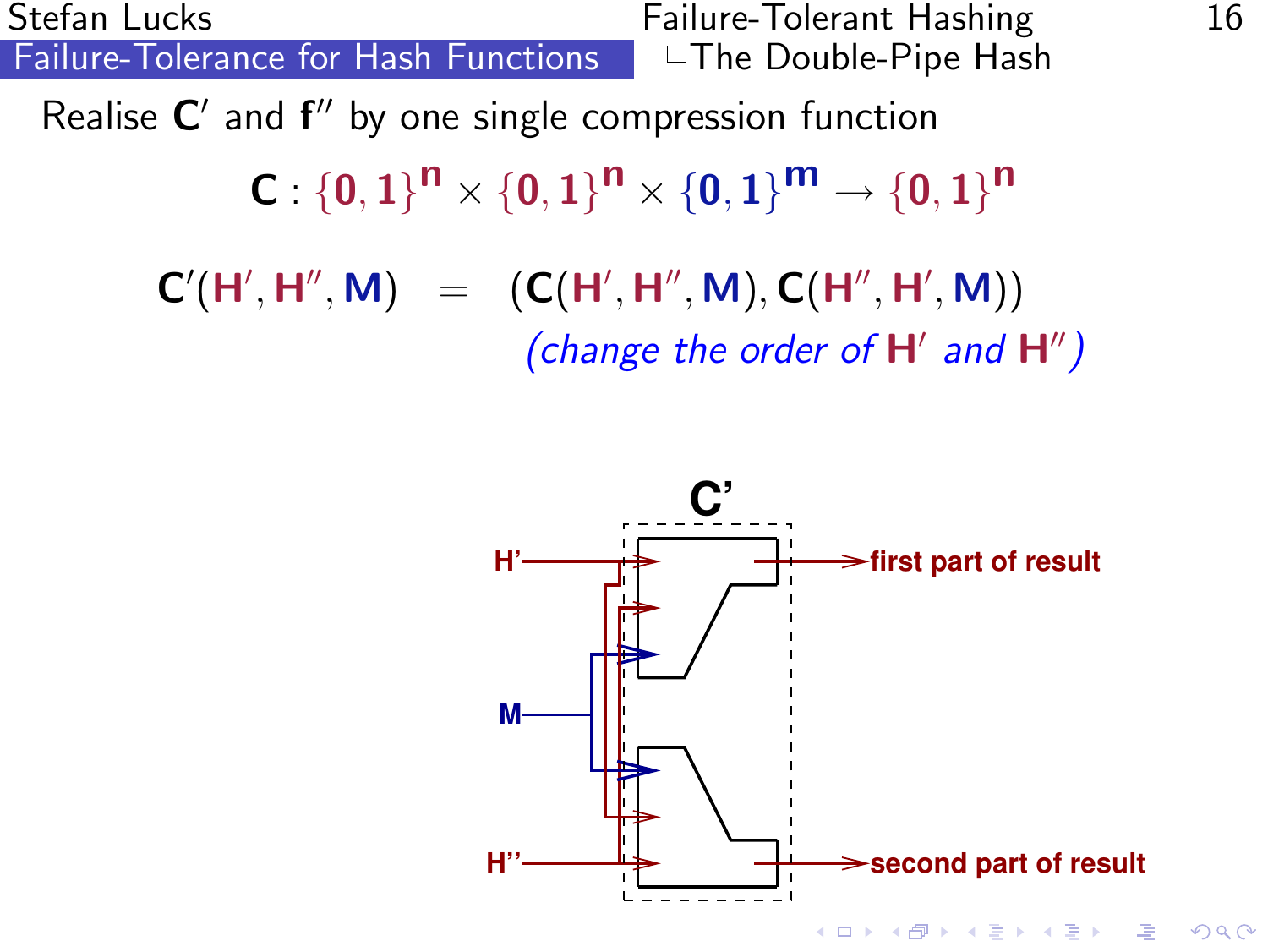Stefan Lucks **Failure-Tolerant Hashing** 16

Realise  $C'$  and  $f''$  by one single compression function

$$
\textbf{C}:\{0,1\}^{\textbf{N}}\times\{0,1\}^{\textbf{N}}\times\{0,1\}^{\textbf{M}}\rightarrow\{0,1\}^{\textbf{N}}
$$

 $C'(H', H'', M) = (C(H', H'', M), C(H'', H', M))$  ${\bf f}''({\bf H}',{\bf H}'',{\bf M})\;\;=\;\;\; {\bf C}({\bf H}',{\bf H}'',{\bf M})\,\,({\it truncated}\,\, {\bf C}')$ 



 $\Omega$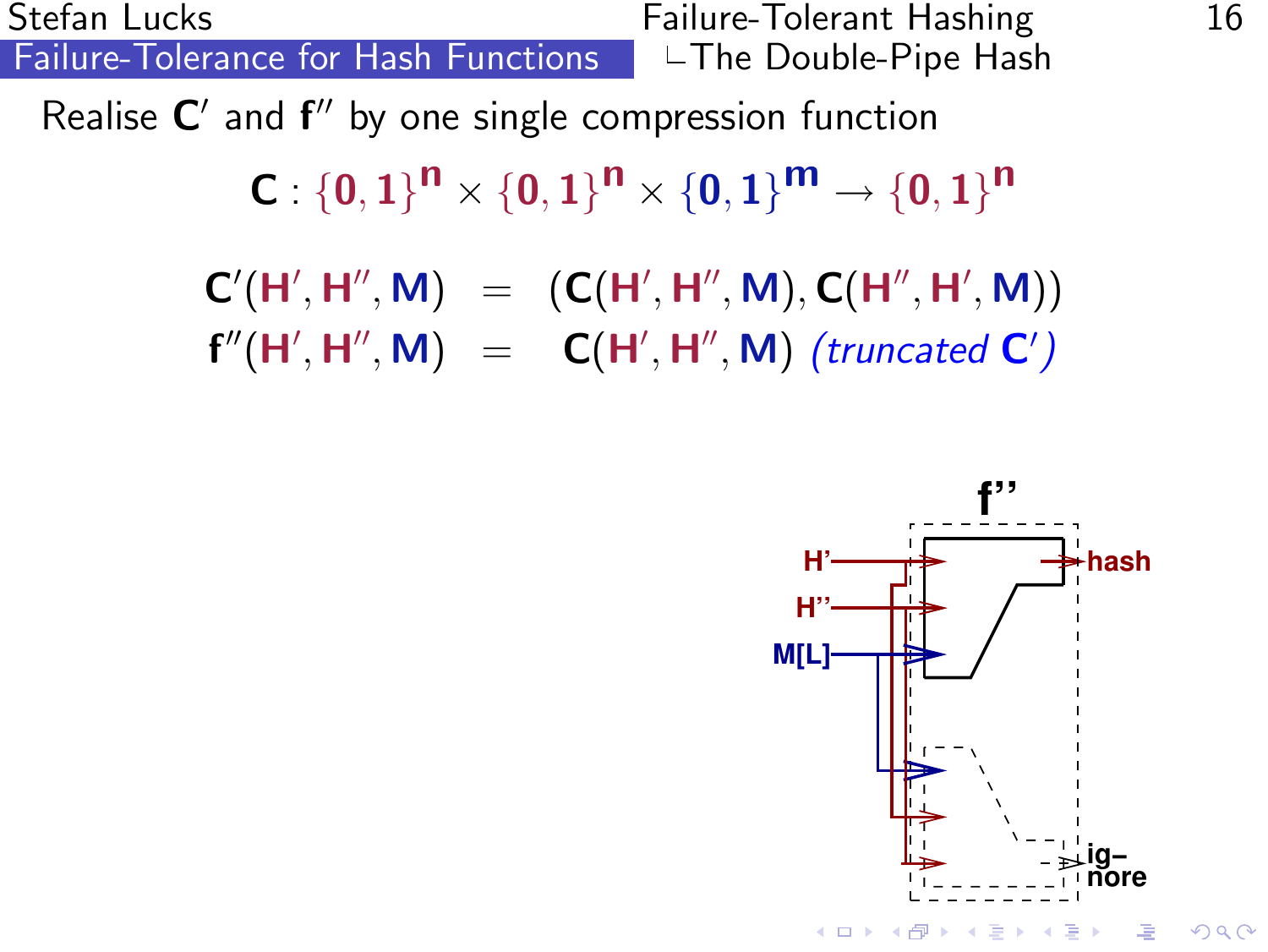Stefan Lucks **Failure-Tolerant Hashing** 16

Realise  $C'$  and  $f''$  by one single compression function

$$
C: \{0,1\}^n \times \{0,1\}^n \times \{0,1\}^m \rightarrow \{0,1\}^n
$$

 $C'(H', H'', M) = (C(H', H'', M), C(H'', H', M))$  ${\bf f}''({\bf H}',{\bf H}'',{\bf M})\;\;=\;\;\; {\bf C}({\bf H}',{\bf H}'',{\bf M})\,\,({\it truncated}\,\, {\bf C}')$ 

The full hash function:

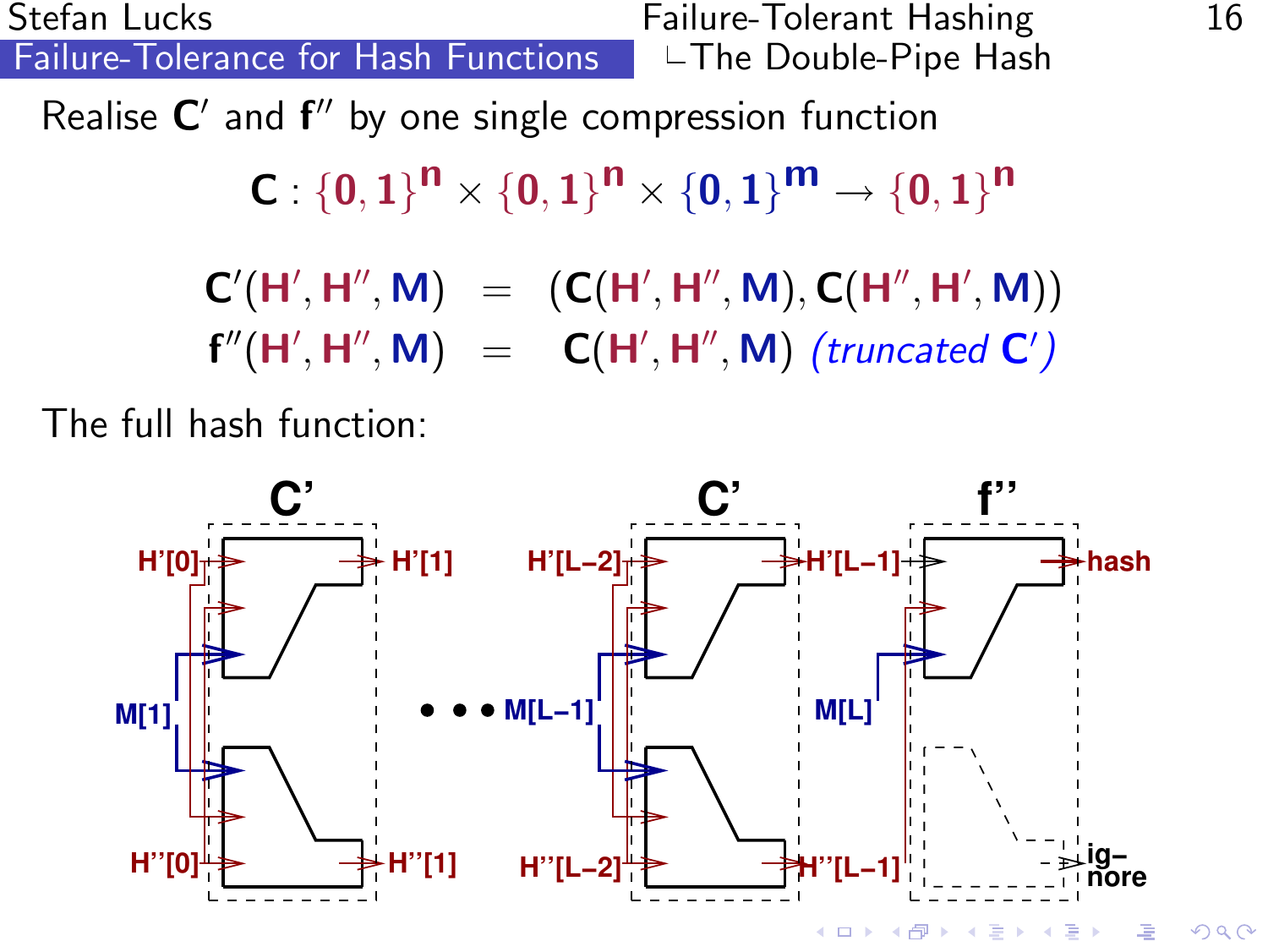Stefan Lucks **Failure-Tolerant Hashing** 17 [Failure-Tolerance for Hash Functions](#page-0-0)  $\Box$   $\Box$  The Double-Pipe Hash

# Double-Pipe Hash: Security

 $\triangleright$  Double-Pipe as a specific instantiation of Wide-Pipe?

 $C'(H', H'', M) = (C(H', H'', M), C(H'', H', M))$ 

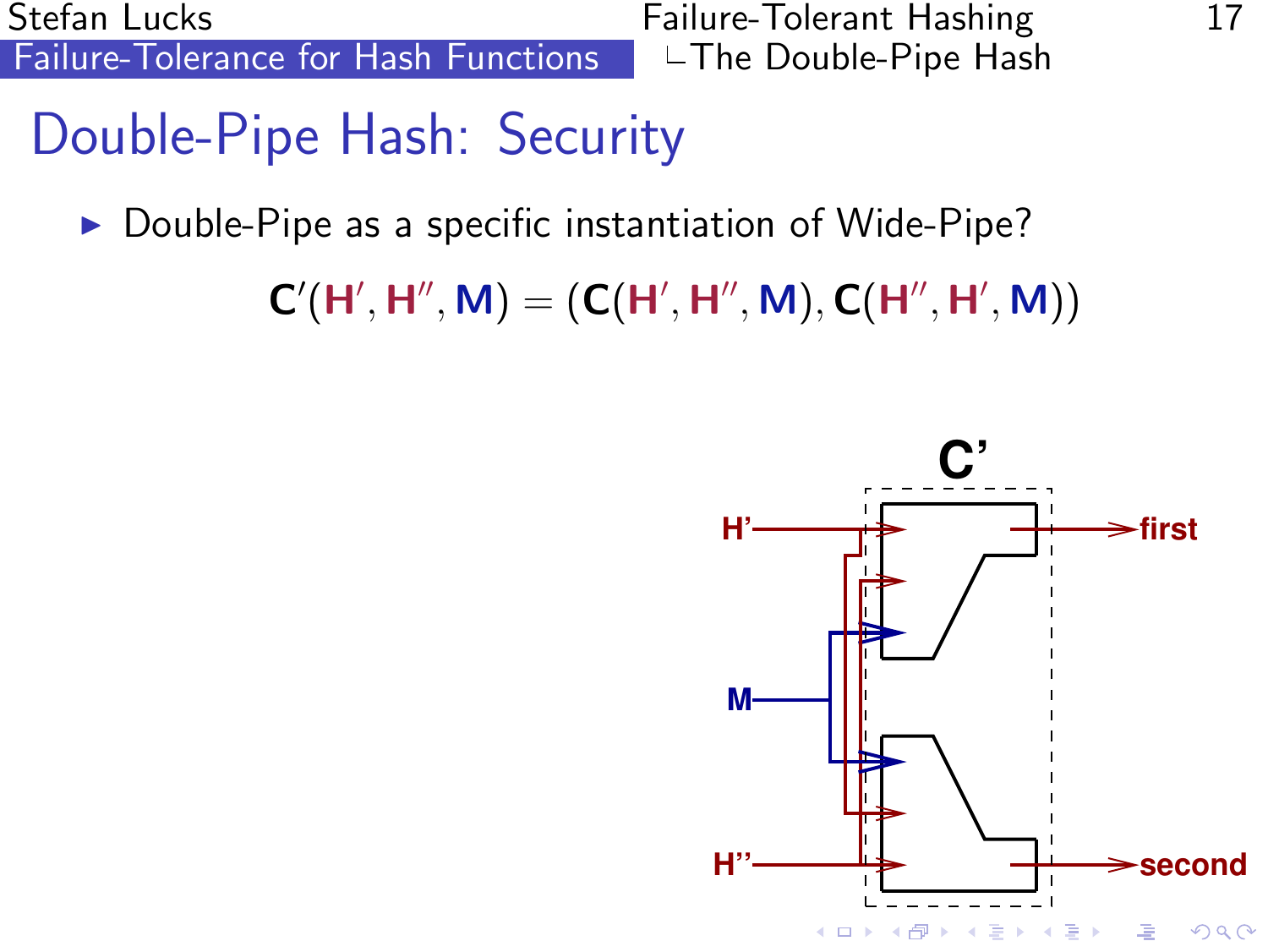Stefan Lucks Failure-Tolerant Hashing 17 [Failure-Tolerance for Hash Functions](#page-0-0)

# Double-Pipe Hash: Security

 $\triangleright$  Double-Pipe as a specific instantiation of Wide-Pipe?

 $C'(H', H'', M) = (C(H', H'', M), C(H'', H', M))$ 

 $\blacktriangleright$  Set  $H' = H''$ . Finding collisions for  $C'$ as easy as finding them for **C**.

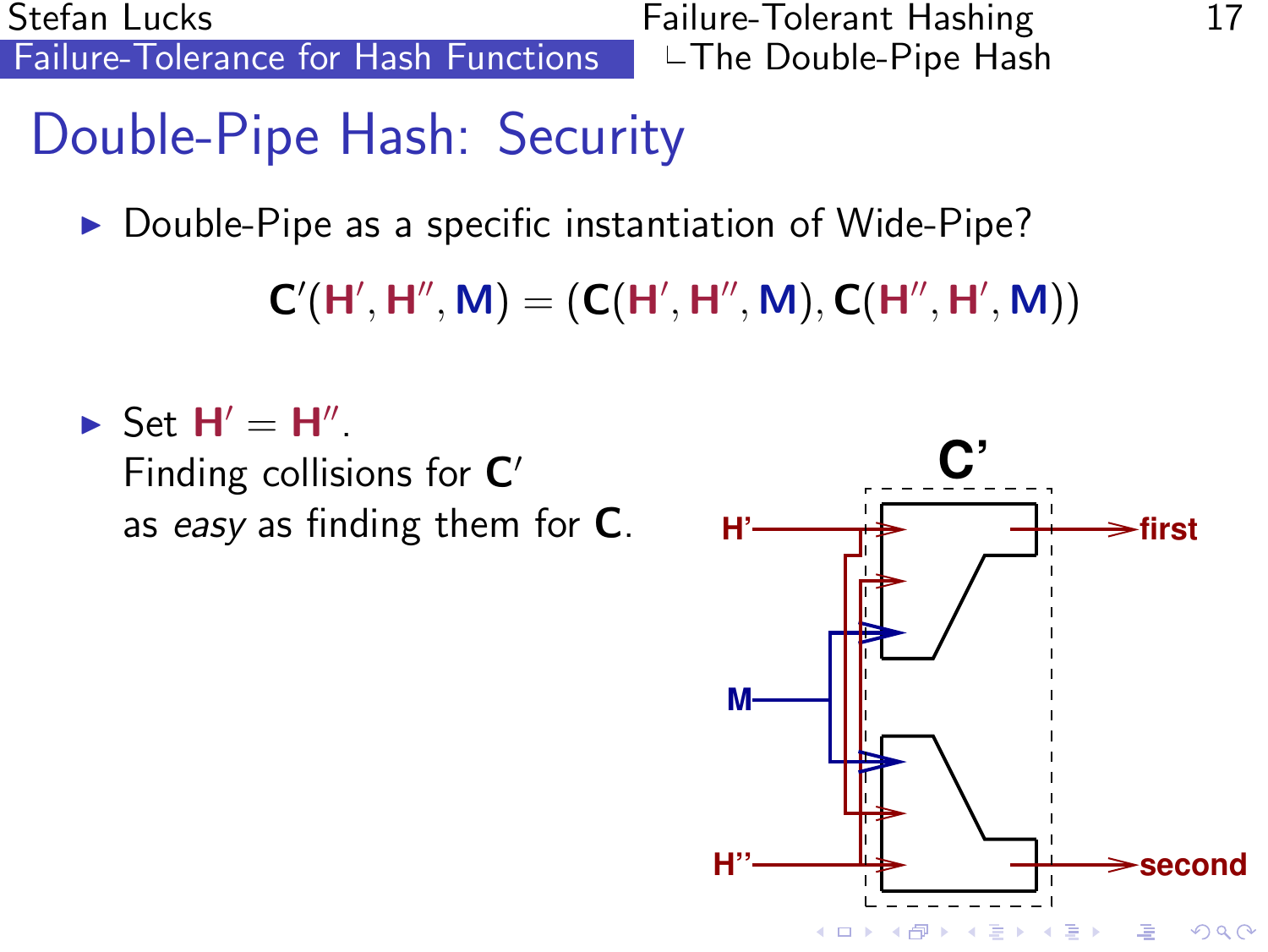Stefan Lucks Failure-Tolerant Hashing 17 [Failure-Tolerance for Hash Functions](#page-0-0)

# Double-Pipe Hash: Security

 $\triangleright$  Double-Pipe as a specific instantiation of Wide-Pipe?

 $C'(H', H'', M) = (C(H', H'', M), C(H'', H', M))$ 

- $\blacktriangleright$  Set  $H' = H''$ . Finding collisions for  $C'$ as easy as finding them for **C**.
- $\blacktriangleright$  Exclude this special case, make new assumption on C:

(weaker assumption than collision resistance for C).

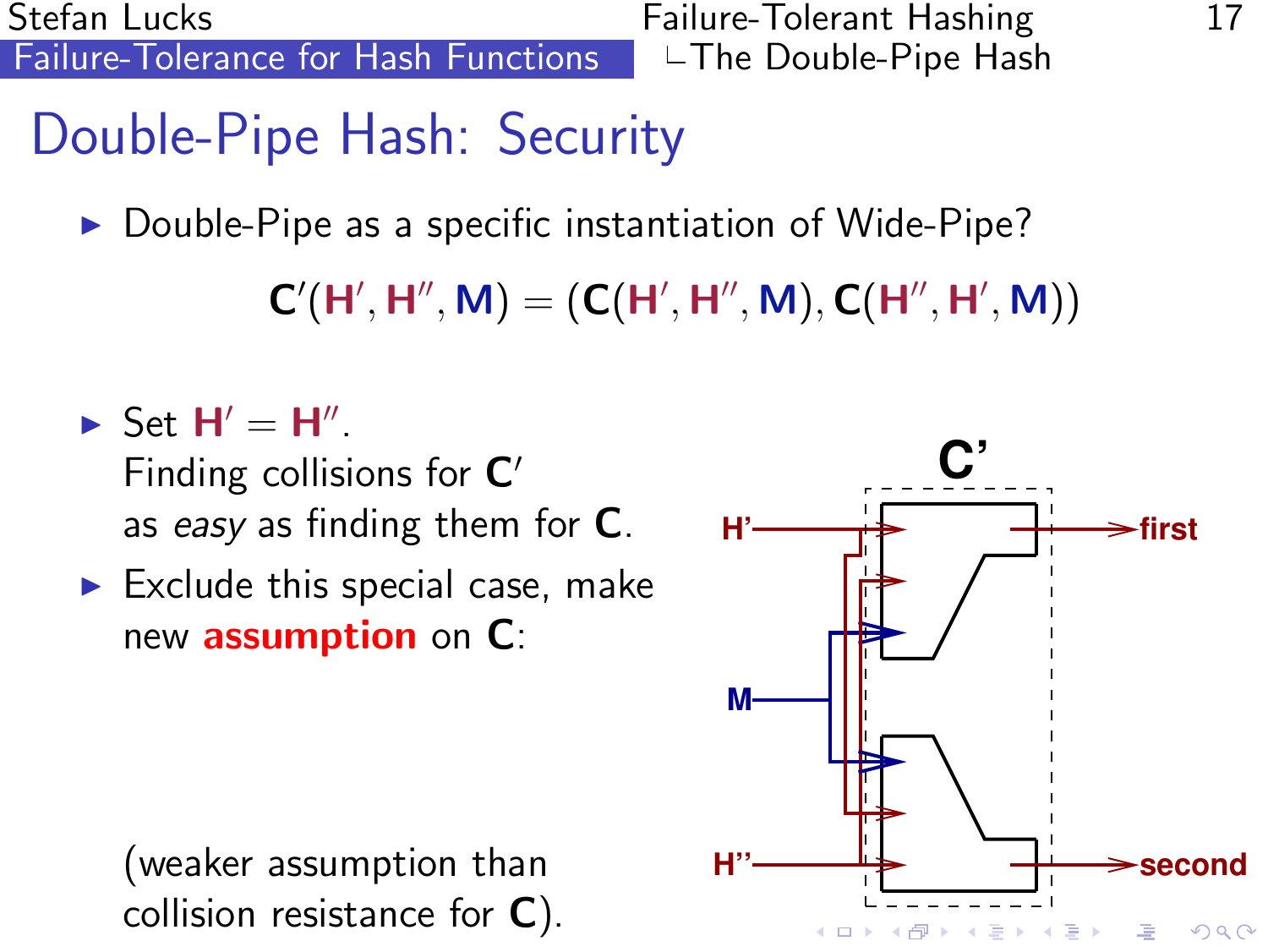Stefan Lucks **Failure-Tolerant Hashing** 17 [Failure-Tolerance for Hash Functions](#page-0-0)  $\Box$   $\Box$  The Double-Pipe Hash

# Double-Pipe Hash: Security

 $\triangleright$  Double-Pipe as a specific instantiation of Wide-Pipe?

 $C'(H', H'', M) = (C(H', H'', M), C(H'', H', M))$ 

 $\blacktriangleright$  Set  $H' = H''$ . Finding collisions for  $C'$ as easy as finding them for **C**.  $\blacktriangleright$  Exclude this special case, make new assumption on C: It is hard to find  $H' \neq H''$  and M with first  $=$  second (weaker assumption than collision resistance for C).

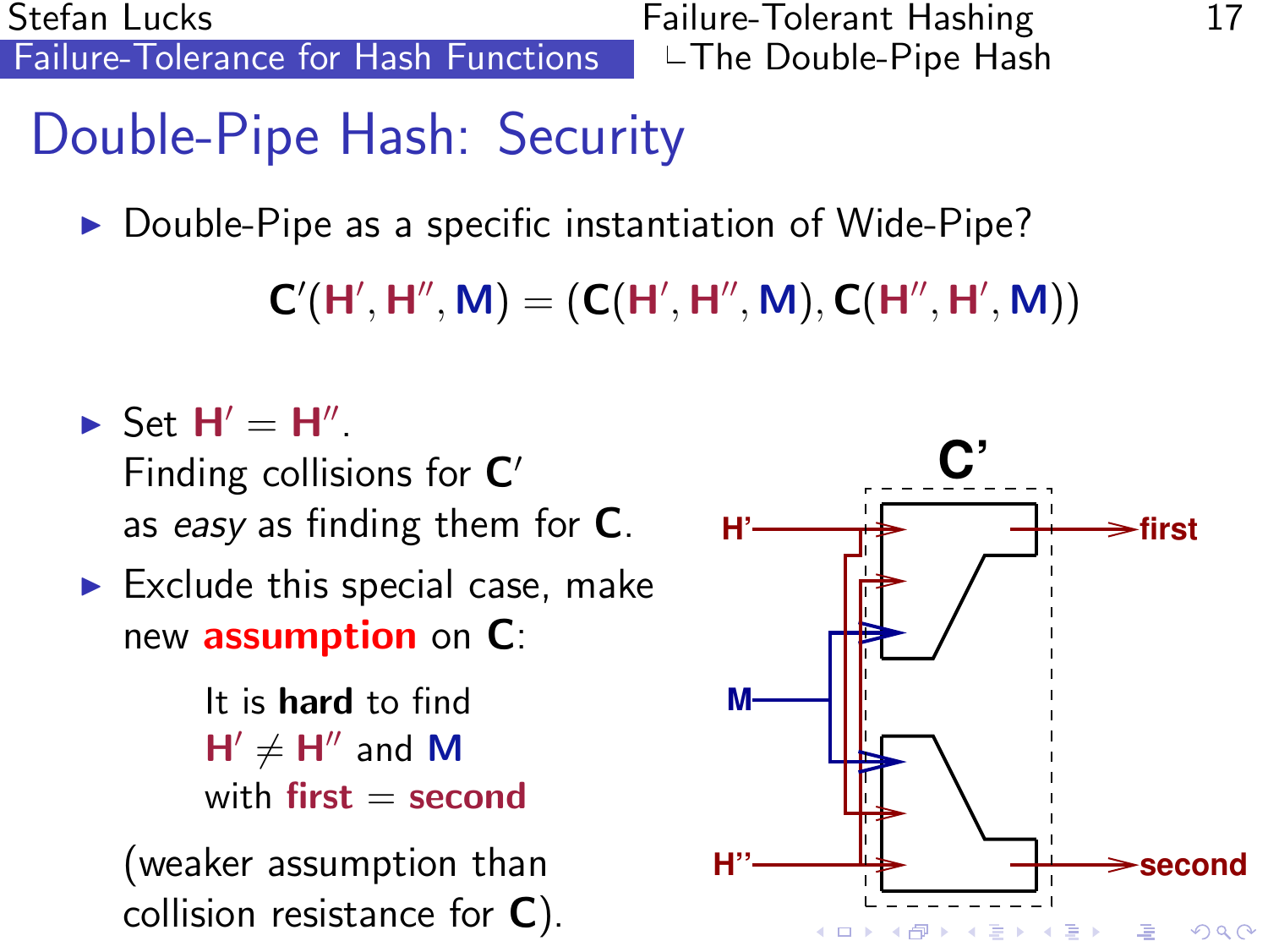Stefan Lucks Failure-Tolerant Hashing 18 [Failure-Tolerance for Hash Functions](#page-0-0)  $\Box$   $\Box$  The Double-Pipe Hash

# Double-Pipe Hash: Security (2)

 $\triangleright$  Double-Pipe as a specific instantiation of Wide-Pipe?

 $C'(H', H'', M) = (C(H', H'', M), C(H'', H', M))$ 

 $\blacktriangleright$  Another assumption on C:

Special collision resistance of  $C'$ : It is hard to find

$$
\begin{array}{c} G'\neq G'' \\ C'\big(\stackrel{\overline{G}'}{\overline{G'},\overline{G''}}\,,M\big)=C'\big(\stackrel{\overline{H}'}{\overline{H'},\overline{H''}}\,,N\big) \end{array}
$$

(also weaker than collision resistance for C).

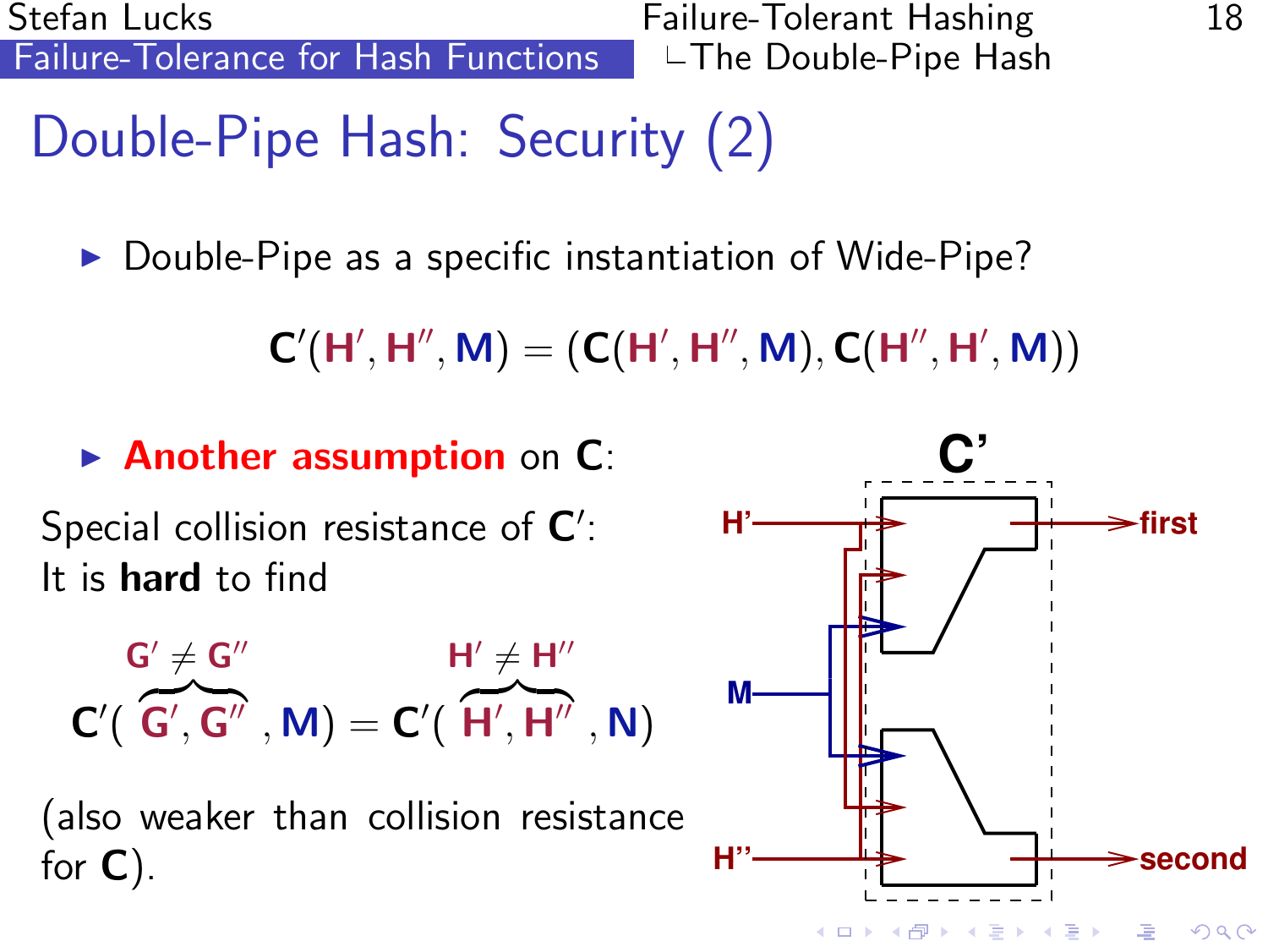Stefan Lucks Failure-Tolerant Hashing 19

**K ロ ▶ K @ ▶ K 할 X K 할 X → 할 X → 9 Q Q ^** 

# Double-Pipe Hash: Security (3)

The two new assumptions are new but natural for a compression function C.

If we model C as a random oracle, breaking either assumption takes

2<sup>n</sup> oracle queries.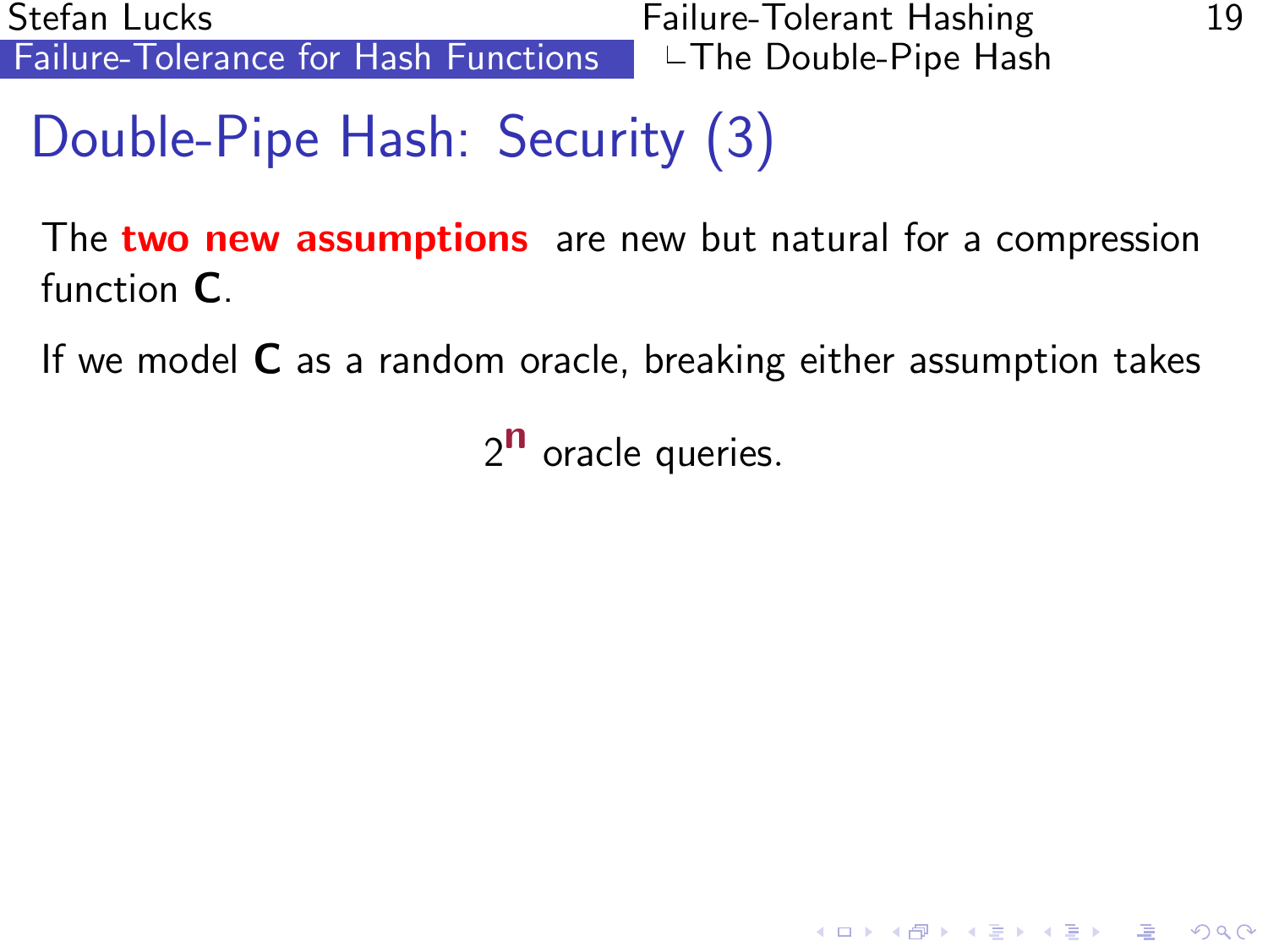**AD A REAKEN E VOOR** 

# Double-Pipe Hash: Security (3)

The two new assumptions are new but natural for a compression function C.

If we model C as a random oracle, breaking either assumption takes

2<sup>n</sup> oracle queries.

Under these two new assumptions for  $C$ , we get similar security results for the Double-Pipe hash than for its Wide-Pipe counterpart.

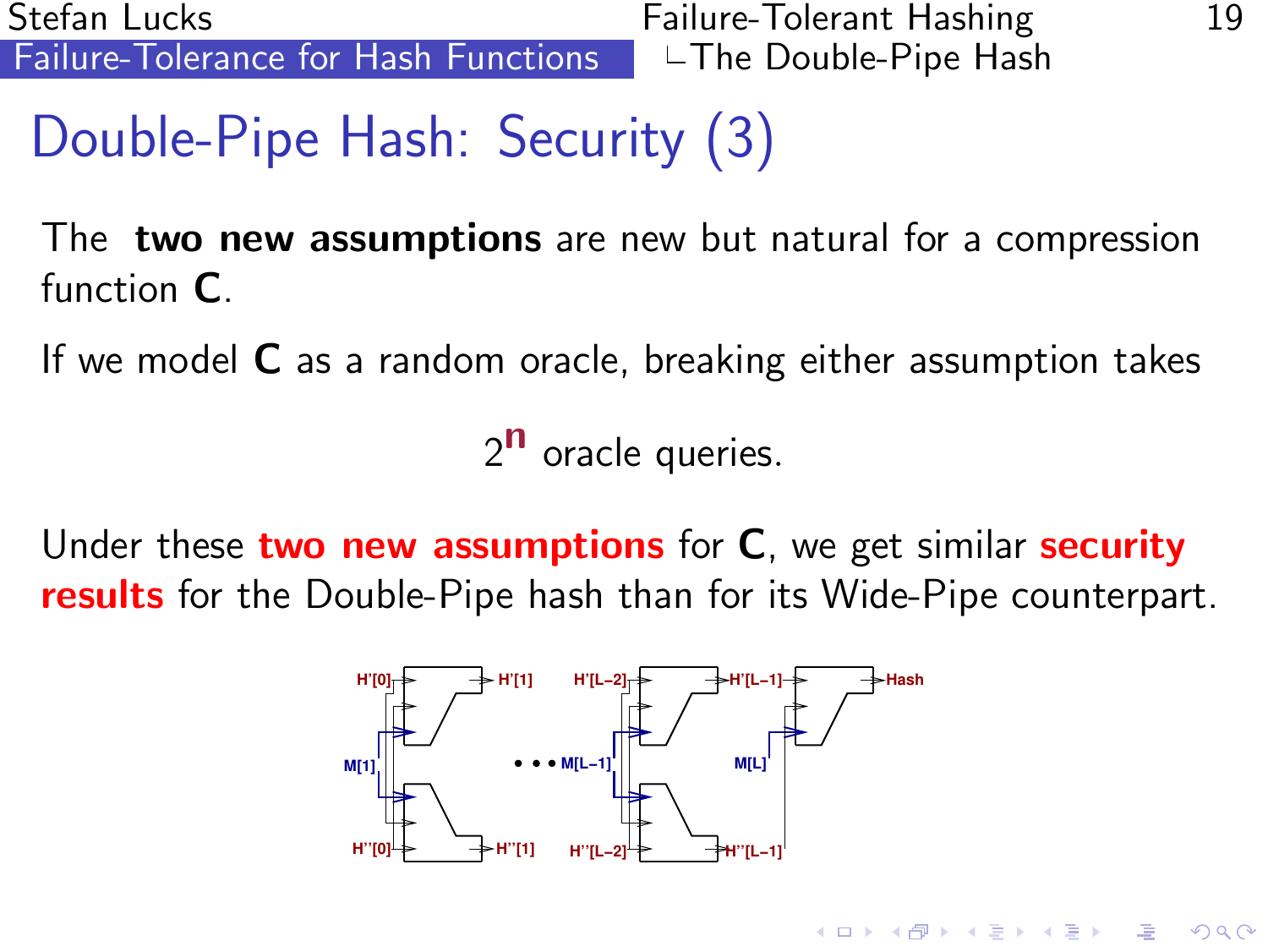Stefan Lucks Failure-Tolerant Hashing 20 [Failure-Tolerance for Hash Functions](#page-0-0)

**KOD KAR KED KED E YAN** 

# Related Work: RIPEMD

## Double-Size variants of RIPEMD-128 and RIPEMD-160:

- <span id="page-37-0"></span>riangleright very similar to our wide-pipe approach – but
	- $\rightarrow$  2n size hash
	- $\triangleright$  no formal analysis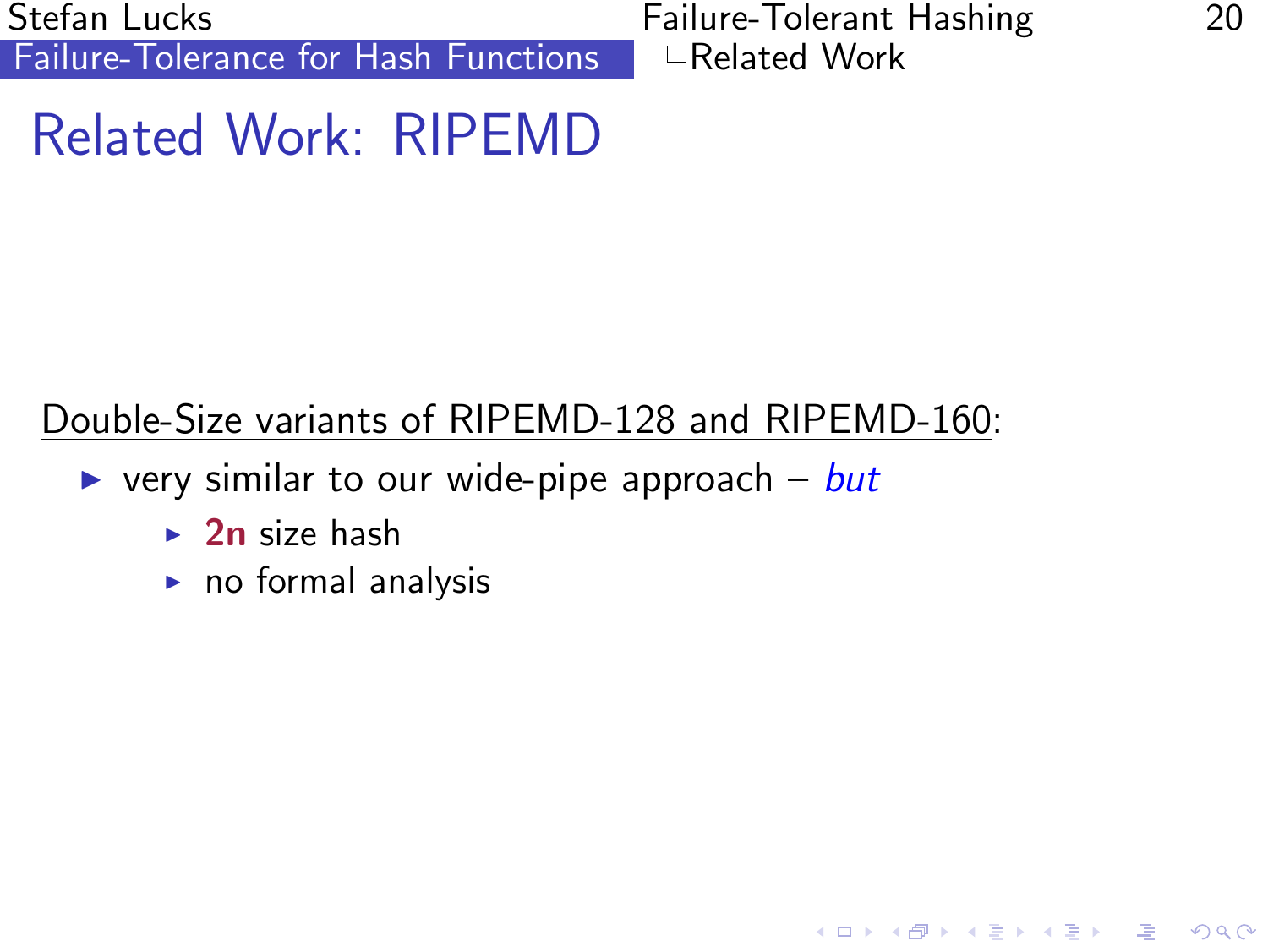Stefan Lucks Failure-Tolerant Hashing 20  $Failure-Tolerance$  for Hash Functions  $R = Related Work$ 

# Related Work: RIPEMD

Double-Size variants of RIPEMD-128 and RIPEMD-160:

- riangleright very similar to our wide-pipe approach but
	- $\blacktriangleright$  2n size hash
	- $\triangleright$  no formal analysis
- $\triangleright$  on the other hand:
	- $\triangleright$  hash size can be reduced to **n** bit



**AD A REAKEN E VOOR**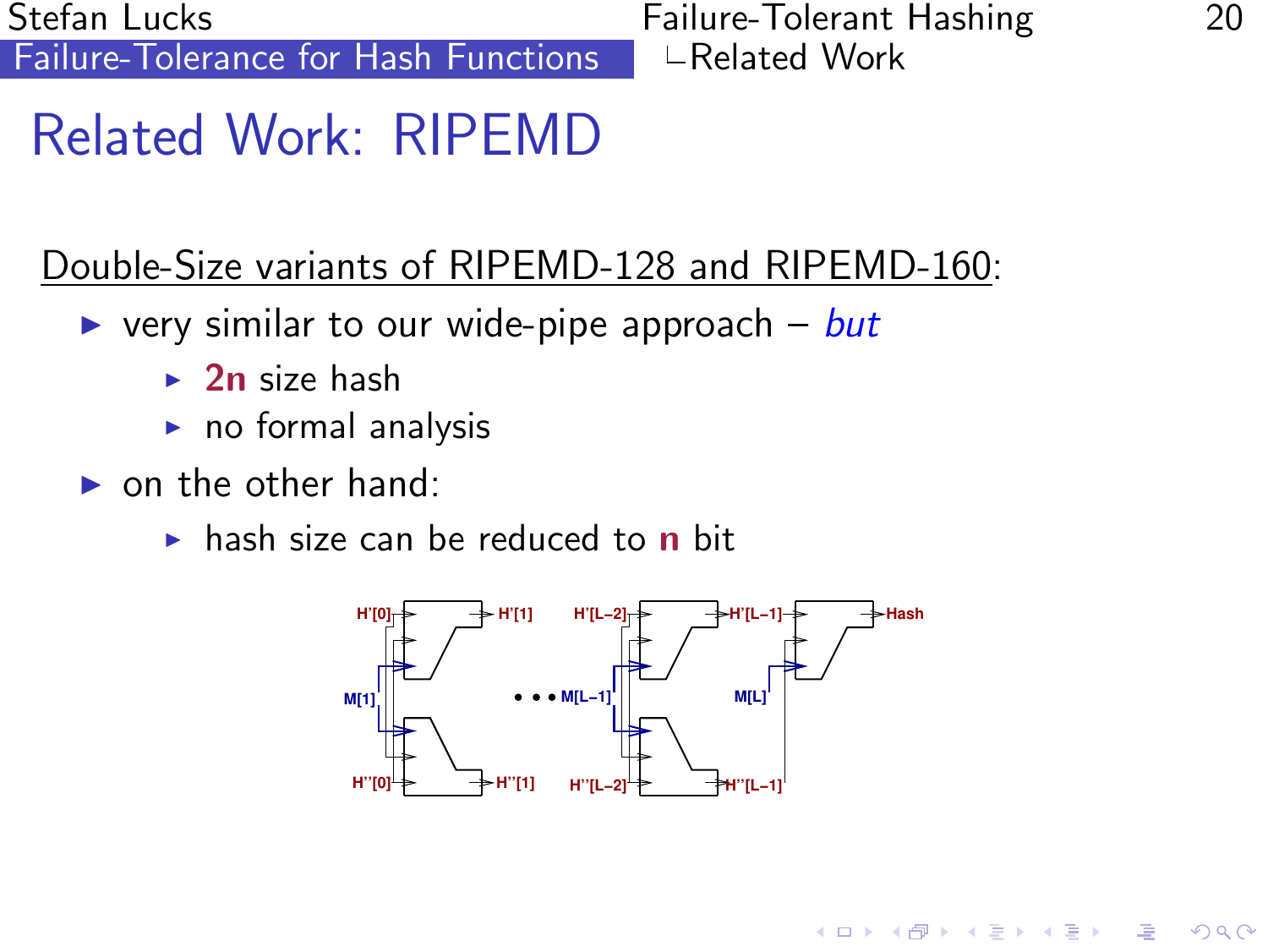$Failure-Tolerance$  for Hash Functions  $R = Related Work$ 

Stefan Lucks Failure-Tolerant Hashing 20

# Related Work: RIPEMD

Double-Size variants of RIPEMD-128 and RIPEMD-160:

- riangleright very similar to our wide-pipe approach but
	- $\blacktriangleright$  2n size hash
	- $\triangleright$  no formal analysis
	- **EXECUTE:** convenience feature **no claims to improve security**
- $\triangleright$  on the other hand:
	- $\triangleright$  hash size can be reduced to **n** bit
	- $\triangleright$  formal justification to claim improved security

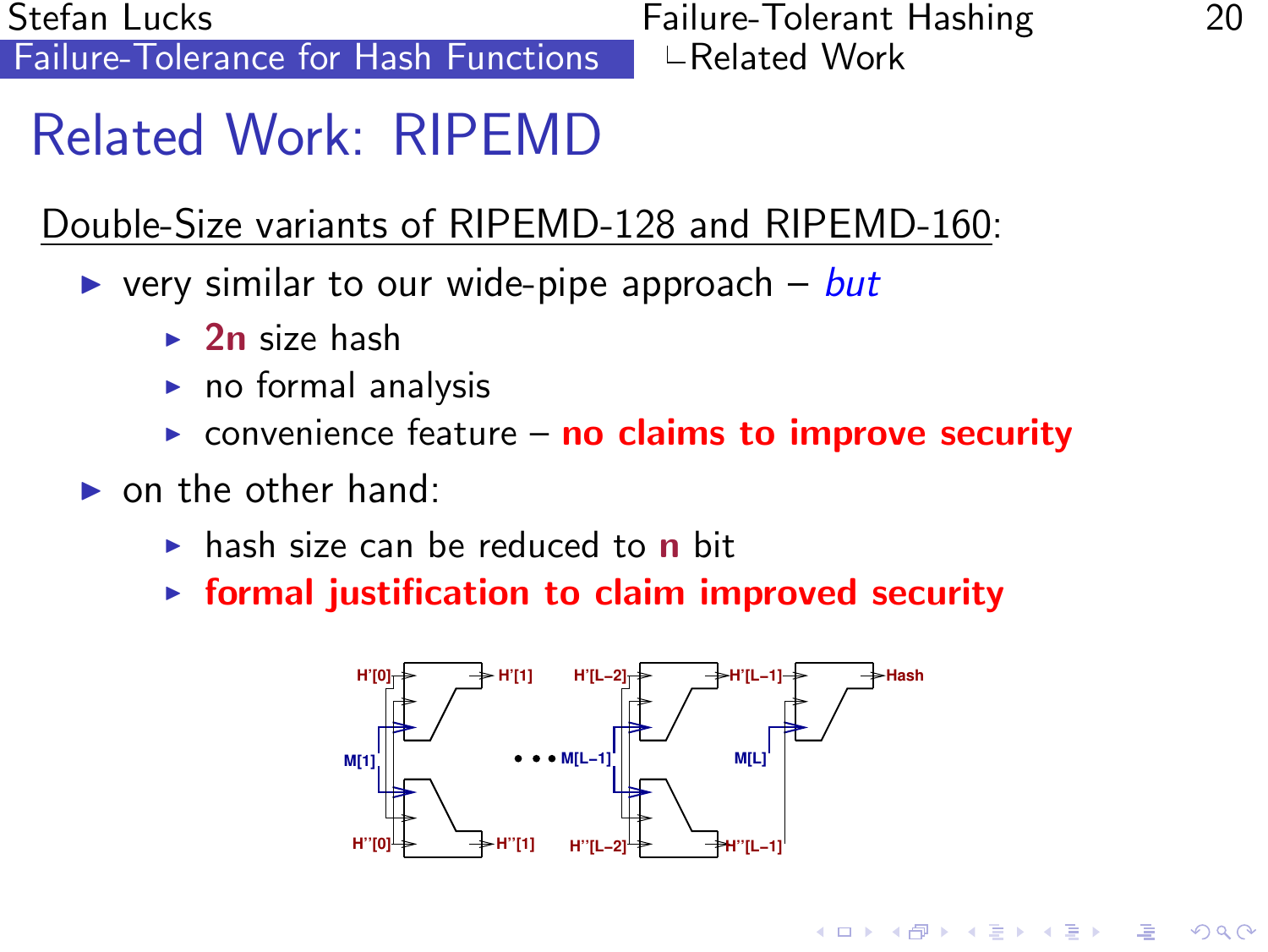[Failure-Tolerance for Hash Functions](#page-0-0)

Stefan Lucks Failure-Tolerant Hashing 20

# Related Work: RIPEMD

Double-Size variants of RIPEMD-128 and RIPEMD-160:

- riary similar to our wide-pipe approach but
	- $\rightarrow$  2n size hash
	- $\triangleright$  no formal analysis
	- **EX** convenience feature **no claims to improve security**
	- $\triangleright$  two different compression functions
- $\triangleright$  on the other hand:
	- $\triangleright$  hash size can be reduced to **n** bit
	- $\triangleright$  formal justification to claim improved security
	- $\triangleright$  one single compression function suffices



**AD A REAKEN E VOOR**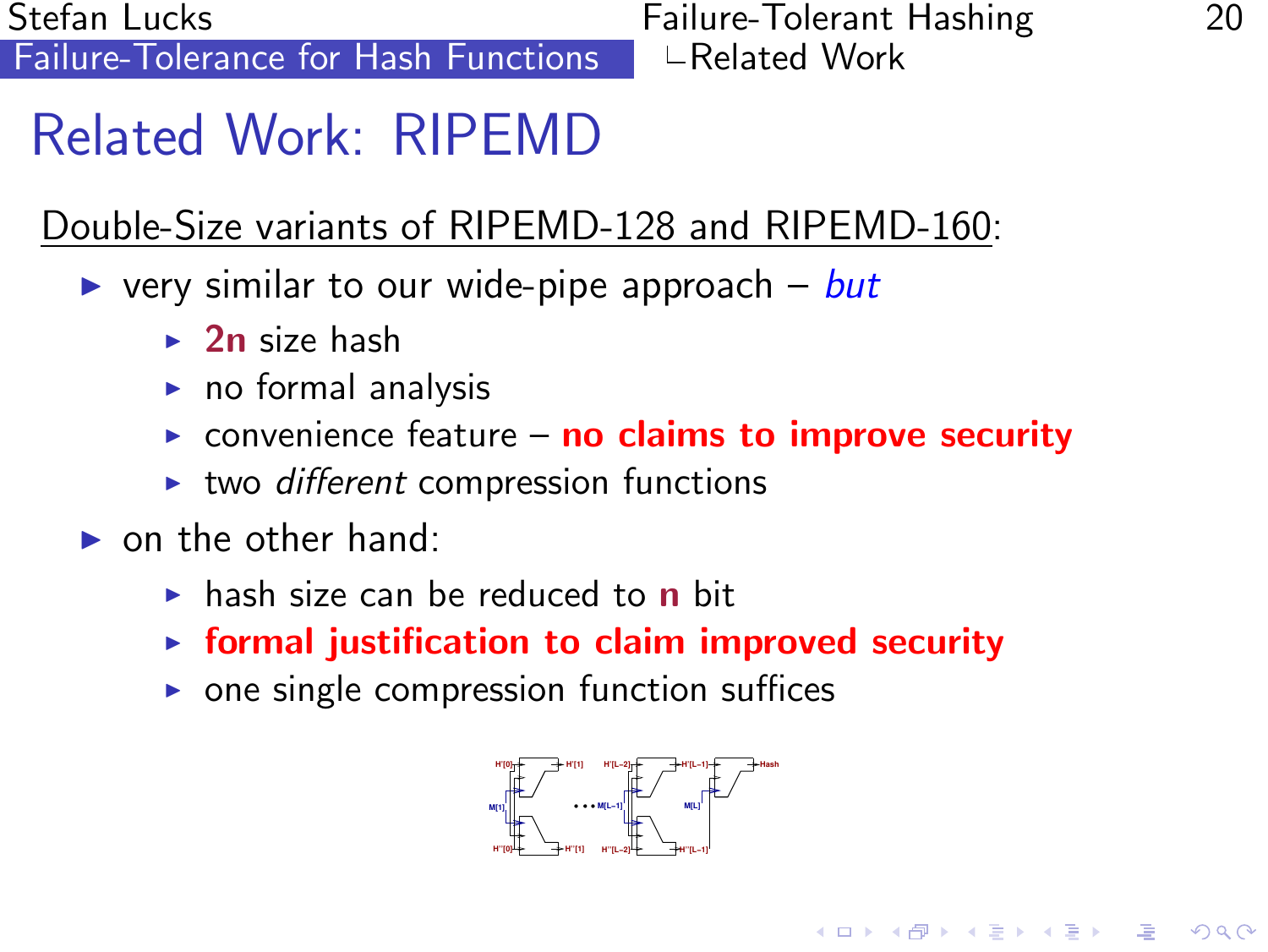Stefan Lucks Failure-Tolerant Hashing 21 [Failure-Tolerance for Hash Functions](#page-0-0)  $\Box$  **LRelated Work** 

## Related Work: Recent Modes of Operation

 $\triangleright$  M. Nandi, W. Lee, K. Sakurai, S. Lee.  $\left[ \ldots \right]$  2/3-rate double length compression function in the black box model. FSE 2005.

**AD A REAKEN E VOOR**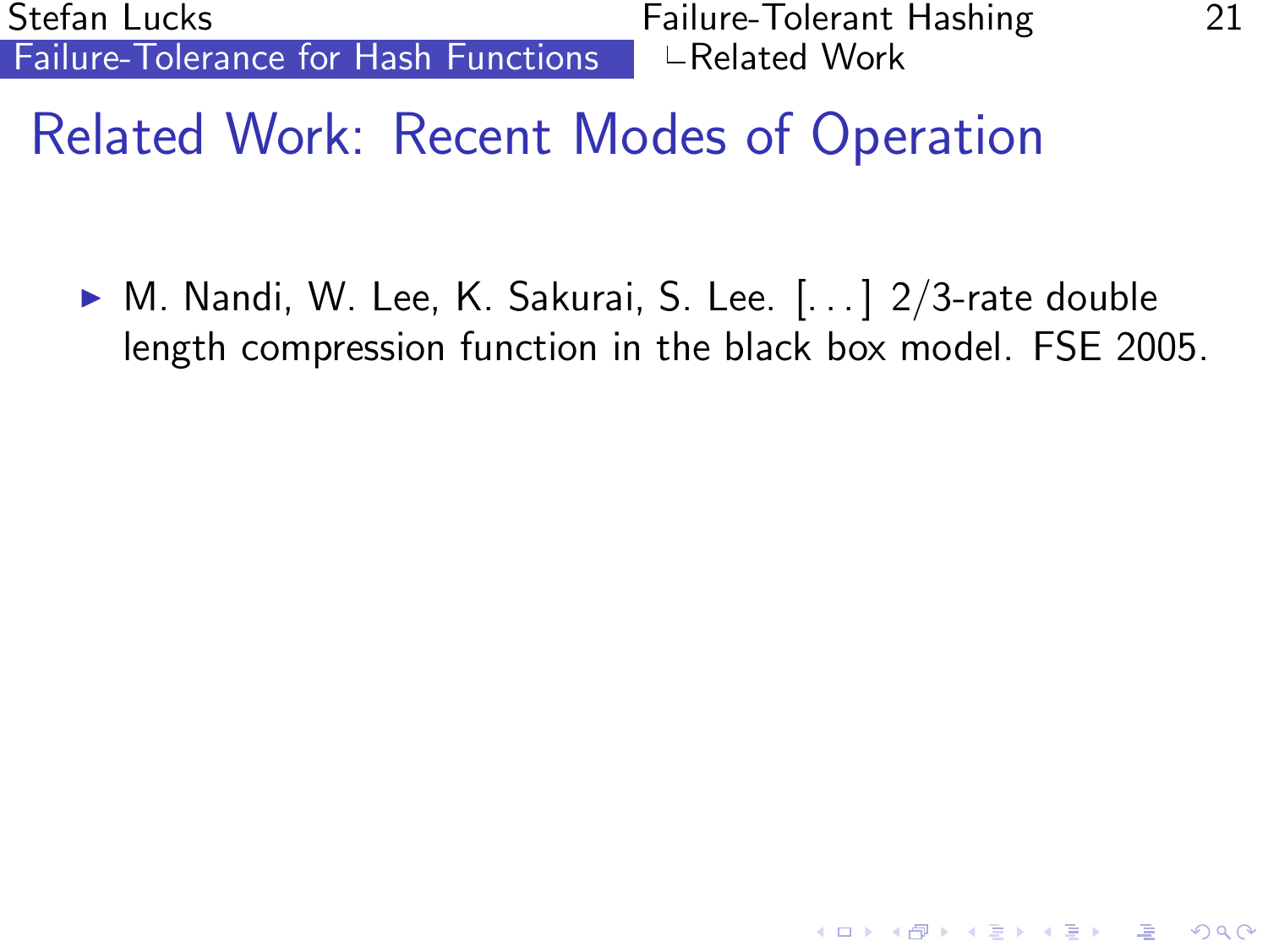Stefan Lucks Failure-Tolerant Hashing 21  $Failure-Tolerance$  for Hash Functions  $R = Related Work$ 

## Related Work: Recent Modes of Operation

- $\triangleright$  M. Nandi, W. Lee, K. Sakurai, S. Lee.  $\left[ \ldots \right]$  2/3-rate double length compression function in the black box model. FSE 2005.
- $\rightarrow$  A possible instantiation for  $\textbf{C}^\prime$ , to be used for the wide-pipe hash.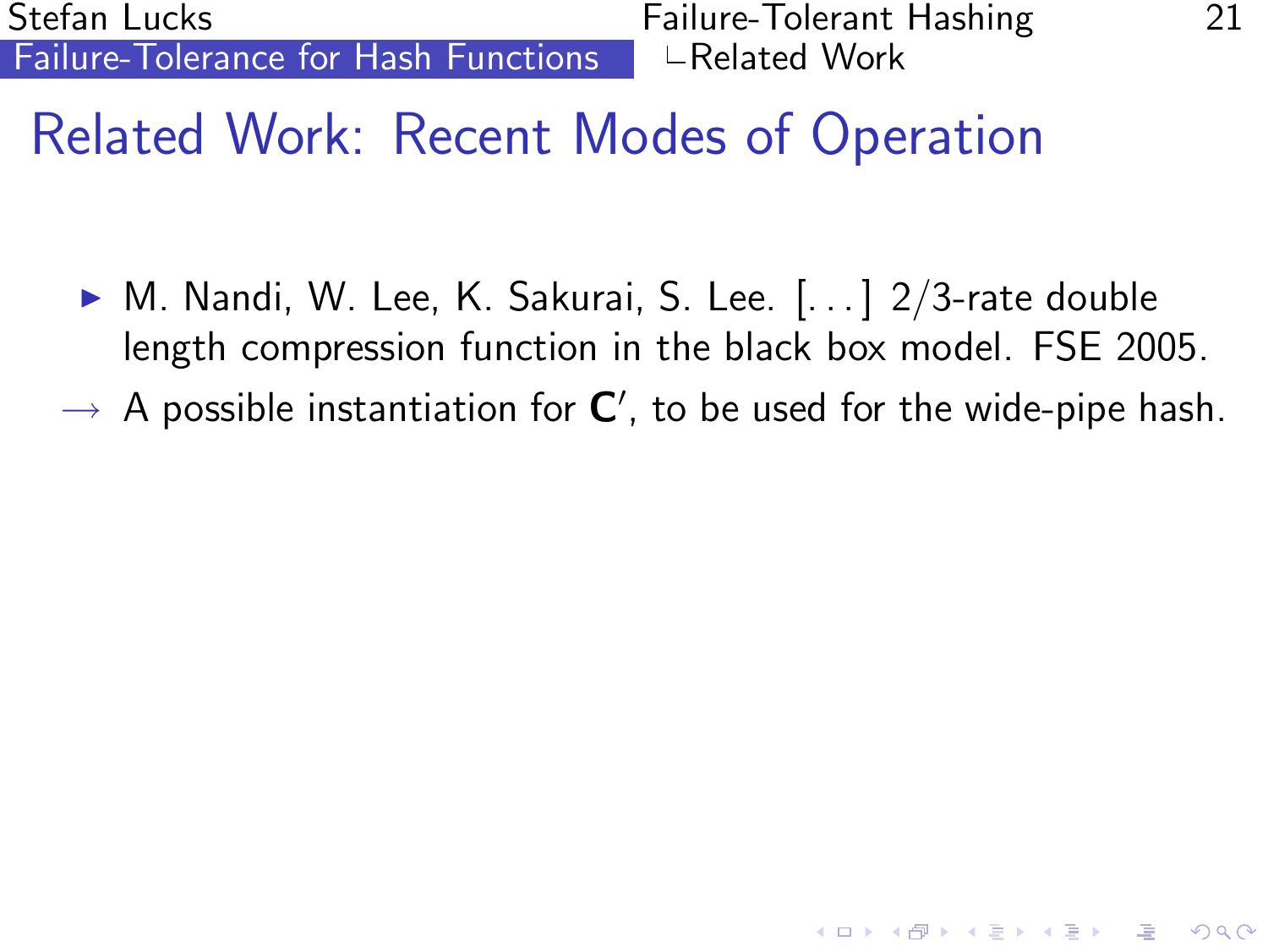Stefan Lucks Failure-Tolerant Hashing 21  $Failure-Tolerance$  for Hash Functions  $R = Related Work$ 

## Related Work: Recent Modes of Operation

- $\triangleright$  M. Nandi, W. Lee, K. Sakurai, S. Lee.  $\left[ \ldots \right]$  2/3-rate double length compression function in the black box model. FSE 2005.
- $\rightarrow$  A possible instantiation for  $\textbf{C}^\prime$ , to be used for the wide-pipe hash.
- ▶ J. Coron, Y. Dodis, C.Malinaud, P. Punyia. Merkle-Damgård revisited: how to construct a hash function. Crypto 2005.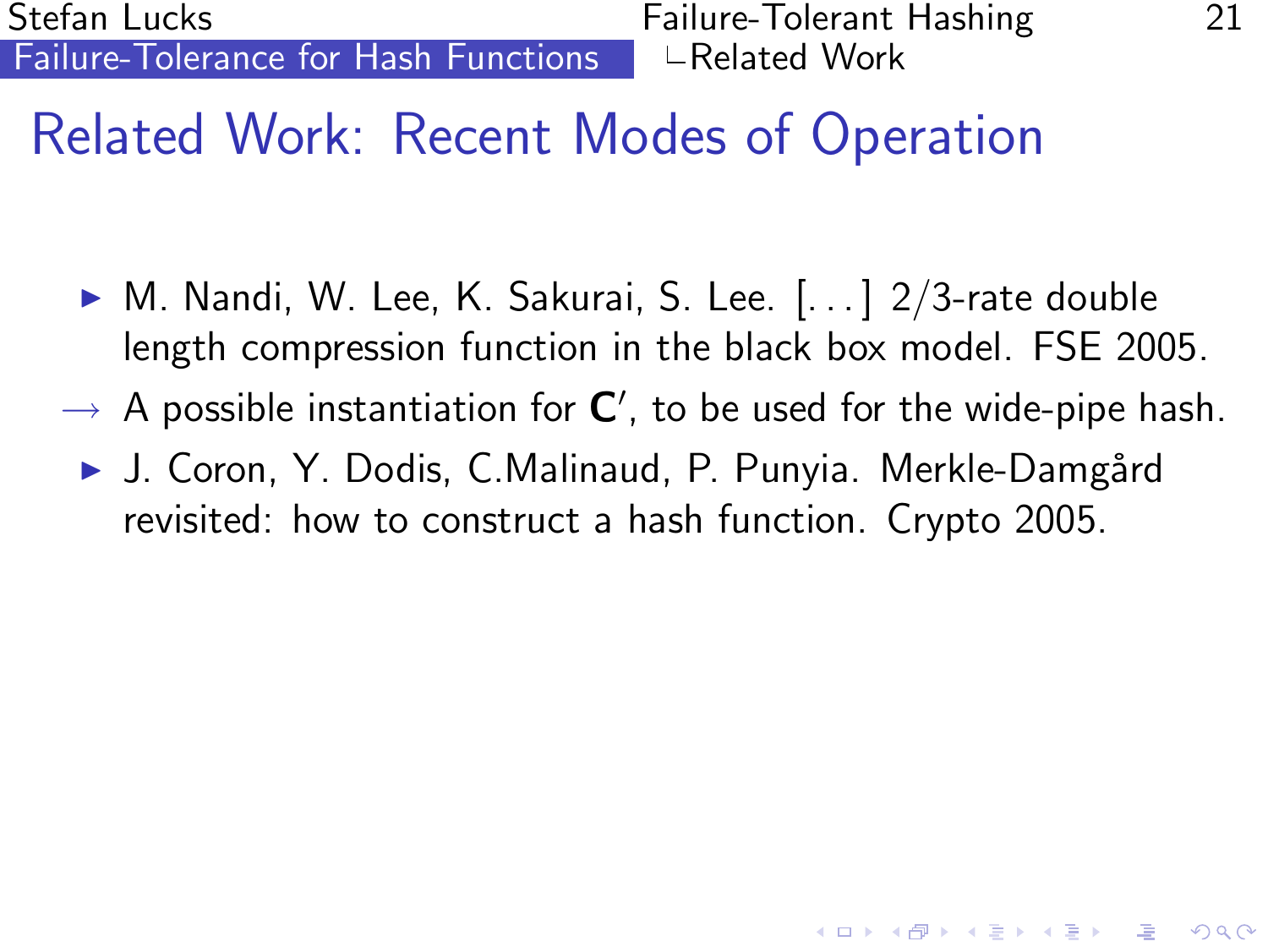Stefan Lucks Failure-Tolerant Hashing 21  $Failure-Tolerance$  for Hash Functions  $R = Related Work$ 

# Related Work: Recent Modes of Operation

- $\triangleright$  M. Nandi, W. Lee, K. Sakurai, S. Lee.  $\left[ \ldots \right]$  2/3-rate double length compression function in the black box model. FSE 2005.
- $\rightarrow$  A possible instantiation for  $\textbf{C}^\prime$ , to be used for the wide-pipe hash.
- ▶ J. Coron, Y. Dodis, C.Malinaud, P. Punyia. Merkle-Damgård revisited: how to construct a hash function. Crypto 2005.
- $\rightarrow$  Analysis includes the wide-pipe hash.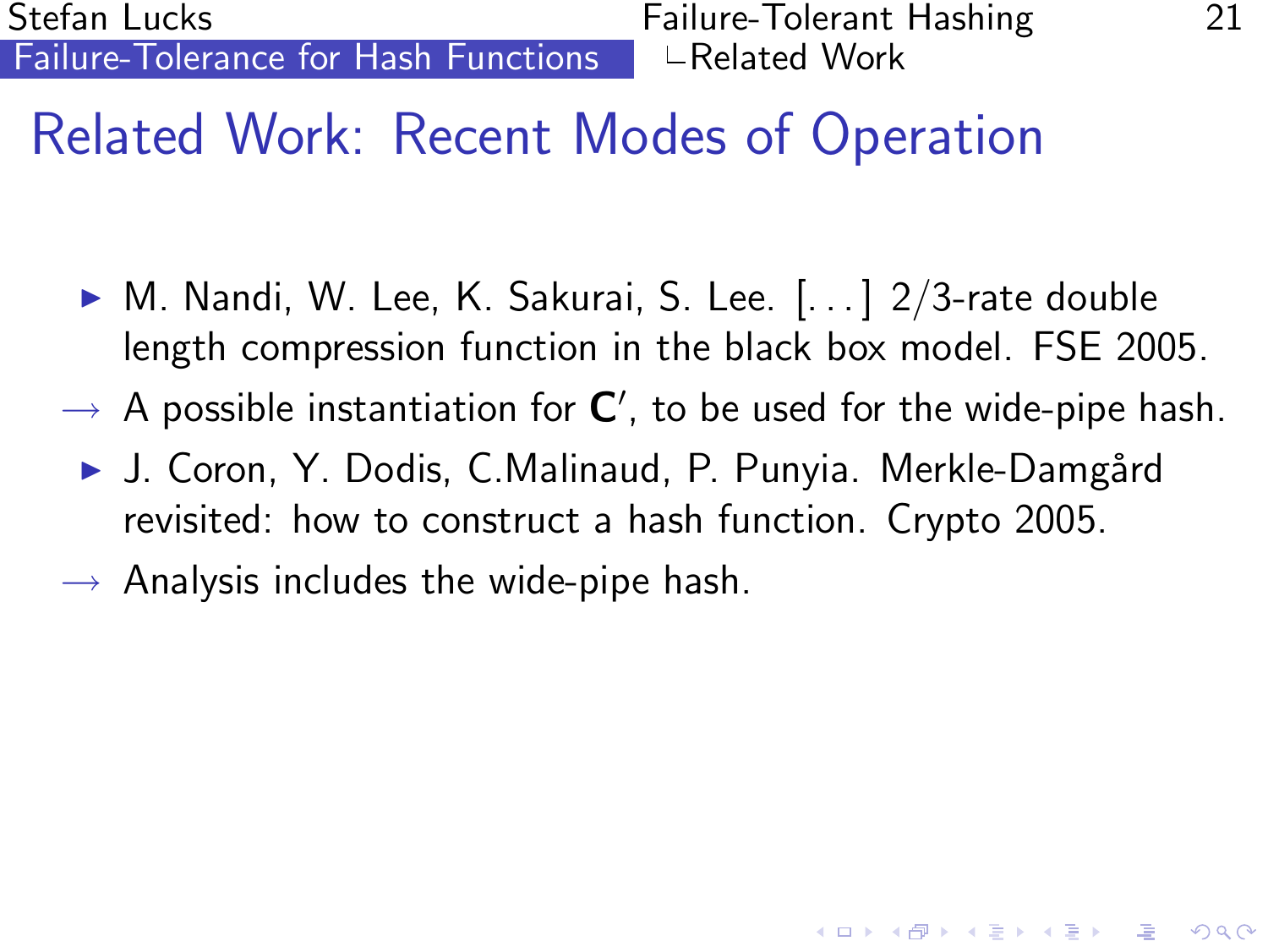$Failure-Tolerance$  for Hash Functions  $R = Related Work$ 

## Related Work: Recent Modes of Operation

- $\triangleright$  M. Nandi, W. Lee, K. Sakurai, S. Lee.  $\left[ \ldots \right]$  2/3-rate double length compression function in the black box model. FSE 2005.
- $\rightarrow$  A possible instantiation for  $\textbf{C}^\prime$ , to be used for the wide-pipe hash.
- ▶ J. Coron, Y. Dodis, C.Malinaud, P. Punyia. Merkle-Damgård revisited: how to construct a hash function. Crypto 2005.
- $\rightarrow$  Analysis includes the wide-pipe hash.
- $\rightarrow$  **But:** entirely different security goal.:

our goal: failure-tolerance

"secure even if compression function slightly fails". their goal: improved security if compression function is ideal.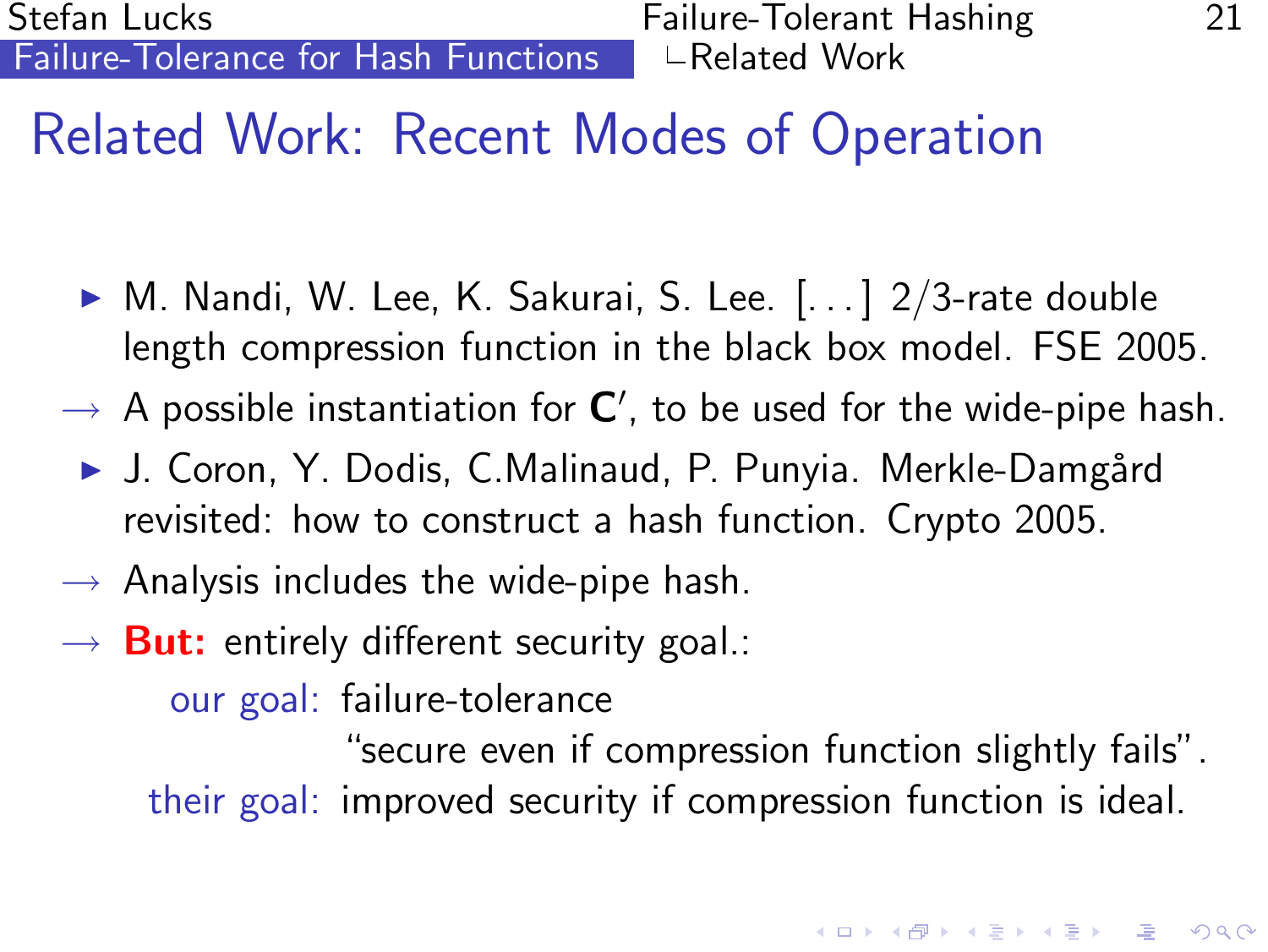[Introduction](#page-2-0) Current Iterated Hashfunctions (Merkle-Damgård) [The Bright Side](#page-4-0) [The Dark Side](#page-5-0) [A new View at Hash Functions?](#page-12-0)

[Failure-Tolerant Iterated Hash Functions](#page-14-0) [The Wide-Pipe Hash](#page-18-0) [The Double-Pipe Hash](#page-25-0) [Related Work](#page-37-0)

### **[Discussion](#page-46-0)**

<span id="page-46-0"></span>[Performance Issues](#page-47-0) [Different Modes for Different Applications](#page-50-0) [Final Remarks](#page-52-0)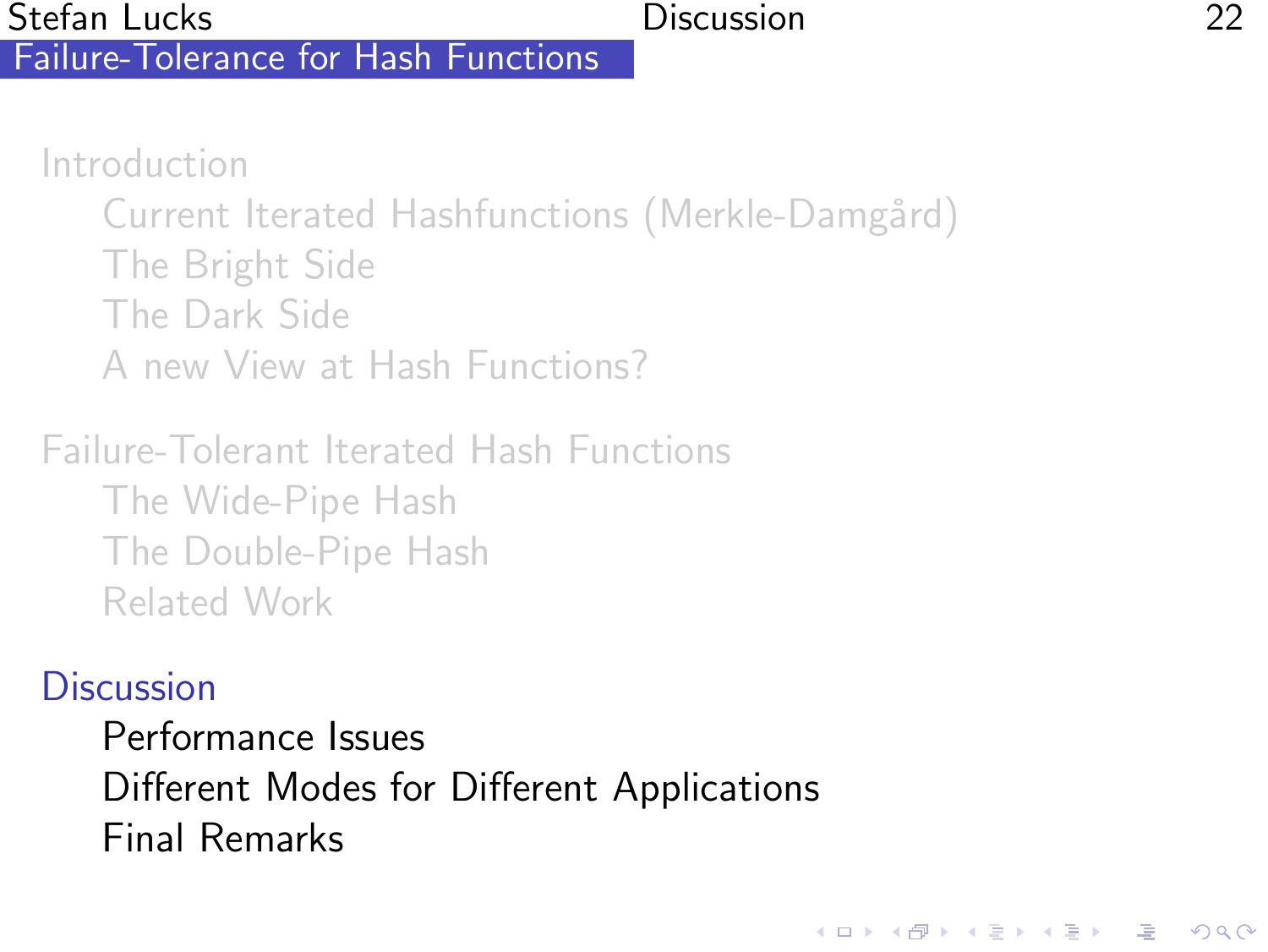# Performance Issues

<span id="page-47-0"></span> $\triangleright$  Merkle-Damgård, calling C once / message block:

$$
H[0] \begin{picture}(100,10) \put(0,0){\line(1,0){100}} \put(10,0){\line(1,0){100}} \put(10,0){\line(1,0){100}} \put(10,0){\line(1,0){100}} \put(10,0){\line(1,0){100}} \put(10,0){\line(1,0){100}} \put(10,0){\line(1,0){100}} \put(10,0){\line(1,0){100}} \put(10,0){\line(1,0){100}} \put(10,0){\line(1,0){100}} \put(10,0){\line(1,0){100}} \put(10,0){\line(1,0){100}} \put(10,0){\line(1,0){100}} \put(10,0){\line(1,0){100}} \put(10,0){\line(1,0){100}} \put(10,0){\line(1,0){100}} \put(10,0){\line(1,0){100}} \put(10,0){\line(1,0){100}} \put(10,0){\line(1,0){100}} \put(10,0){\line(1,0){100}} \put(10,0){\line(1,0){100}} \put(10,0){\line(1,0){100}} \put(10,0){\line(1,0){100}} \put(10,0){\line(1,0){100}} \put(10,0){\line(1,0){100}} \put(10,0){\line(1,0){100}} \put(10,0){\line(1,0){100}} \put(10,0){\line(1,0){100}} \put(10,0){\line(1,0){100}} \put(10,0){\line(1,0){100}} \put(10,0){\line(1,0){100}} \put(10,0){\line(1,0){100}} \put(10,0){\line(1,0){100}} \put(10,0){\line(1,0){100}} \put(10,0){\line(1,0){100}} \put(10,0){\line(1,0){100}} \put(10,0){\line(1,0){100}} \put(10,0){\line(1,0){100}} \put(10,0){\line(1,0){100}} \put(
$$

K ロ ▶ K @ ▶ K 할 > K 할 > 1 할 > 1 이익어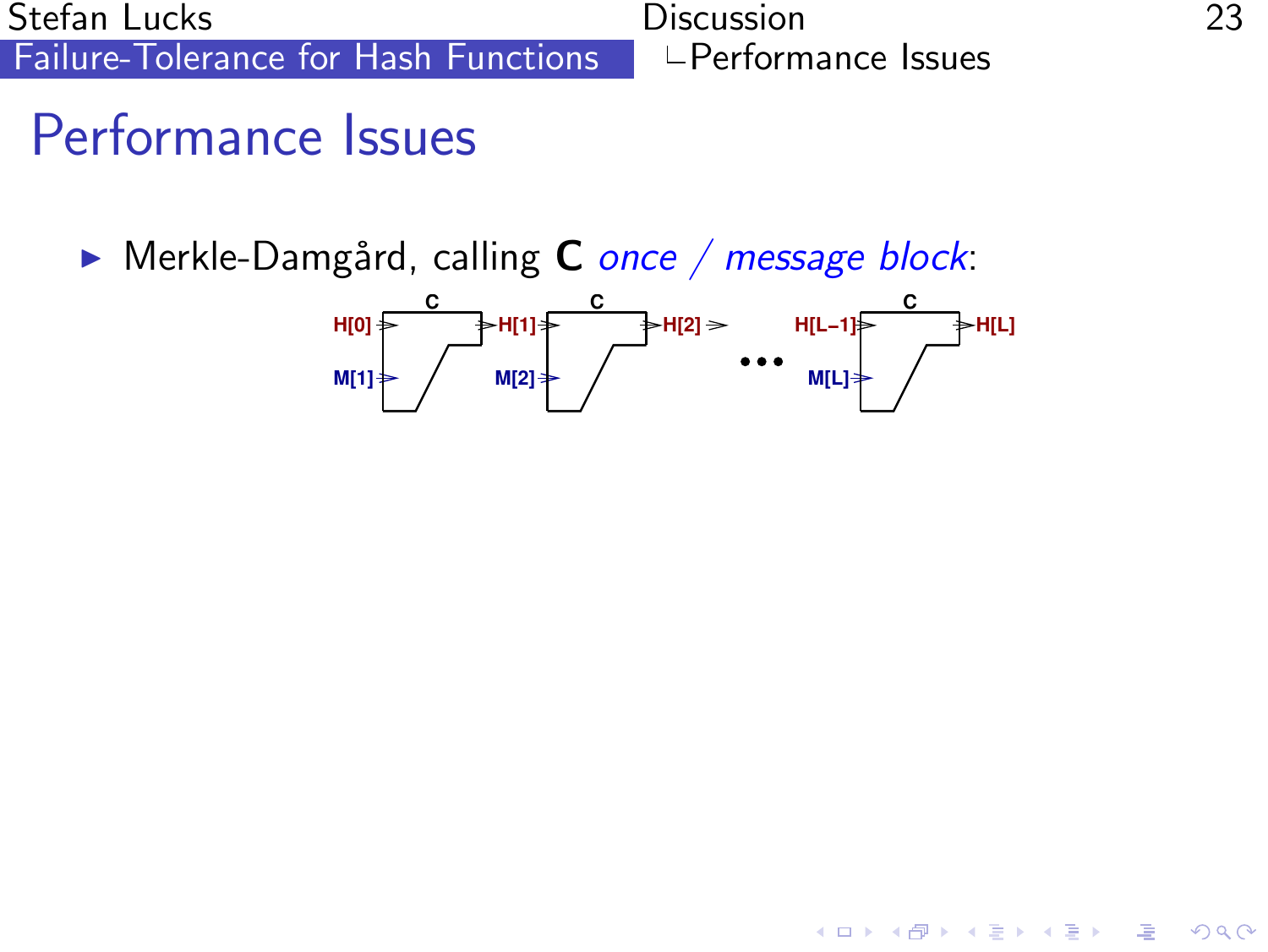Stefan Lucks Discussion 23 [Failure-Tolerance for Hash Functions](#page-0-0)  $\Box$  **Performance Issues** 

# Performance Issues

 $\triangleright$  Merkle-Damgård, calling C once / message block:



In the double-pipe hash, calling C twice / message block:



 $\triangleright$  message blocks smaller (by **n** bit)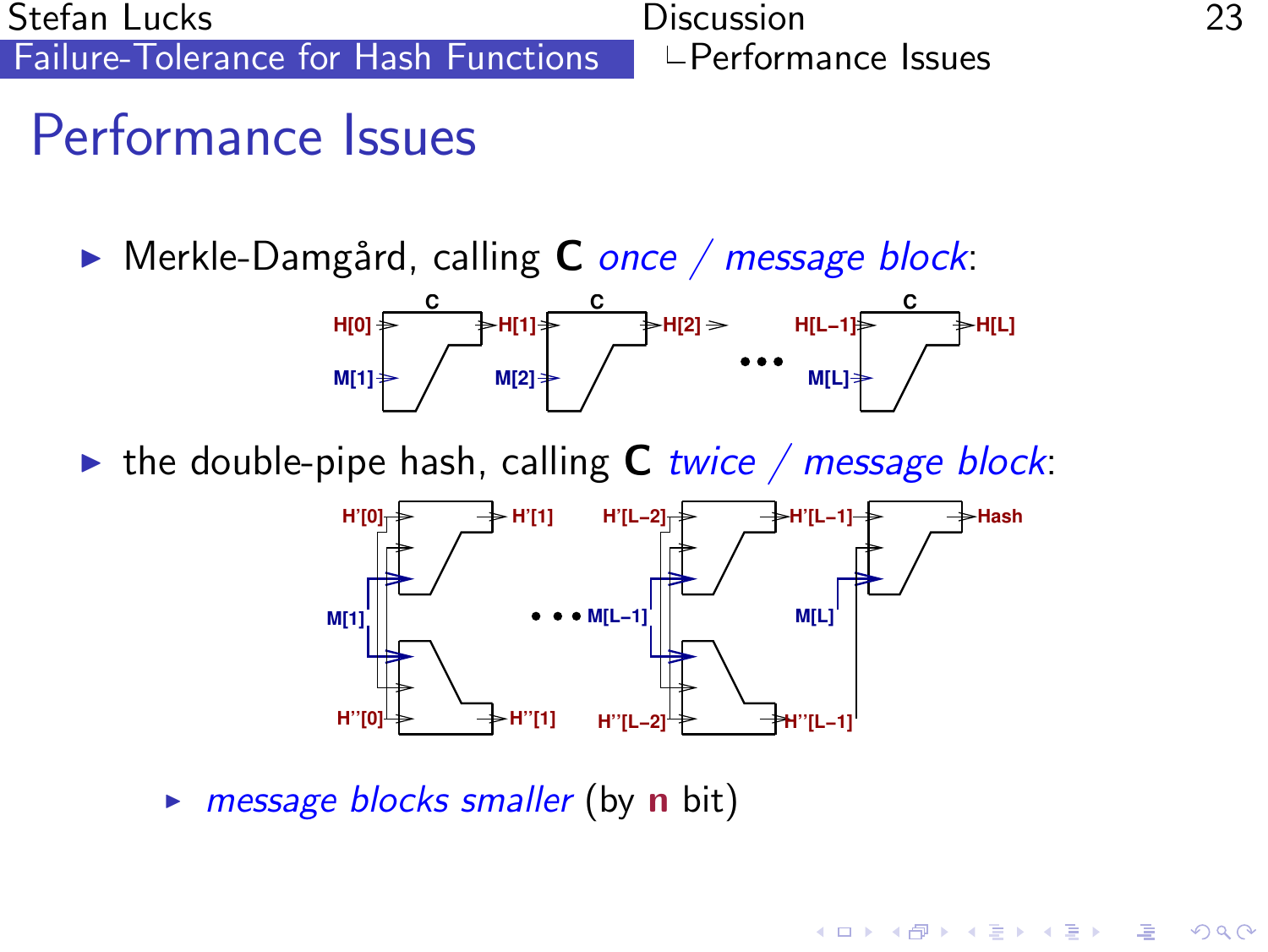Stefan Lucks Discussion 23 [Failure-Tolerance for Hash Functions](#page-0-0)  $\Box$  Performance Issues

# Performance Issues

 $\triangleright$  Merkle-Damgård, calling C once / message block:



In the double-pipe hash, calling C twice / message block:



- $\triangleright$  message blocks smaller (by **n** bit)
- ► example SHA-256: four times slower than Merkle-Damgård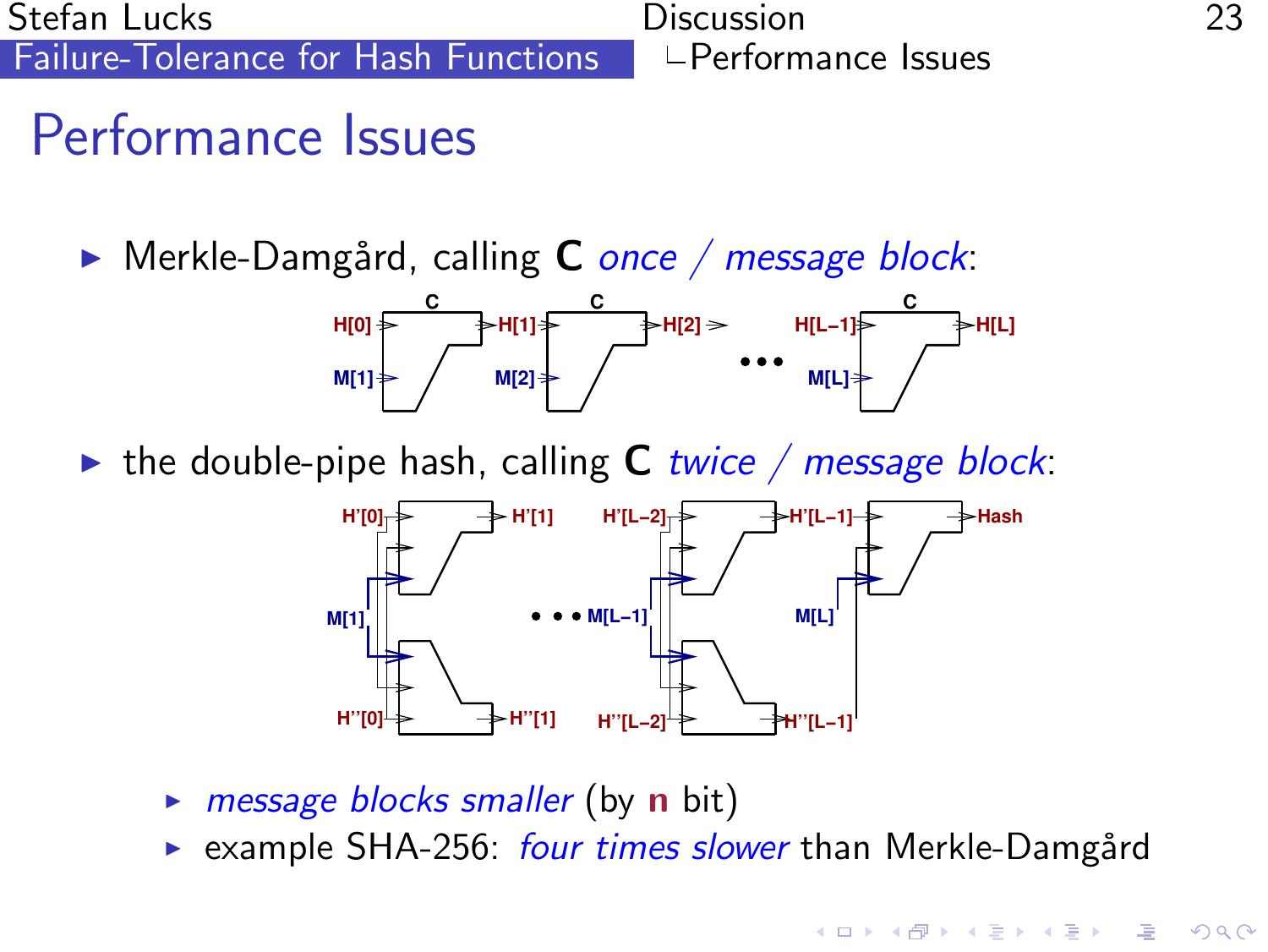# Different Modes for Different Applications

- $\triangleright$  one (hopefully secure) compression function C.
- <span id="page-50-0"></span> $\triangleright$  the double-pipe hash as a failure-tolerant mode for normal app's:

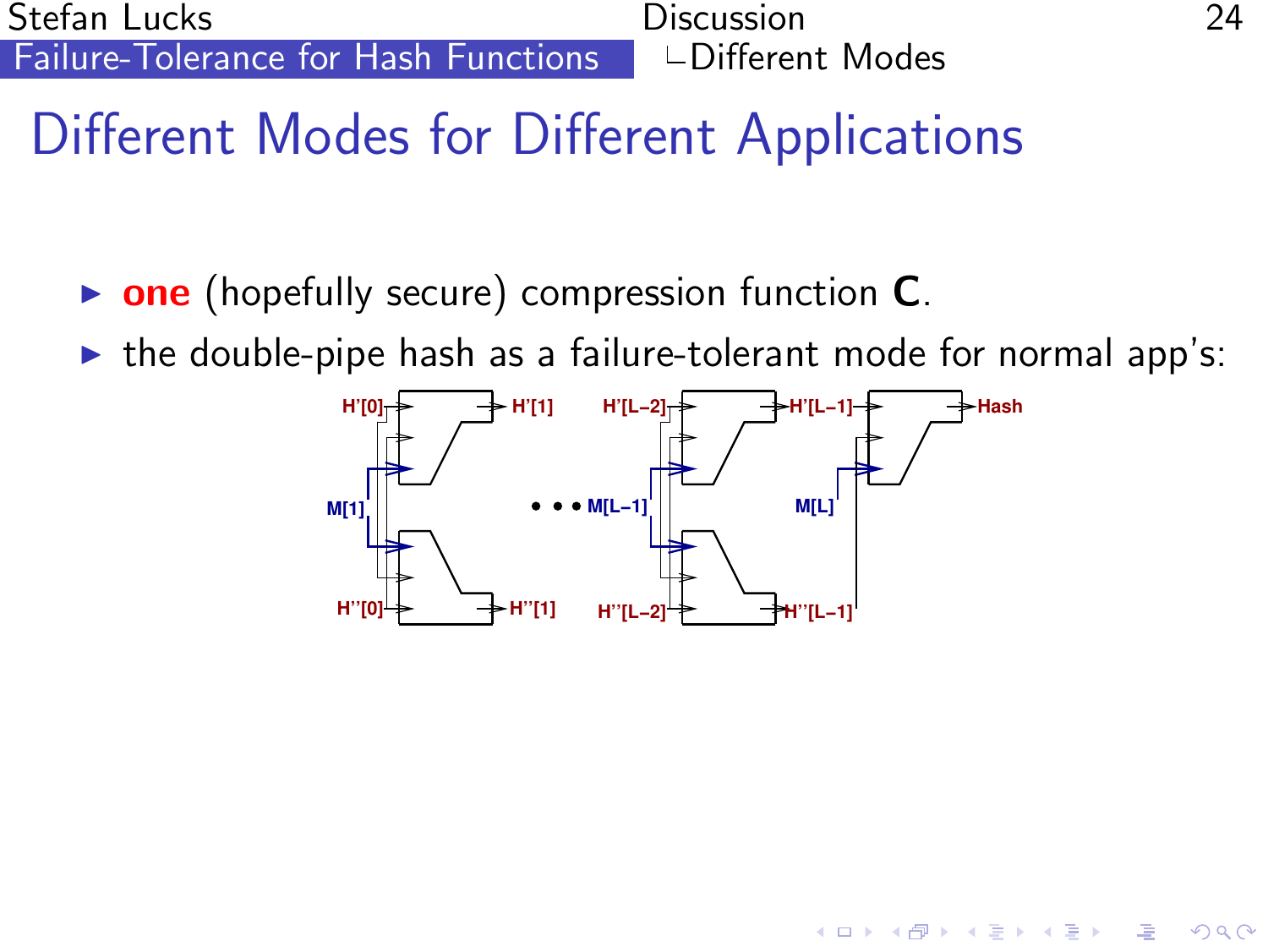Stefan Lucks Discussion 24 [Failure-Tolerance for Hash Functions](#page-0-0)  $\Box$   $\Box$  Different Modes

# Different Modes for Different Applications

- $\triangleright$  one (hopefully secure) compression function C.
- $\triangleright$  the double-pipe hash as a failure-tolerant mode for normal app's:



Merkle-Damg. as a high-performant but failure-intolerant mode:

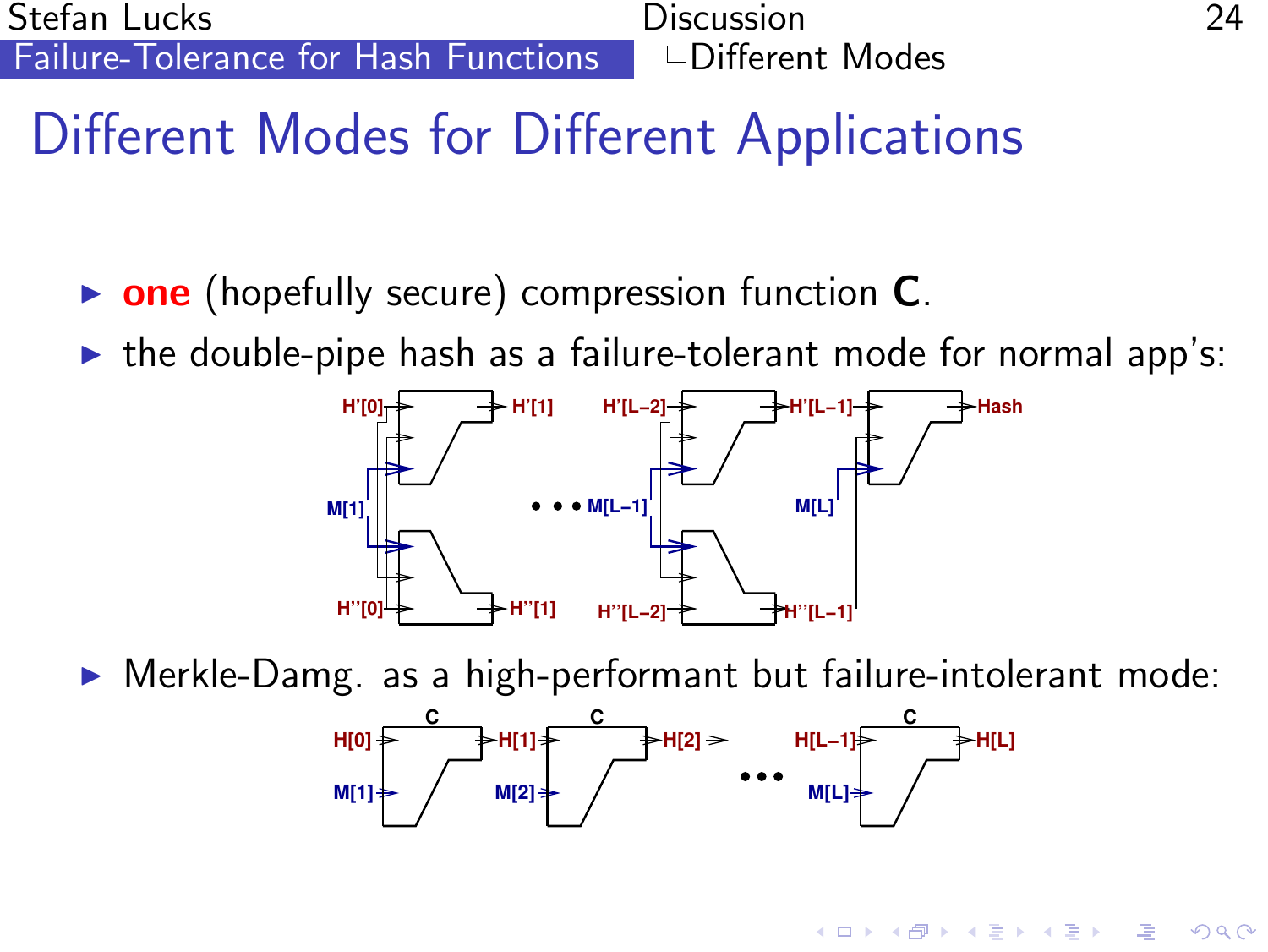# Final Remarks

suggestions:

 $\triangleright$  separate primitive (compression function) from its mode of operation ("design principe")

proposals:

<span id="page-52-0"></span>challenges: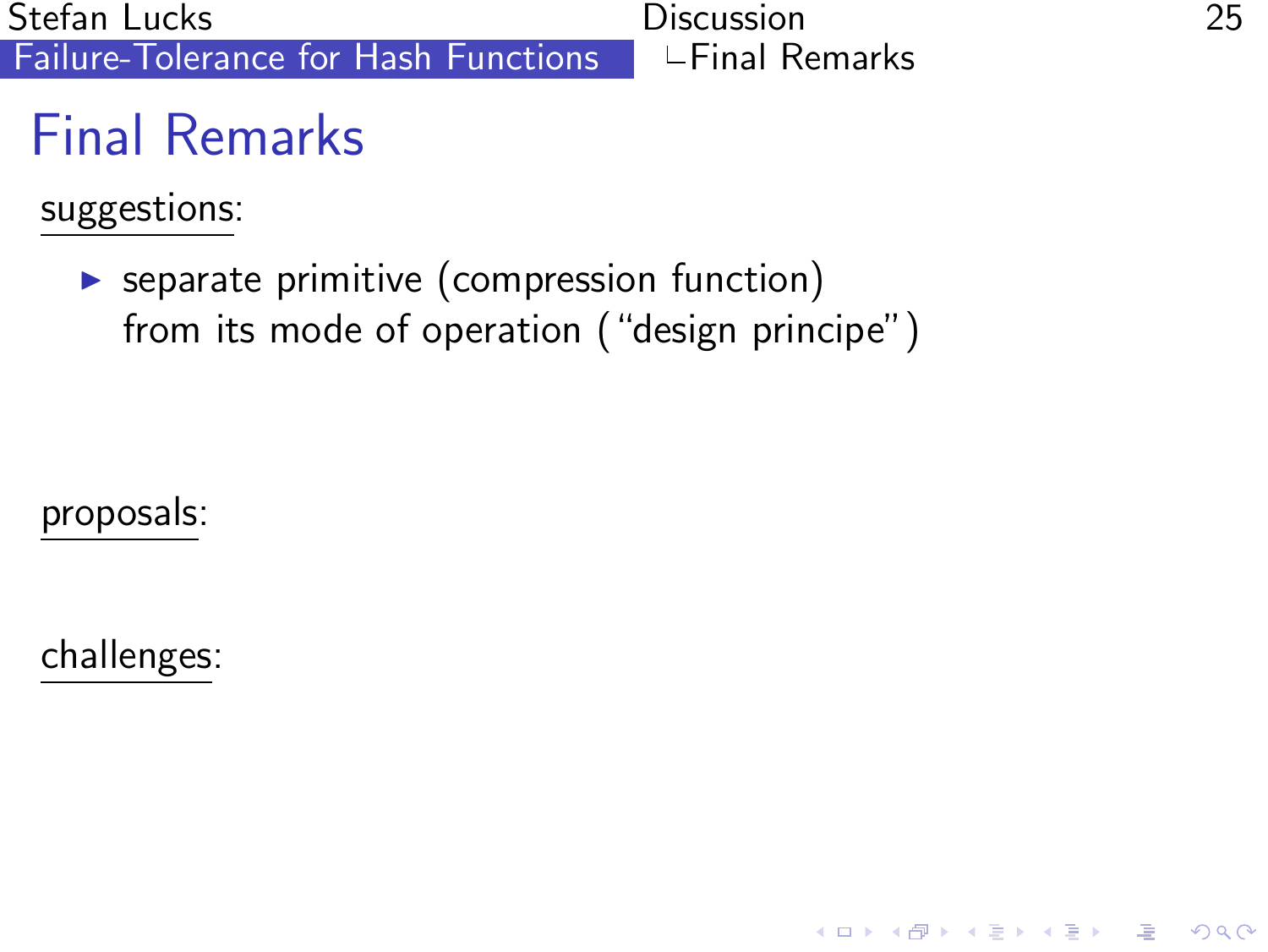# Final Remarks

suggestions:

- $\triangleright$  separate primitive (compression function) from its mode of operation ("design principe")
- $\triangleright$  construct failure-tolerant hash functions (if the primitive "slightly fails")

proposals:

challenges: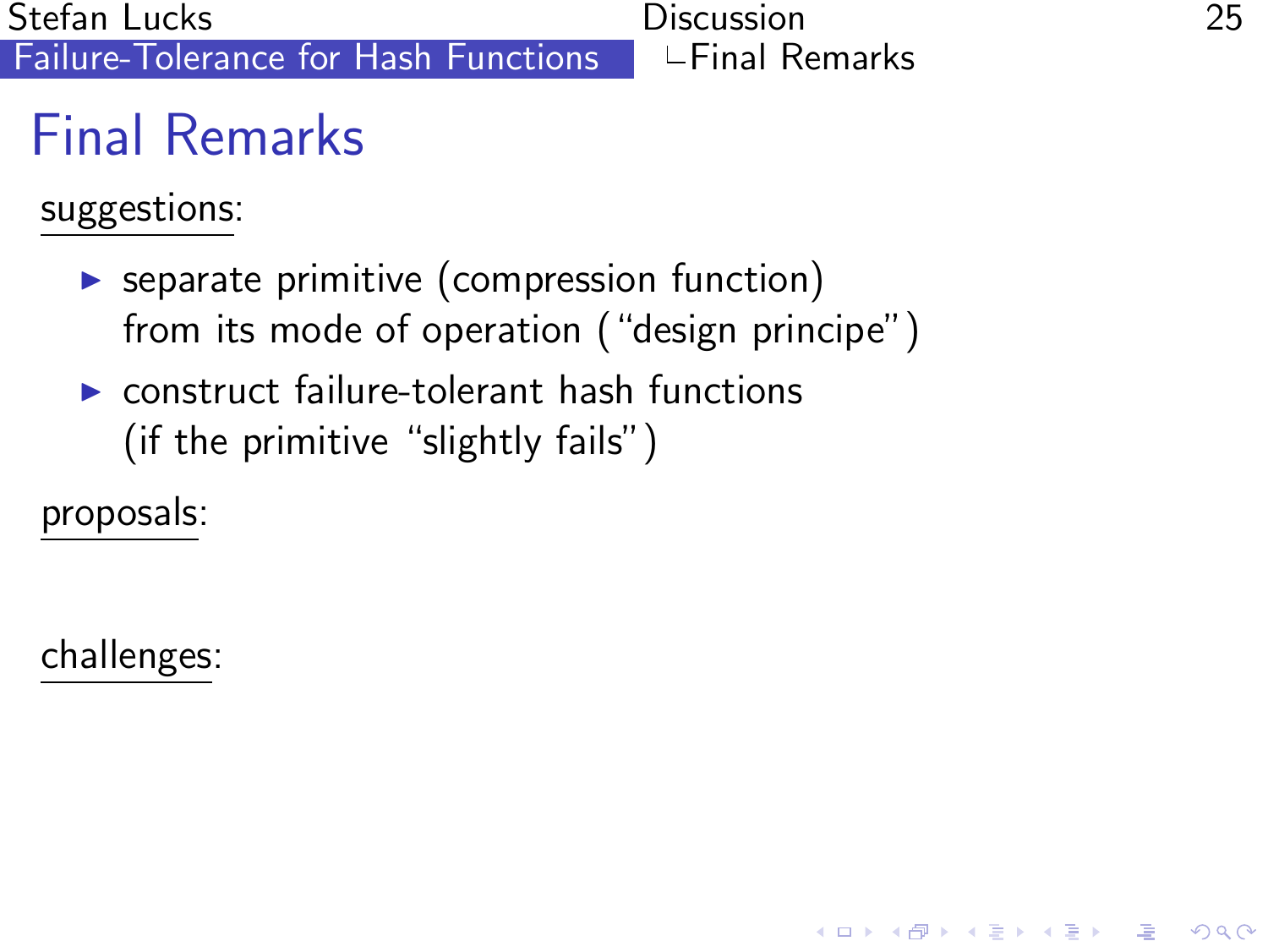# Final Remarks

suggestions:

- $\triangleright$  separate primitive (compression function) from its mode of operation ("design principe")
- $\triangleright$  construct failure-tolerant hash functions (if the primitive "slightly fails")

proposals:

 $\triangleright$  two modes (wide-pipe and double-pipe), provably failure-tolerant

challenges: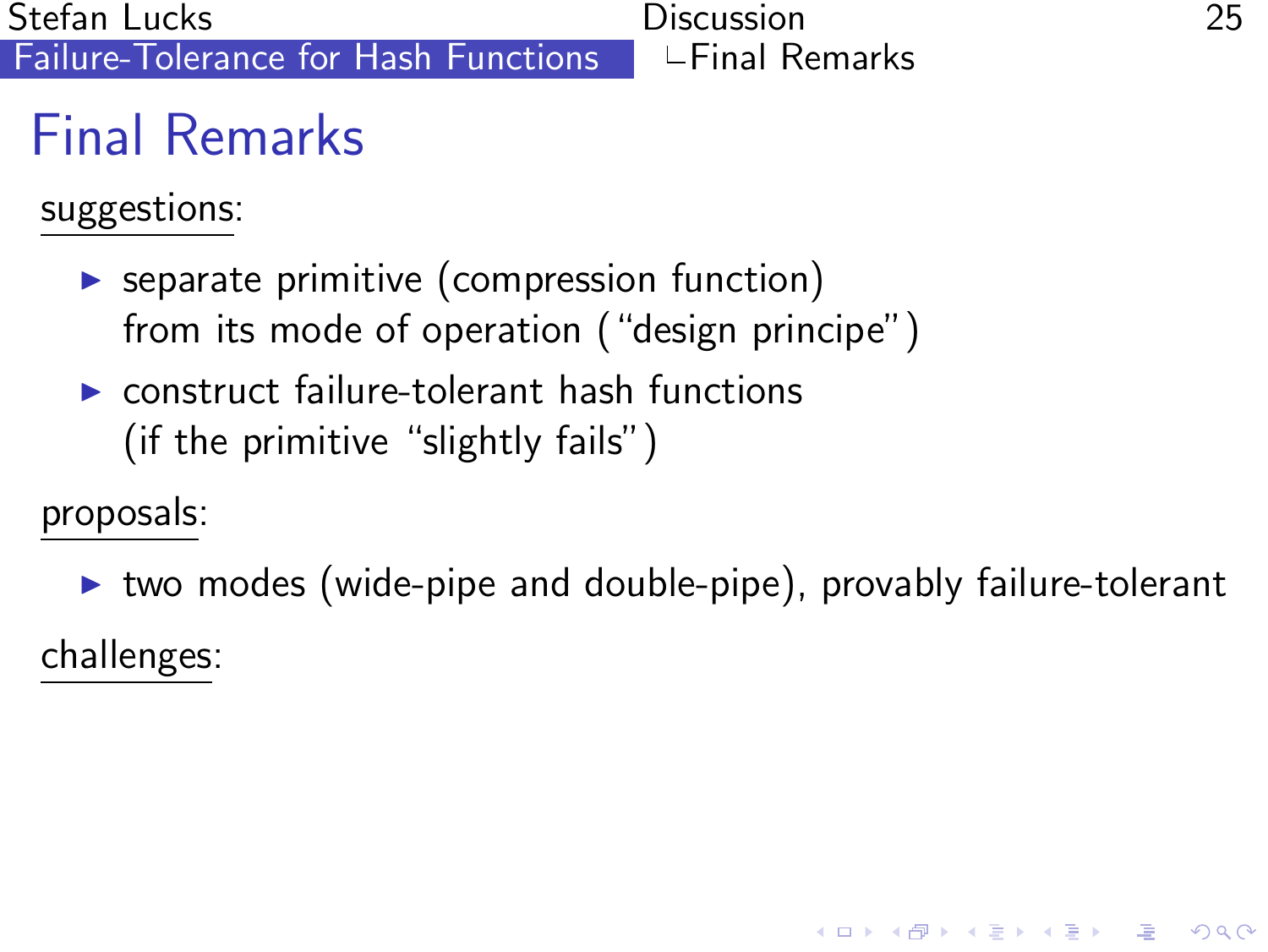# Final Remarks

suggestions:

- $\triangleright$  separate primitive (compression function) from its mode of operation ("design principe")
- $\triangleright$  construct failure-tolerant hash functions (if the primitive "slightly fails")

proposals:

 $\triangleright$  two modes (wide-pipe and double-pipe), provably failure-tolerant

challenges:

 $\triangleright$  other modes of operation